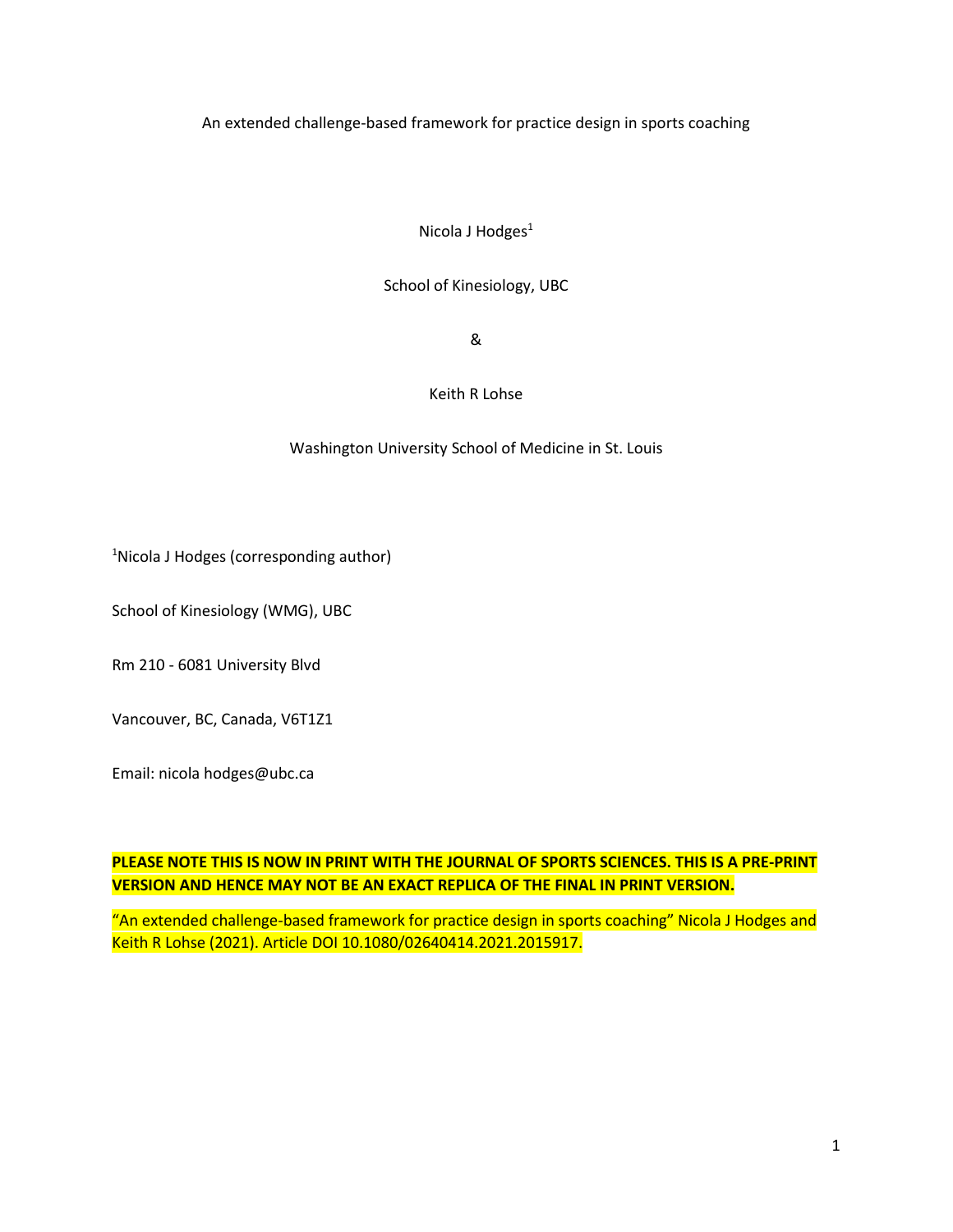#### **Abstract**

The challenge-point framework as a model for thinking about motor learning was first proposed in 2004. Although it has been well-cited, surprisingly this framework has not made its way into much of the applied sport science literature. One of the reasons for this omission is that the original framework had not been encapsulated into a paper accessible for sports practitioners. The framework had mostly a theoretical focus, providing a mechanistic summary of motor learning research. Our aims in this paper were to explain and elaborate on the challenge point framework to present an applied framework guiding practice design. We connect the framework to other theories that involve predictive coding, where information is attended when it disconfirms current predictions, providing a strong signal for learning. We also consider how two new dimensions (learners' motivation and practice specificity) need to be considered when designing practice settings. By moving around the different dimensions of functional difficulty, motivation, and specificity, coaches can optimize practice to achieve different learning goals. Specifically, we present three general "types" of practice: practice to learn, to transfer to competition, and to maintain current skills. Practical examples are given to illustrate how this framework can inform coach practice.

Keywords: Motor learning, practice conditions, skill acquisition, practice scheduling, transfer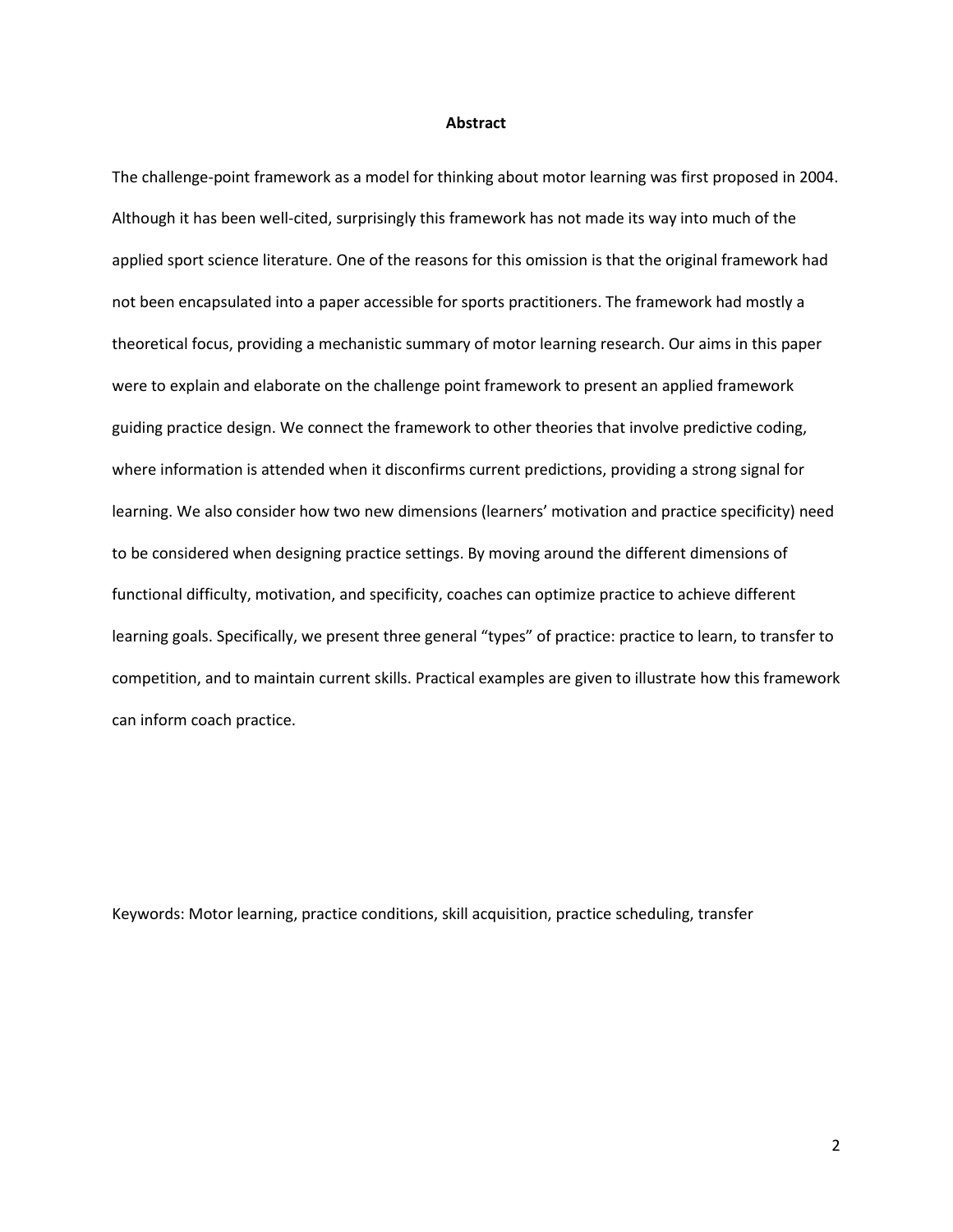#### **Introduction**

In this paper, we outline the challenge-point framework as a model of motor learning (Guadagnoli & Lee, 2004) and expand this framework to apply to sports coaching. The original framework outlines how the difficulty of a task ("nominal" difficulty), needs to be considered with respect to how challenging that task is for the individual ("functional" difficulty). The framework was developed based mostly on empirical knowledge garnered through research on practice organization and the contextual interference effect as well as augmented feedback and issues of feedback guidance. In particular, principles developed in the challenge framework were based on distinctions and dissociations noted between immediate gains in practice (i.e., performance effects) and long-term learning, as assessed through retention and transfer designs (for a relatively recent discussion of these distinctions see Kantak & Winstein, 2012). According to the framework, increased difficulty during practice might be detrimental for performance in the short-term, but is ultimately beneficial for learning in the long-term (Guadagnoli & Lee, 2004).

The challenge-point framework nicely complements ideas inherent to deliberate practice theory (Ericsson et al., 1993). This is a theory of long-term skill acquisition where accumulation of playing experiences are eschewed in favour of specific types of practice experiences designed to improve performance). The challenge-point framework is also highly compatible with ideas concerning desirable difficulties for learning (e.g., Bjork, 2017; Bjork & Bjork, 2011) and cognitive load theory (e.g., Paas et al., 2010), developed and researched mostly in educational domains to explain learning and memory effects. In discussing this challenge framework, we also draw upon behavioural-neuroscience ideas concerning predictive coding (e.g., Hutchinson & Barrett, 2019) and reward predictions (Caplin & Dean, 2008; Hikosaka et al., 2008). This helps us to situate the framework with other psychological theories, in terms of the individual as a predictive system who learns when informational expectations are violated. Our goals are therefore twofold; to champion the challenge-point framework as an empirically based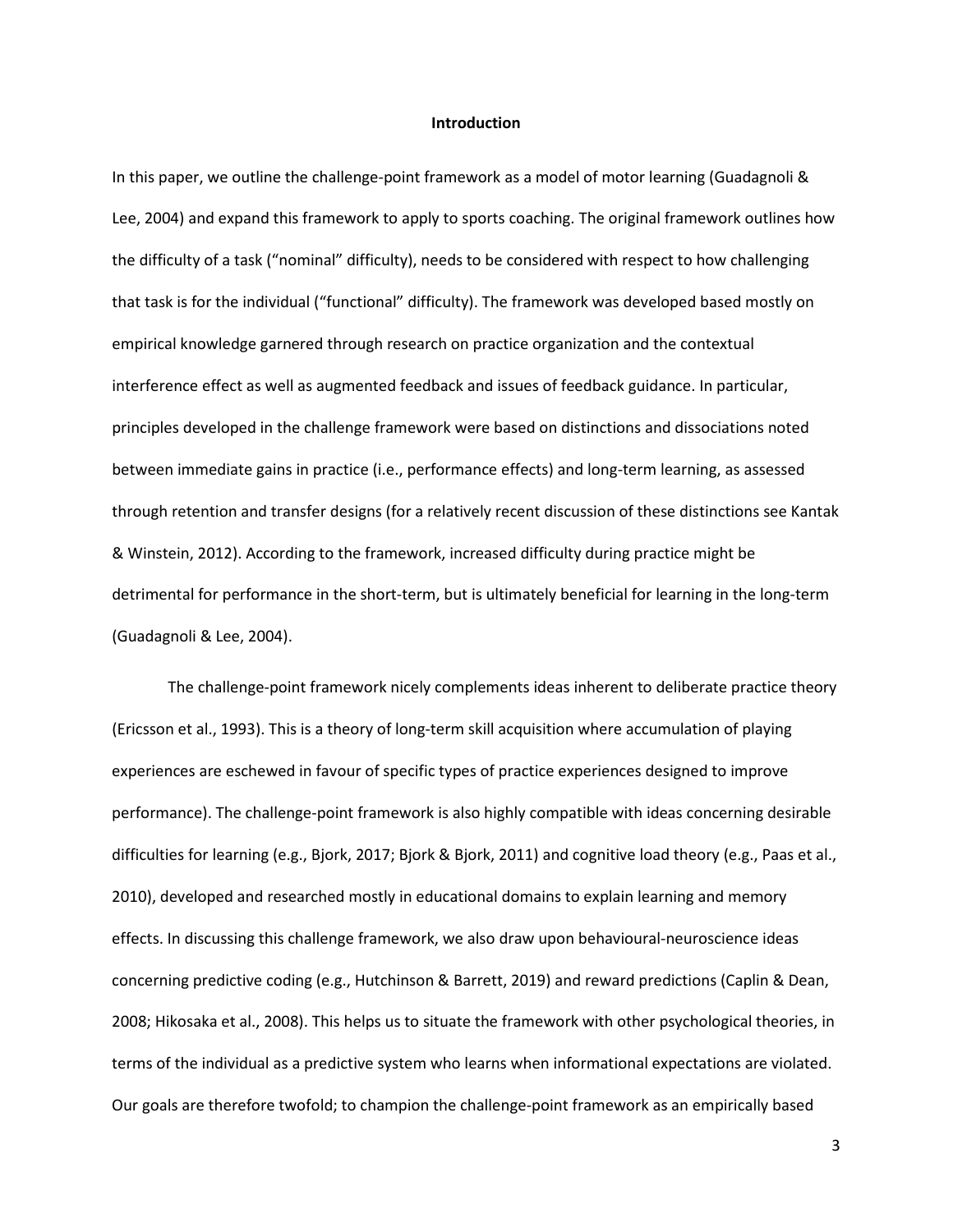philosophy for coaching design and expand upon the original framework with respect to difficulty and the various goals of coaching that impact practice.

In this review, we will start by providing a summary of the challenge point framework as it was originally articulated (Guadagnoli & Lee, 2004). We then have three main points where we elaborate on the original framework, seeking to improve its translation to coaching practice. **First**, with respect to application, we must recognize that although difficulties or challenges in practice can be beneficial for learning, such challenges can also have motivational "costs". These costs are a product of introducing more errors into practice and performance. There is a vast literature linking perceptions of competence and the meeting of competence needs to motivation (e.g., Deci & Ryan, 1980, 2012; Elliot & Dweck, 2013; Ryan & Deci, 2000), particularly in sports (e.g., Rottensteiner et al., 2015). Reduced motivation has negative effects on learning because learners may stop practicing sooner (Lee & Wishart, 2005) and because reduced motivation might make learning less effective in and of itself (Abe et al., 2011; Wulf & Lewthwaite, 2016).

A **second** point regarding the challenge point framework and coaching is that not all difficulties are equally beneficial for learning (Bjork & Bjork, 2011, 2020; Hodges & Lohse, 2020). It is not difficulty in and of itself which is good for learning but the psychological processes which are engendered by the difficulty. These types of process difficulties have been termed "desirable" because they beneficially enhance encoding of information and its retrieval (Bjork & Bjork, 2011). We suggest that a key factor in determining which difficulties are desirable is practice specificity (Healy & Wohldmann, 2012); that is, do the constraints of practice match those likely to be encountered in competition? For instance, task speed is likely only to be a desirable difficulty if response time is constrained in competition (Hodges & Lohse, 2020). A number of conditions of practice have been shown to impact on learning and transfer based on the match between the two scenarios, such as training under conditions of anxiety (e.g.,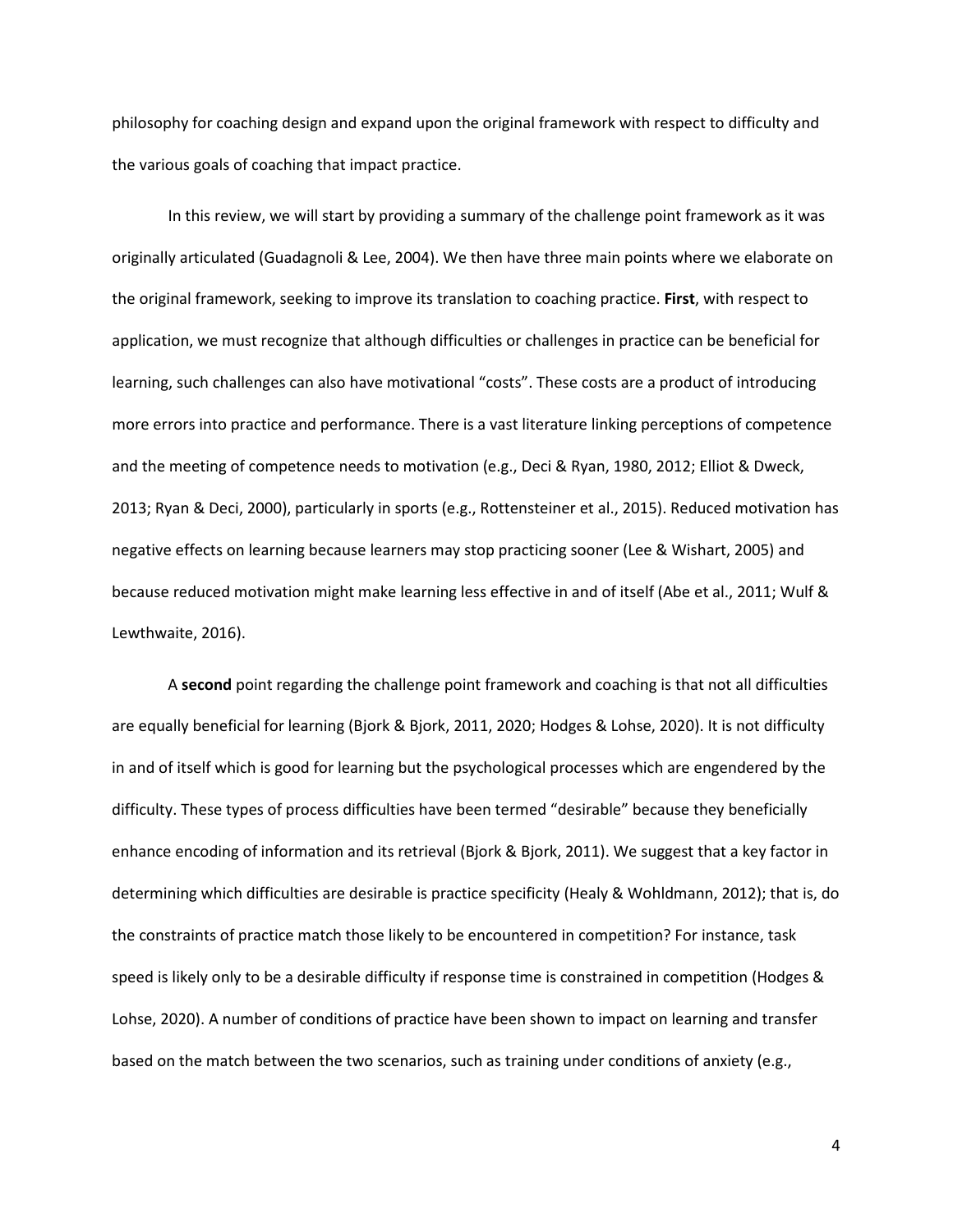Lawrence et al., 2014), matching of visual conditions during practice and test (Proteau et al., 1992) and maintaining of perception-action links integral to the task (e.g., Pinder et al., 2009).

Our **third** point regarding coaching implications of the challenge framework is that the dynamic nature of the competitive environment makes the "optimal" difficulty for an individual (or team) a moving target across practice sessions or across seasons (see also Lohse & Hodges, 2015 where practice decisions are discussed with respect to different timescales of practice). The difficulty of a particular practice scenario can change in the short-term, perhaps due to fatigue or arousal, as well as over the long term as a result of learning. Moreover, goals of practice may change, such that at times it may be beneficial to practice with high functional difficulty to optimize learning and improvement; at other times it may be beneficial to practice with lower relative difficulty, reinforcing successes and promoting competence. We elaborate on and provide evidence for each of these issues below but ultimately, we suggest that coaches can manipulate functional difficulty, motivation, and specificity to optimize different practice goals.

Broadly, we conceptualize these goals as three different "types" of practice: practicing to learn (forsaking short-term performance with the goal of long-term learning), practicing to transfer (maintaining high levels of difficulty and specificity to facilitate transfer of acquired skills to competition), and practicing to maintain (reducing the difficulty to retain existing skills and growing athlete's perceptions of their own competence). Although retention and transfer are often used interchangeably as "markers" of learning (e.g., Schmidt & Lee, 2019), here we distinguish the two as they may differentially impact practice decisions. There are situations where learning can occur, but that the output of that experience is limited to a narrow set of conditions with no or only partial transfer to other, desirable situations, such as competition. For example, in perceptual-skills training, where individuals are trained to respond to videos occluded in time in order to encourage anticipation, there is evidence of learning (i.e., pre- to post-test improvements on the practised task), but limited evidence of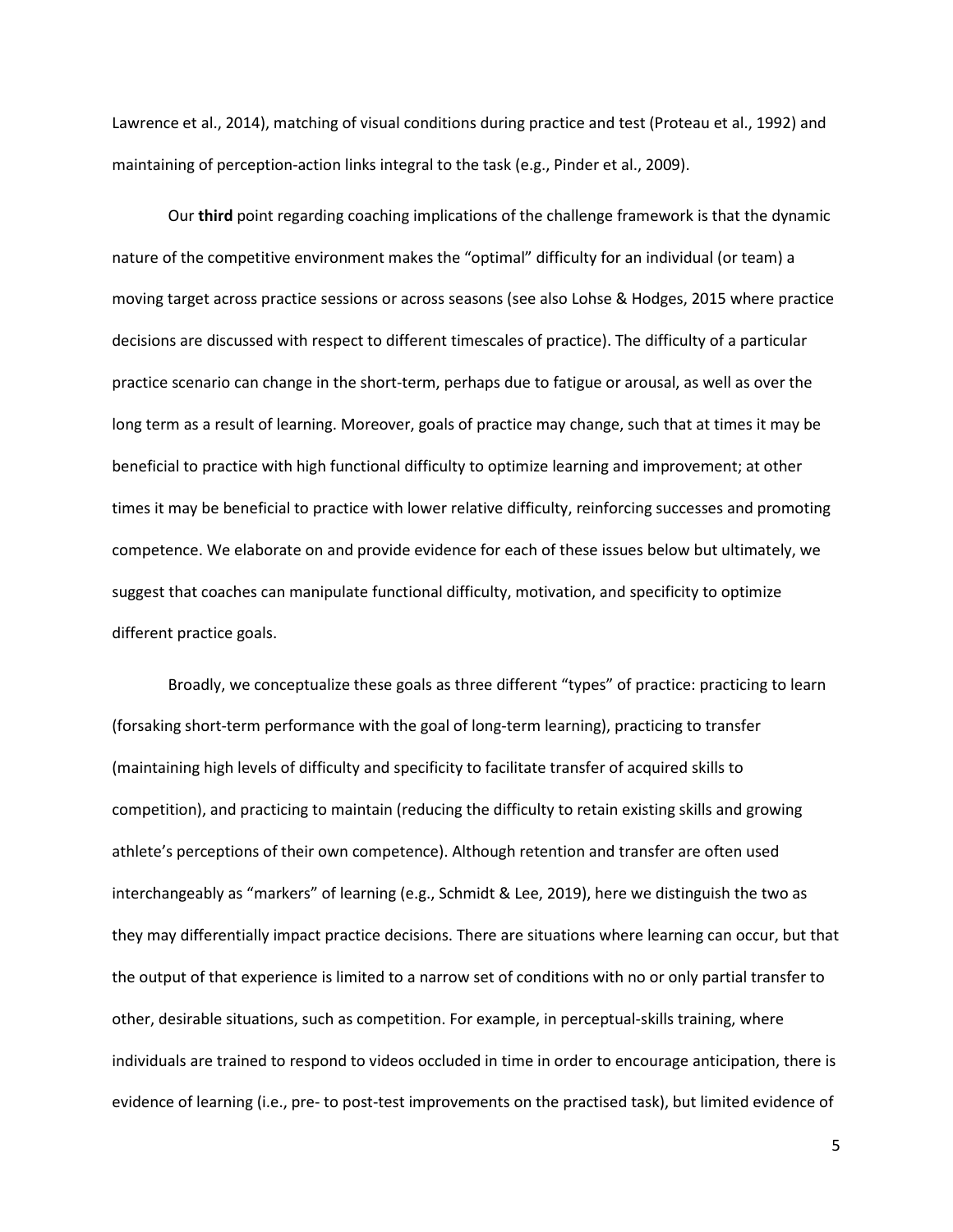improvements under game-like conditions (e.g., Smeeton et al., 2005). It is likely that for continued learning and transfer, practice conditions need to increase in their specificity to the game, with experiences that scaffold on an initial relatively narrow set of practice/performance conditions. Although transfer may always be the ultimate goal of practice, practice decisions may be more or less skewed to this consideration.

In the final sections of the paper, we discuss some applied examples of how concepts related to our extended challenge framework can be applied in coaching practice.

### **The Challenge Point Framework for Optimizing Learning**

Motor learning research, based on the learner as both an active and passive processor of information, resulted in the challenge point framework back in the early 2000s (Guadagnoli & Lee, 2004). In this paper, the authors provided a conceptual framework for thinking about motor performance (what is seen at the current time or at the end of a practice drill) as different from learning (what is observed at later time points, after time has passed). The framework was based on empirical research from multiple lines of study, in order to give some prescription for effective practice design. In addition to distinctions between present performance and later learning (dissociating between the two with respect to practice conditions), the framework was developed based on evidence showing that a more nuanced approach to consideration of practice effects is necessary, one that is sensitive to individual differences. The optimal challenge point is one that is individually suited to the learner to challenge their current level of performance to maximize opportunities for learning. This challenge is conceived as opportunities for acquiring novel information in the practice environment, whereby new information is viewed as the catalyst for change and ultimately improvement and learning. The challenge framework was formulated based on ideas related to effortful practice and evidence that cognitive effort related to planning, memory, and processing of information is a prerequisite for learning to take place (Lee et al., 1994).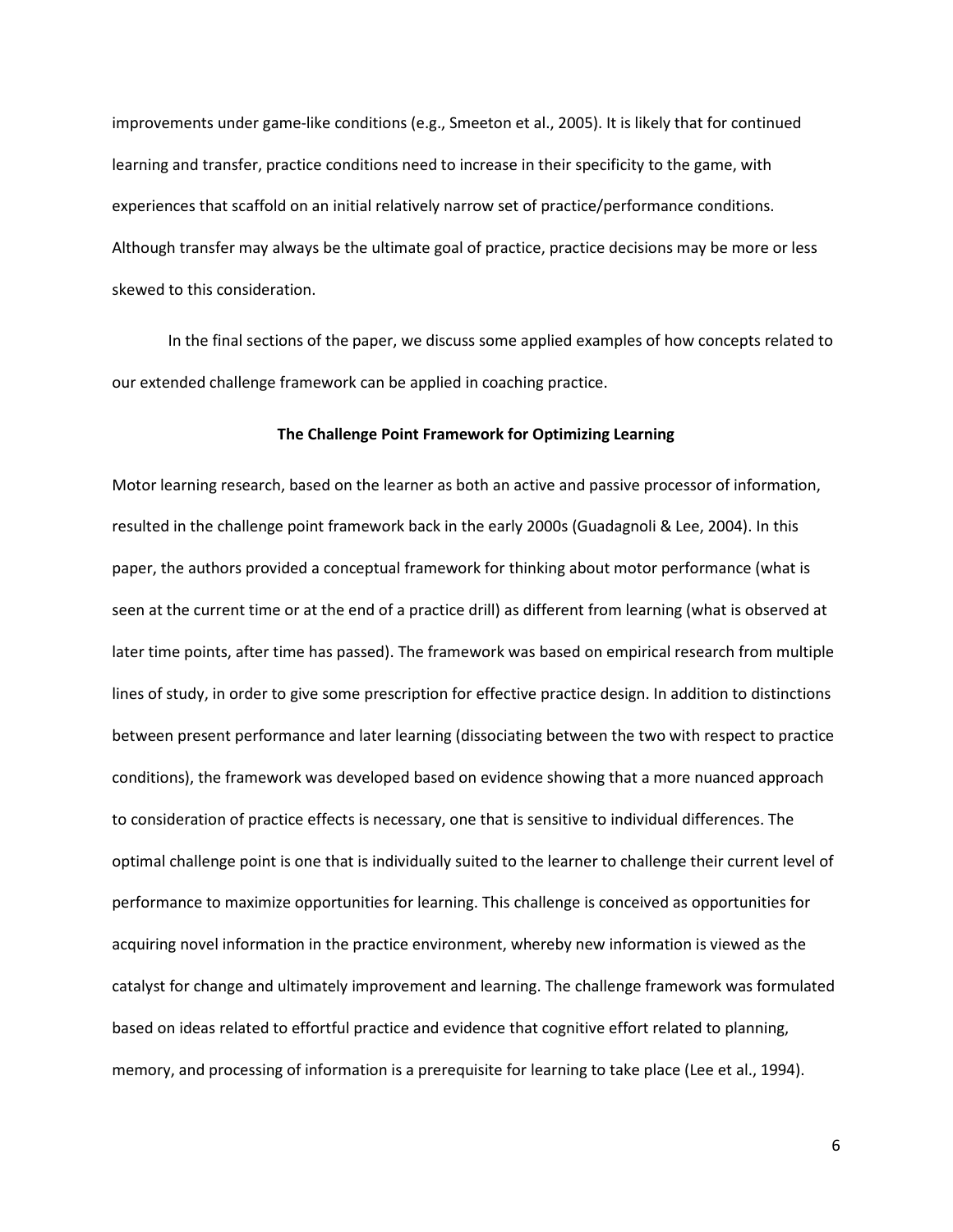There are three basic principles related to the challenge point framework that can be used to design practice. The first is that new information (or a degree of uncertainty), is needed in practice for long term improvements in the current level of skill. In this way, learning is a problem-solving process where information is used to adapt behaviour and learn over the long term. The second principle is that an "optimal" level of difficulty or challenge is needed to get this information based on pre-existing capabilities. It is not merely new information but useable information that is needed. A learner's information processing capabilities limit the amount of potential information that is interpretable. Related to this last point, is the third principle, that an appropriate level of challenge is dependent on the athlete's skill/experience and their information processing capacity relative to the demands of the task.

Individual differences can make a task more or less difficult for each person, referred to as a task's *functional* difficulty (Guadagnoli & Lee, 2004). Although functional task difficulty was conceived as the task's actual difficulty in relation to the athlete, it could also be thought of as the task's perceived difficulty. Perceived difficulty can vary over attempts within the same athlete or between individuals of similar levels of skill. *Nominal* task difficulty, however, is a more objective property of the task, which remains the same regardless of the person (Guadagnoli & Lee, 2004). Because the same skill or role will be more or less challenging for different individuals, this is why functional task difficulty (actual or perceived) is such an important concept. For similar ideas about individual appropriate cognitive load based on the task demands see Paas et al. (2003).

There are some striking examples of differences between learning conditions dependent on whether the effects are measured during practice or in a retention or transfer test. A well-known example is the contextual interference effect (for reviews see Magill & Hall, 1990; Lee, 2012; Wright & Kim, 2020). In the extreme example of the contextual interference effect, two groups are compared that practice different motor skills (usually three skills, such as different serves in tennis or different shot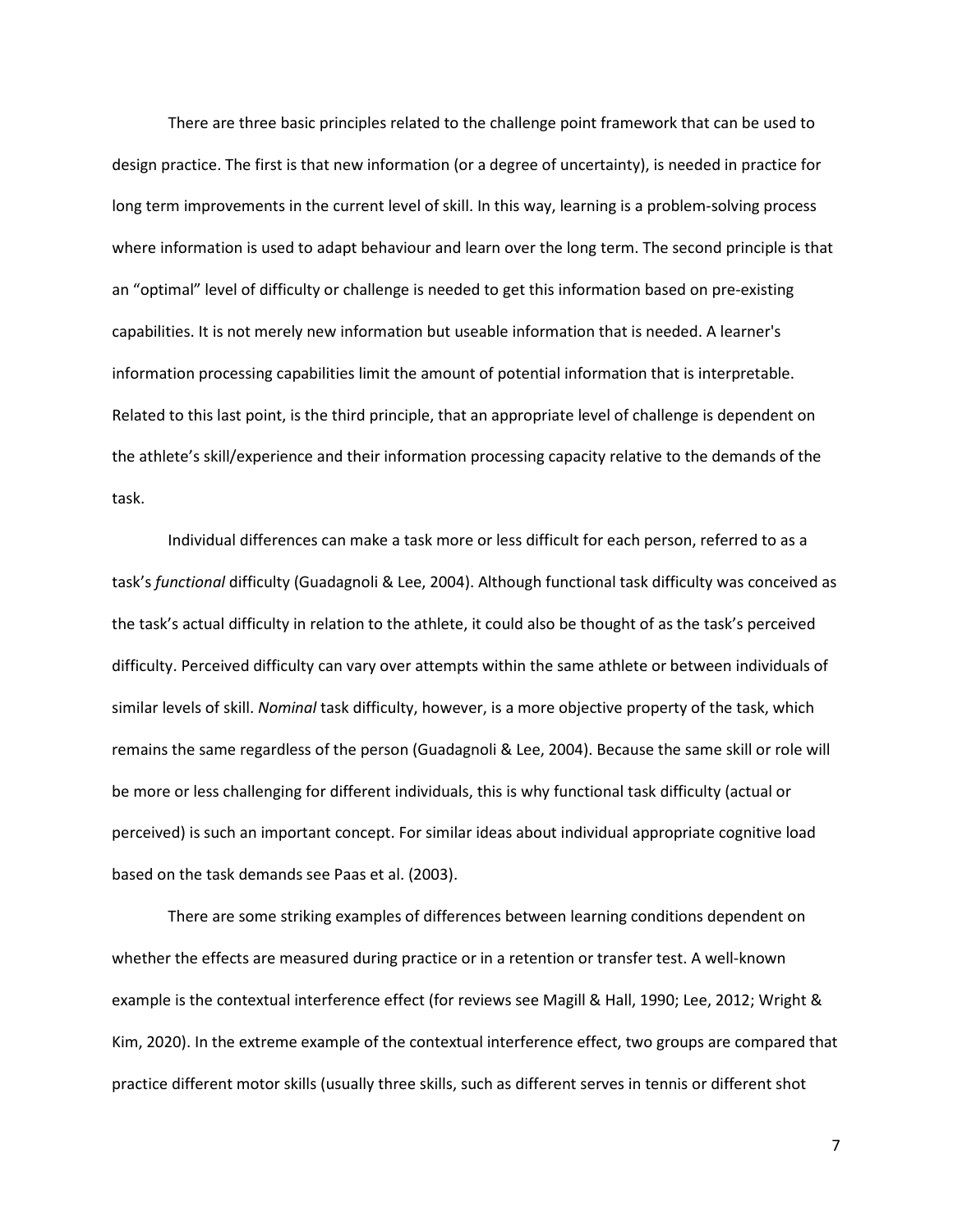types in basketball). These skills are practised in either a repeating blocked order, as is typical of many practice drills, or in an interleaved random schedule, more typical of competitive-game like scenarios. The common outcome is that of performance or practice advantages for the easier blocked practice group, in terms of faster improvement on each of the repetitively practised skills. The interleaved group typically takes longer to reach a similar level of attainment as the blocked group by the end of practice. Stated another way, there are typically advantages for the blocked practice group in terms of rate of acquisition and apparent ease of learning and sometimes also advantages in the level of performance attained at the end of a practice bout. However, when performers are brought back for retention testing days, weeks, or months later there is an interesting reversal in the results. The once successful blocked group shows poorer retention than the random practice group. The difficulty of the practice encountered by the random group has led to delayed improvements (also termed offline gains) when this group is assessed at a later date. For a stylized example of this kind of cross-over effect in a motor learning study, see Figure 1. Learning advantages for more randomly ordered practice conditions have also been observed when individuals organize practice of similar actions, but at different distances. For example, Buszard et al., (2017), had tennis players practice the same serve, but at different points on the court in a random order, what they referred to as within-skill variability.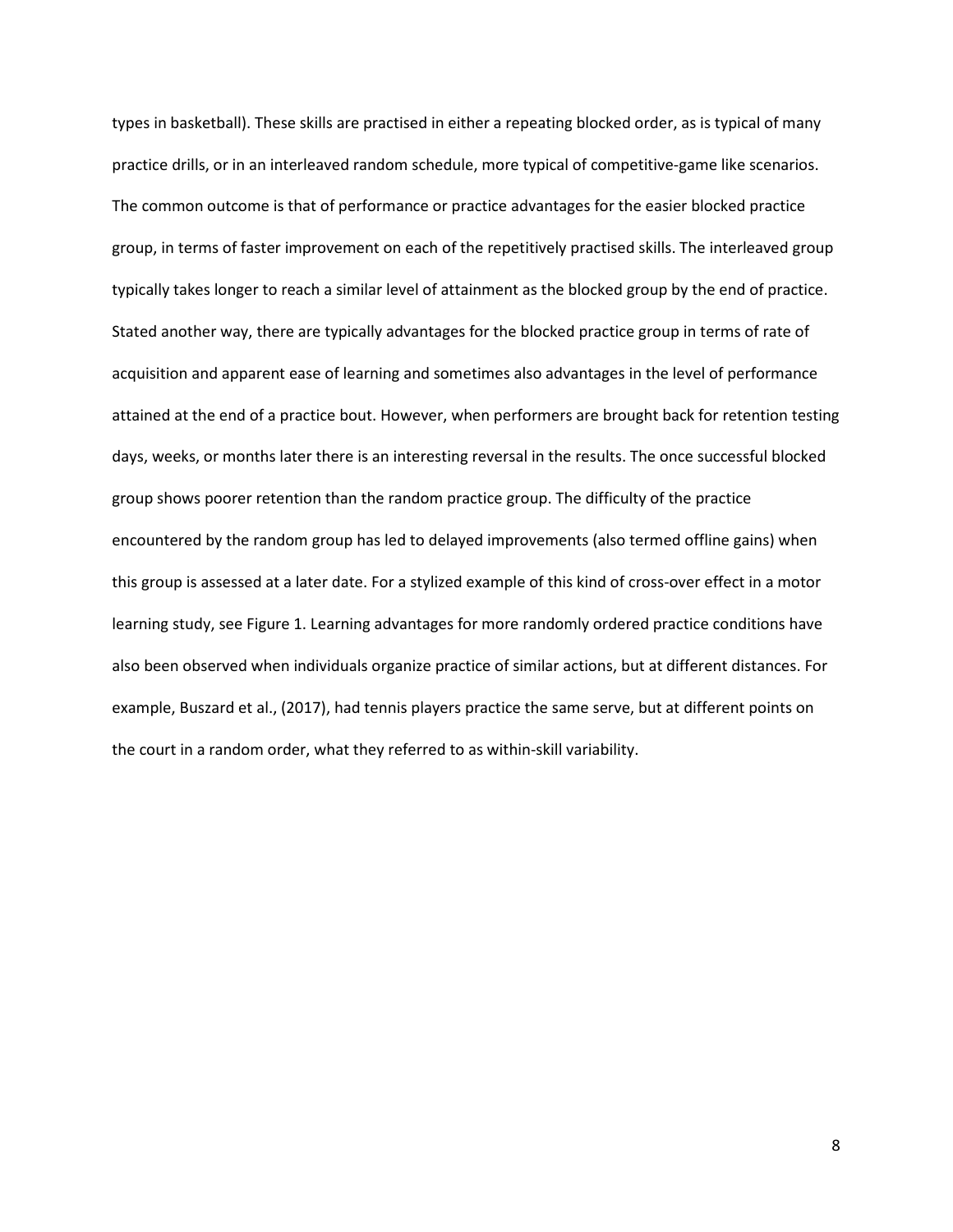

**Figure 1.** Abstract figure showing the typical reversal effect from a contextual interference study. Randomly scheduled practice is more difficult than blocked scheduled practice, so performance is worse during practice. However, randomly scheduled practice leads to better long-term learning, so there is a reversal in performance on the delayed post-tests (also called retention/transfer tests). Notably, the learning benefit of randomly scheduled practice is seen across both blocked and random formats. However, there is also often a specificity of practice effect such that each group does better in the testing format that matches their practice condition.

What is particularly interesting about these practice order effects is the sense of fluidity and apparent feeling of learning which accompanies people who practice under repetitive, drill-like, blocked practice conditions (e.g., Simon & Bjork, 2001). Fast gains in practice give the impression that learning is taking place, even though faster acquisition is not necessarily good for long term learning (e.g., Farrow et al., 2018; Wadden et al., 2019). When participants who study under blocked conditions are asked how well they will do at a future time, they show optimism in their retention capability, compared to people who study under random conditions. This sense of learning which accompanies rapid gains in practice is despite data gathered from retention tests, which show the opposite pattern (e.g., Koriat & Bjork, 2005; Simon & Bjork, 2001). Performance-learning dissociations between what appears to be the case in practice and what is evidenced at a later practice or in competition are not isolated to challenges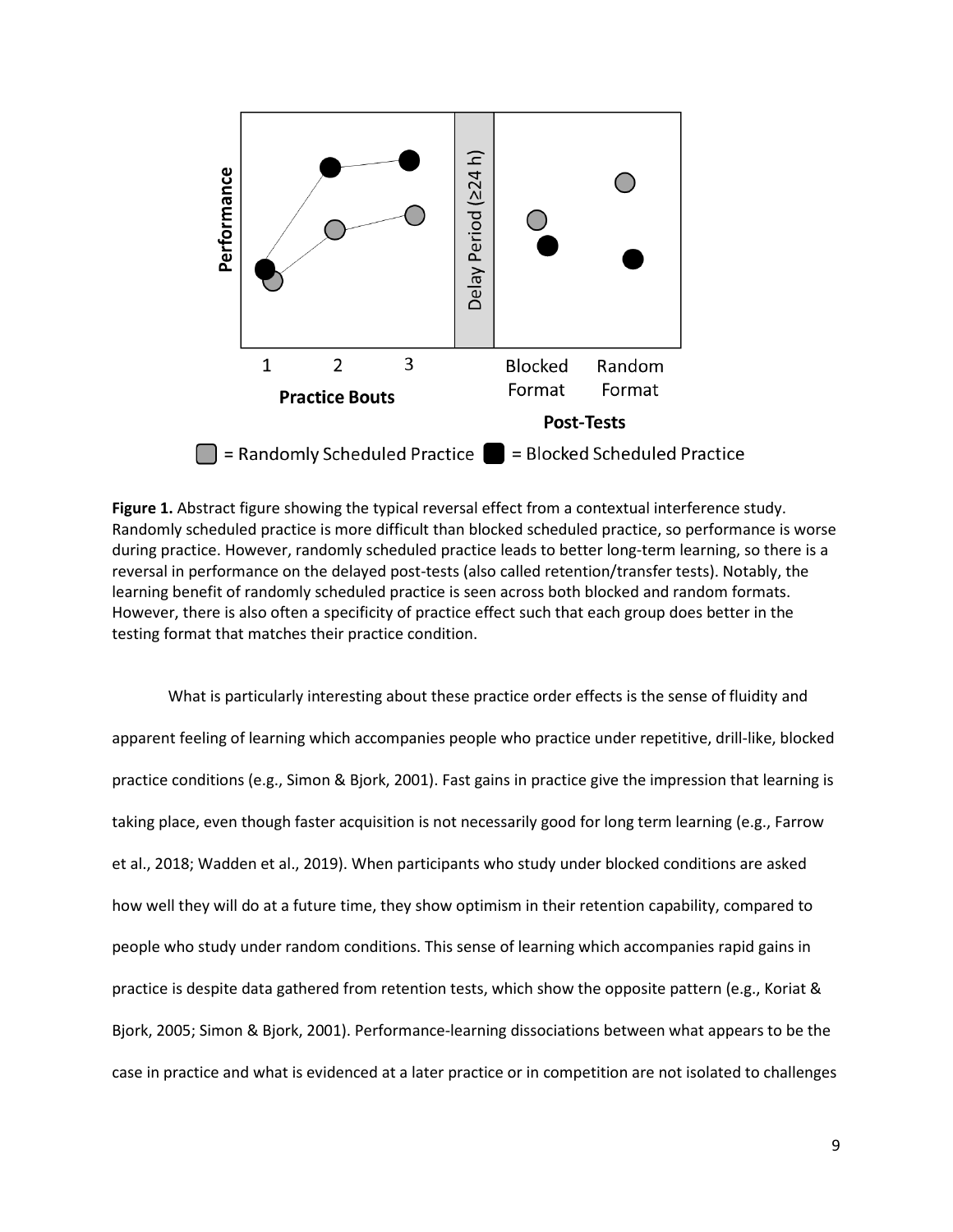in the order in which skills are practised nor to just the learning of motor skills. For example, attempting an action before being shown what to do, spacing out practice of different skills to make them harder to recall, and self-testing, are all methods which serve to bring what have been referred to as desirable difficulties into practice. These methods are often at the cost of slower rates of improvement but to the benefit of learning across multiple settings (Bjork & Bjork, 2011, 2020).

Differences between performance and learning were nicely illustrated in the challenge-point paper by Guadagnoli and Lee (2004) in terms of two different relationships between these concepts and challenge (see Figure 2A-C for a conceptual illustration). When challenge is low performance is good. Of course, as challenge gradually increases, performance starts to drop off. Although this challengeperformance relationship was conceptualized in a curvilinear function with slower decreases at first and more rapid decreases at high challenge, the shape of the function is dependent on both the type of skill and the type of challenge. In general, more challenge equals worse performance and less challenge equals better performance. When learning is considered, however, a different relationship is conceptualized. When there is little to no challenge, then there is little to no learning, which we refer to as "comfortable" difficulty in the grey zone Figure 2A. This does not mean that there is no difficulty or even low difficulty, just low difficulty **relative** to the athlete's current skills. As relative challenge starts to increase, this is where learning starts to happen, Figure 2B. Importantly, this relationship between challenge and learning is not linear, but is considered to be an inverted U shape, whereby too much challenge is also bad for learning, what we refer to as "punishing" difficulty in Figure 2C.

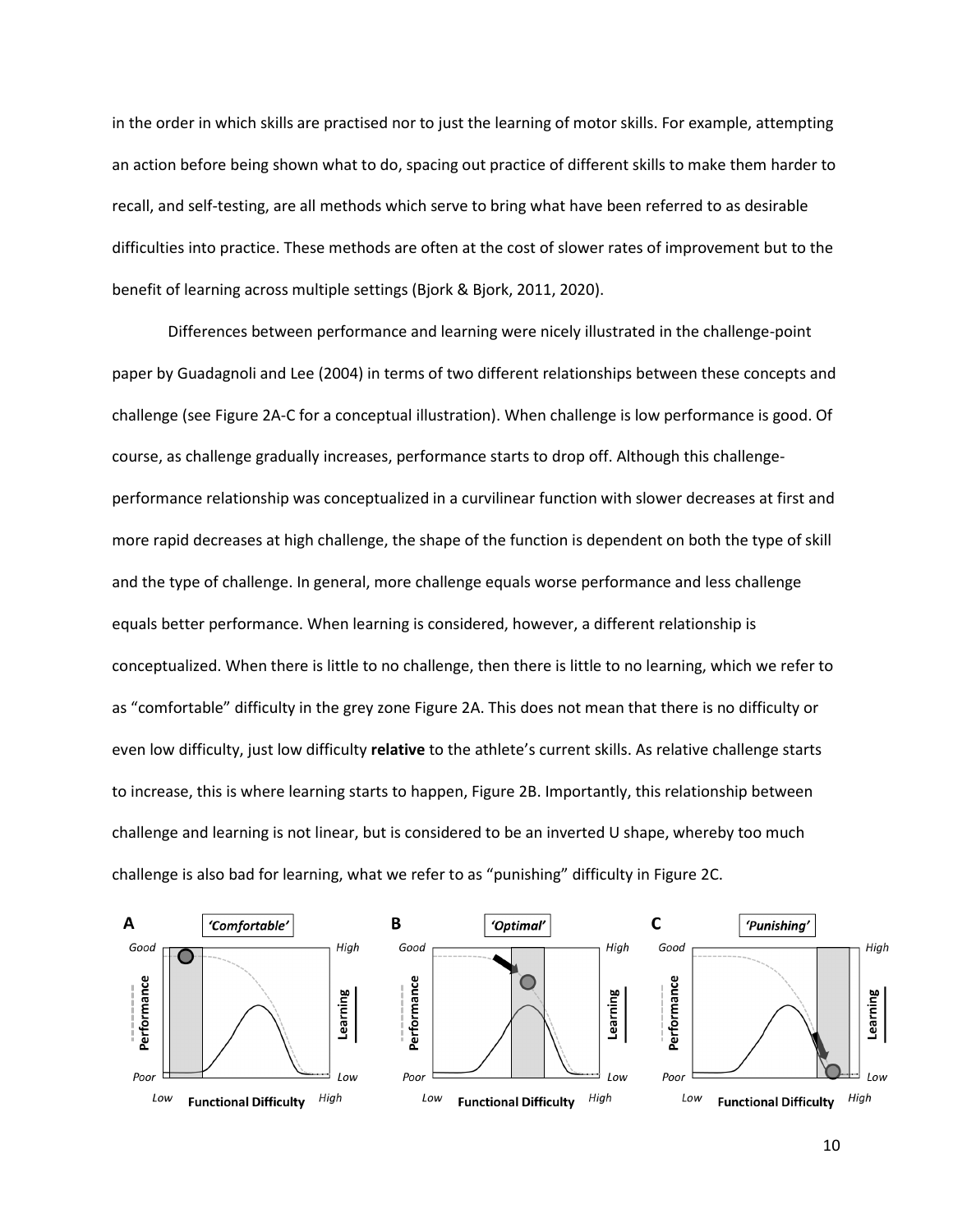**Figure 2**. A conceptual illustration of the challenge point framework (Guadagnoli & Lee, 2004), at three different levels of functional difficulty and performance (A, B and C). As functional difficulty increases (panels from A-C), performance (dashed line) decreases monotonically. This potential decrease in performance is denoted by the grey dot in the three panels. In contrast, the relationship of functional difficulty to amount of learning is denoted by the solid line displaying an inverted U shape. There is a theoretical "optimal" point or zone of difficulty at which learning is maximized (panel B), but learning is low when functional difficulty is too low (A) or too high (C). Note that the terms, "comfortable", "optimal", and "punishing" (A-C, respectively) are our own terms for qualitatively describing different levels of functional difficulty relative to learning.

What is desirable for learning is what is referred to as the optimal challenge point, but might be better conceptualized as an optimal challenge "zone". The term "zone" is more encompassing of a range where difficulty and performance are optimal for learning. The zone where learning is (hypothetically) maximized is when performance has started to drop-off, termed "optimal" difficulty in Figure 2B. Importantly, there is some decrease in performance, but not too much that the challenge overburdens the learner. Conceptually at least, by adjusting the difficulty of practice, we can find the optimal place at which learning will be greatest. It is in this new zone where learning can now take place because of the availability of new, unexpected information. Before and after this place, challenge with respect to learning is sub-optimal, not difficult enough so that no new learning is taking place, or too difficult and overwhelming in terms of the demands on the athlete such that it is difficult for learning to take place. Although the challenge point framework is one that is based on the individual learner, we think it could also be considered at a team-level. Practice can be structured for the team, such that the team is challenged and errors occur to create team learning opportunities (although of course ultimately the learning occurs at an individual level). Moreover, the learning effects may be related to both the physical acquisition of skills or the learning of perceptual-cognitive skills related to anticipation and decision making (e.g., Broadbent et al., 2015).

The general goal of the challenge framework is helping people in motor skill acquisition to appreciate the role of difficulty in learning. If athletes are to do more than maintain their current level of skill, then there is a need to get them out of their comfort area, where they know what to expect and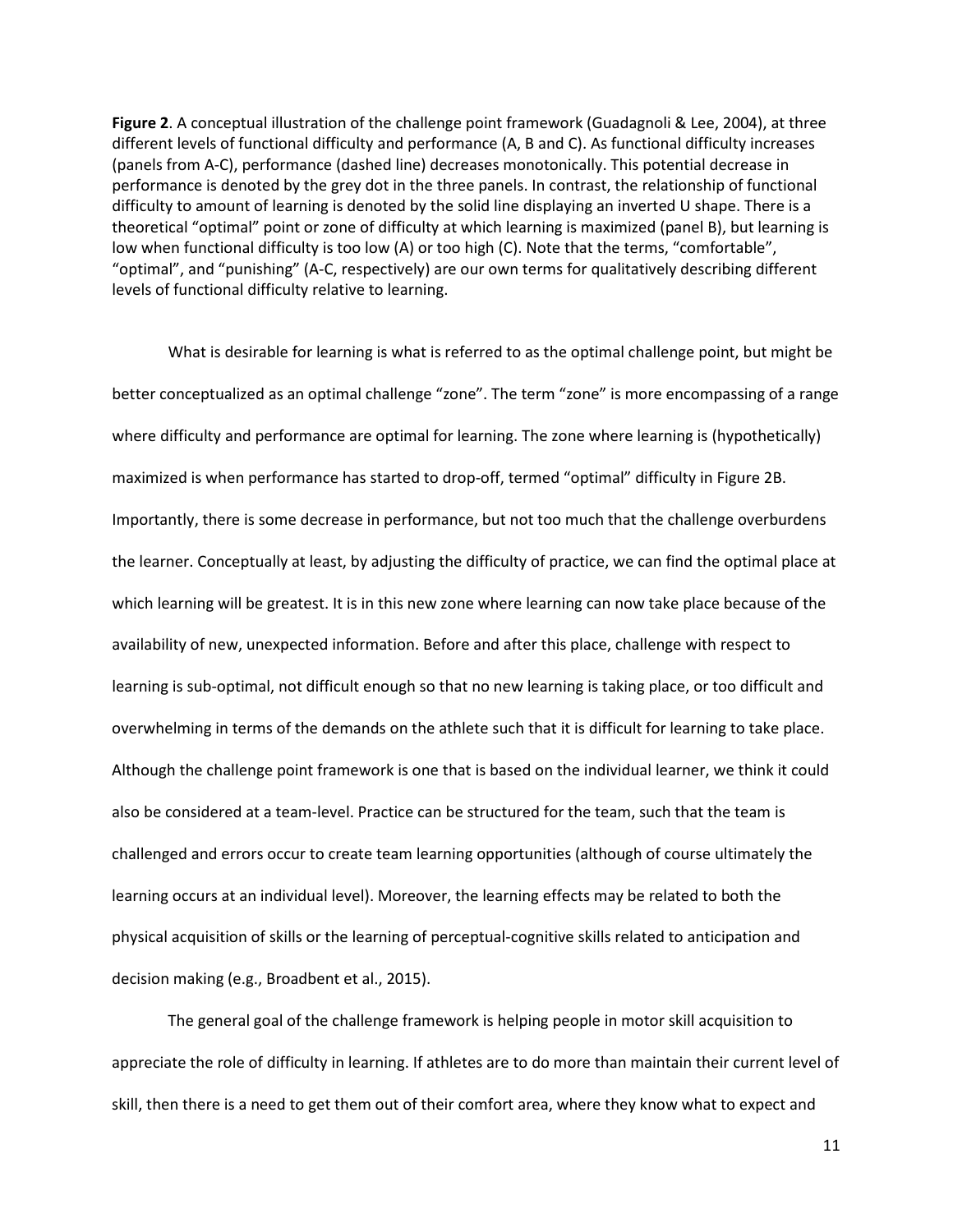how to respond and where there is little-to-no new information to be gained from practice. For beginners, the availability of new information is high at relatively low levels of challenge. Even a low amount of difficulty for beginners will create uncertainty and lead to situations where new information is available for learning (as illustrated in Figure 3 for the hypothetical novice). In order to help make this new information useable, the coach often provides a valuable role in helping direct attention and determine key information. This help may be through adapting of task-specific constraints, changing rules or augmenting practice through verbal instruction or video (e.g., Hodges & Franks, Renshaw et al., 2010, 2019).

As individuals increase in their skill, the amount of information available for learning starts to shrink. For skilled individuals, a relatively high degree of difficulty is needed to bring new information and uncertainty into the practice environment (as illustrated for the intermediate and skilled hypothetical performer in Figure 3). For more skilled performers, situations need to be created which stretch the players capacities, so that they gain new "information" to improve and learn (the green triangle on the far right of Figure 3).

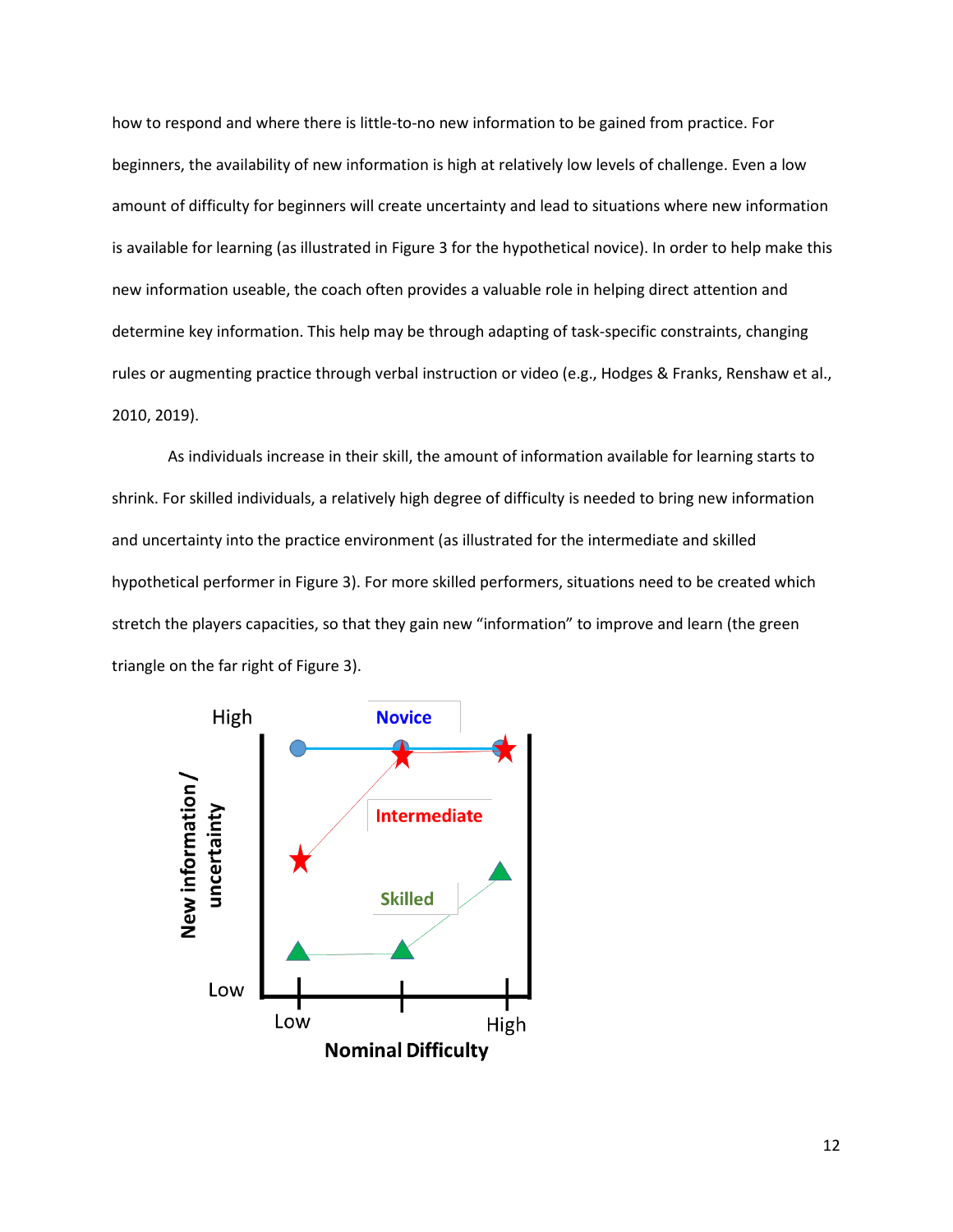**Figure 3.** Illustration of the hypothetical relationship between information availability, or what we refer to as task uncertainty, and task difficulty, as a function of skill level. For novices, even low levels of nominal task difficulty create rich learning situations where information and uncertainty are both high under these relatively low difficulty conditions. For intermediates, less information or uncertainty is available when difficulty is low, but as difficulty increases the amount of potential information from the situation to learn should rapidly increase. For a more skilled individual, low and medium difficulty practice conditions do not create situations of uncertainty where information is available for learning. High levels of difficulty are needed to garner such situations, where there is novelty and a degree of uncertainty.

The relationship of challenge to the concept of (novel) information is critical to the challengepoint framework. It underlines how challenges should be considered with respect to the availability and usability of information and how this will differ between individuals. Information should be considered in its broadest terms and may be something intrinsic to the environment or the learner. For example, if we think about the simple motor act of jumping, jumping a particular way results in a particular height or kinesthetic feeling. These information sources can also be supplemented by the coach, such as video feedback of the jump or instructions about aspects of the jump. As such, information can be naturally occurring or augmented. Information can also be processed at various levels, with and without awareness on the part of the learner (e.g., Janacsek & Nemeth, 2012; Taylor et al., 2014). When we act there is thought to be a corollary of this action plan (termed efference copy), which enables 'forward model' predictions about the action's expected sensory consequences operating largely outside of awareness (Kawato et al., 2003; Wolpert & Flanagan, 2009). Expectations (and forward models) improve with practice and we become better at generating accurate predictions about how a movement will feel, look or sound. Before this point, action plans and associated predictions are poor, with a high tolerance for variability and low attunement to key sources of sensory information for accurate execution (Shadmehr et al., 2010).

Under conditions of uncertainty, information is sought and attended because it is *new* or *unexpected* and gives value to the performer. In the challenge-point framework, this uncertainty was linked to both the action plan (i.e., what to do) as well as to the sensory consequences (i.e., what will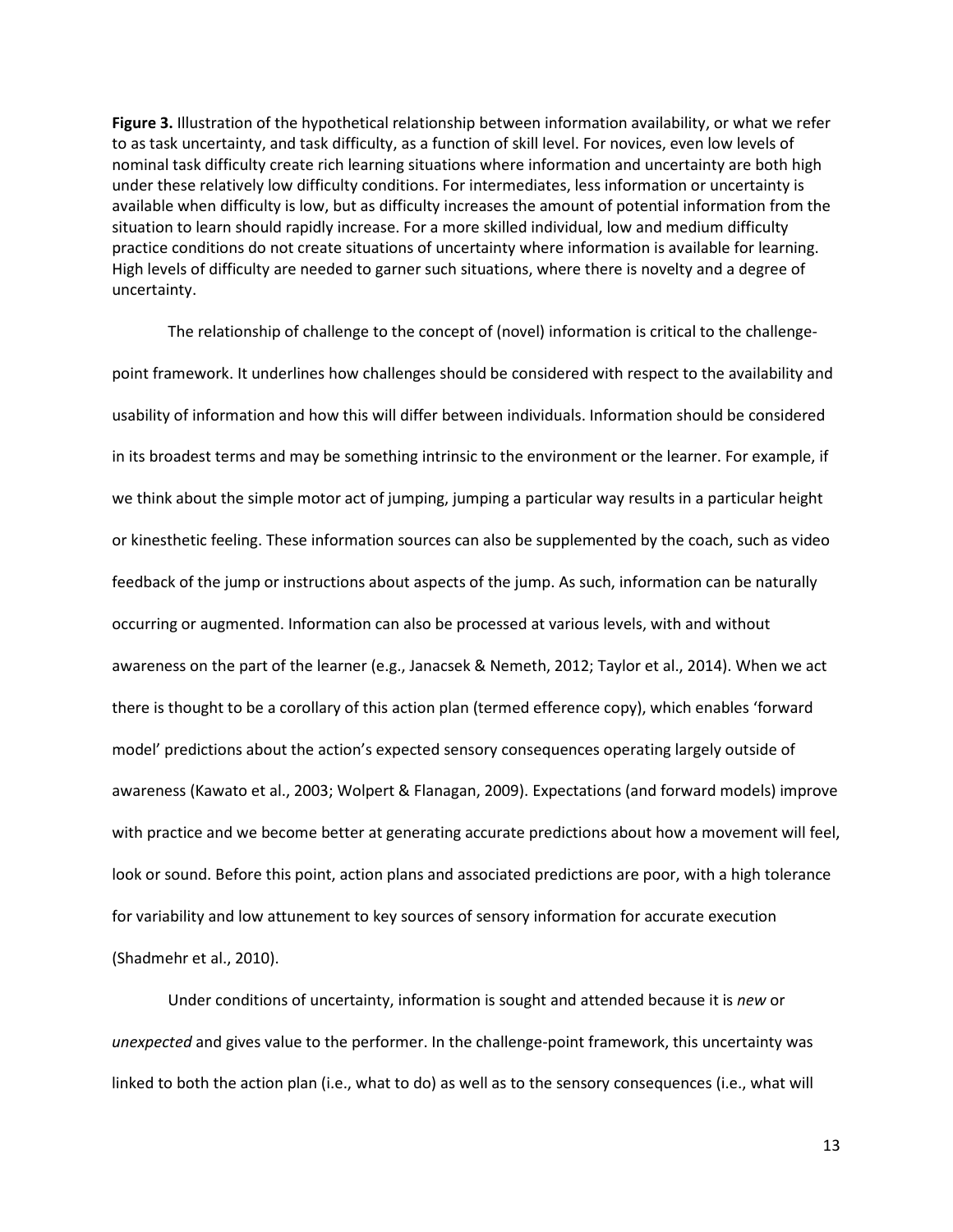happen/how will that feel). When there is uncertainty in what is being performed, information matters and opportunities for learning are enhanced. There is a considerable amount of empirical research linking learning to expectations and in particular the violation of expectations (e.g., Hajcak & Foti, 2008; Hutchinson & Barrett, 2019; Miall & Wolpert, 1996). When our expectations are violated, particularly expectations about how a movement will feel and look, the motor system detects such violations and uses them as a signal for learning. When our expectations are met, our internal models of the world are reinforced and no change is needed. Note that people do not need to be explicitly aware of this constant prediction, but errors in prediction can lead to awareness, especially if these predictions are more outcome/target focused rather than on incoming sensory information (e.g., Huberdeau et al., 2015; Meijs et al., 2018; Pinto et al., 2015).

We can take the example of the jump one step further (so to speak) to illustrate the relation between information and uncertainty. For a relatively novice long jumper, who is learning to relate their technique to their outcome, there is considerable uncertainty in how they execute the jump and in what they expect a successful jump to look and feel like. Because of the uncertainty at many levels and the high potential for new information as expressed through variability in the execution and outcomes, optimal conditions may be those that serve to reduce the uncertainty or challenge. This reduction can be through focused instructions or simplified task conditions (perhaps a wider take-off zone), narrowing attention to other aspects of the jump. Similarly, a coach's feedback can help with what has been termed the "credit assignment problem" (an important component of motor learning identified in reinforcement learning models, Sutton & Barto, 2018). The coach can help a learner make sense of the multiple information sources, attributing a particular outcome to a particular facet of the take-off technique for example.

For a more experienced long jumper, uncertainty is lower in both the movement parameters and the kinematics of the jump they produce. Thus, creating new information to promote learning may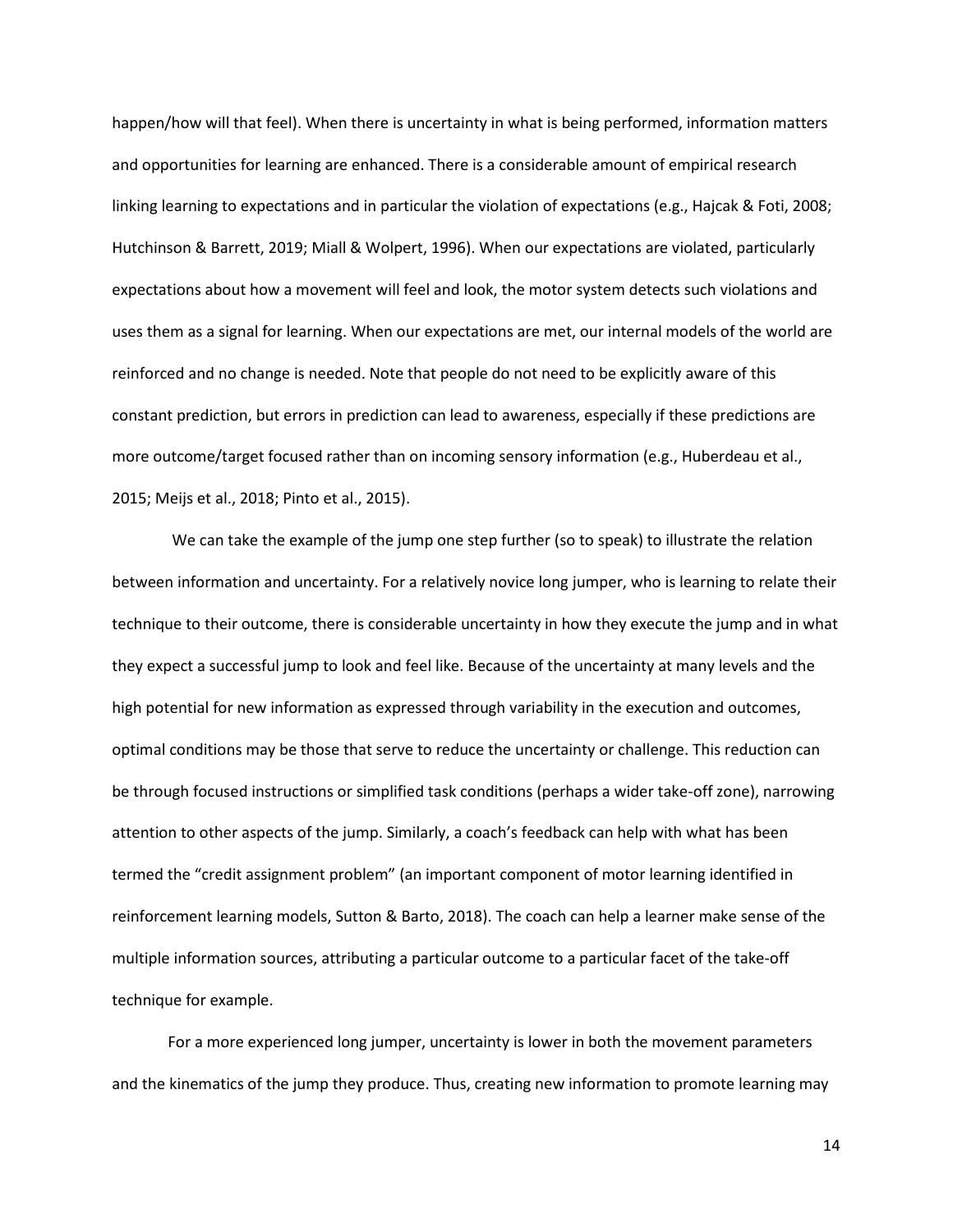require introducing variability (e.g., varying approach distance), or elaborating on current information about their landing footfall in relation to the take-off board (providing more detailed mechanical feedback than intrinsic proprioception alone provides). We can consider this latter situation as one of increasing challenge as the learner now needs to learn how to interpret and translate self-referenced video feedback to the actual adaptations they make when jumping. Because such feedback about footfall is not available in competition, the performer will need to learn how to interpret for themselves whether they have taken off at a desired point (and what they need to do to achieve this goal). In this way, reducing feedback from the coach, providing it sparingly or intermittently, serves to guide the learner to new sensory information, where they are forced to attend to other naturally available information to determine how to step and take-off for a successful jump. This principle of reducing external feedback to facilitate learning is heavily grounded in years of empirical research related to the guidance hypothesis (Salmoni et al., 1984; Liu & Wrisberg, 1997; Winstein & Schmidt, 1990). Instruction or feedback is often needed at certain points in the learning process, but its presence can distract attention from other sources of information and processing activities necessary for long term learning and independent performance.

In many ways, the challenge point framework could be considered a meta-theoretical framework of motor learning, which encompasses theoretical explanations for a broad range of practice effects; ranging from contextual interference, to physical and feedback guidance effects as described, to distributed practice and self-directed learning benefits (Donovan & Radosevich, 1999; Sanli et al., 2013 respectively). It also aligns with a more global theory of skill acquisition applied to expert performance, that of deliberate practice (Ericsson et al., 1993). In the deliberate practice framework, the acquisition of high-performance skill is thought to be a result of many hours of highly effortful and attention demanding practice, designed with the primary purpose of improving performance beyond the current level (i.e., learning). This type of practice is not necessarily inherently enjoyable, though it is frequently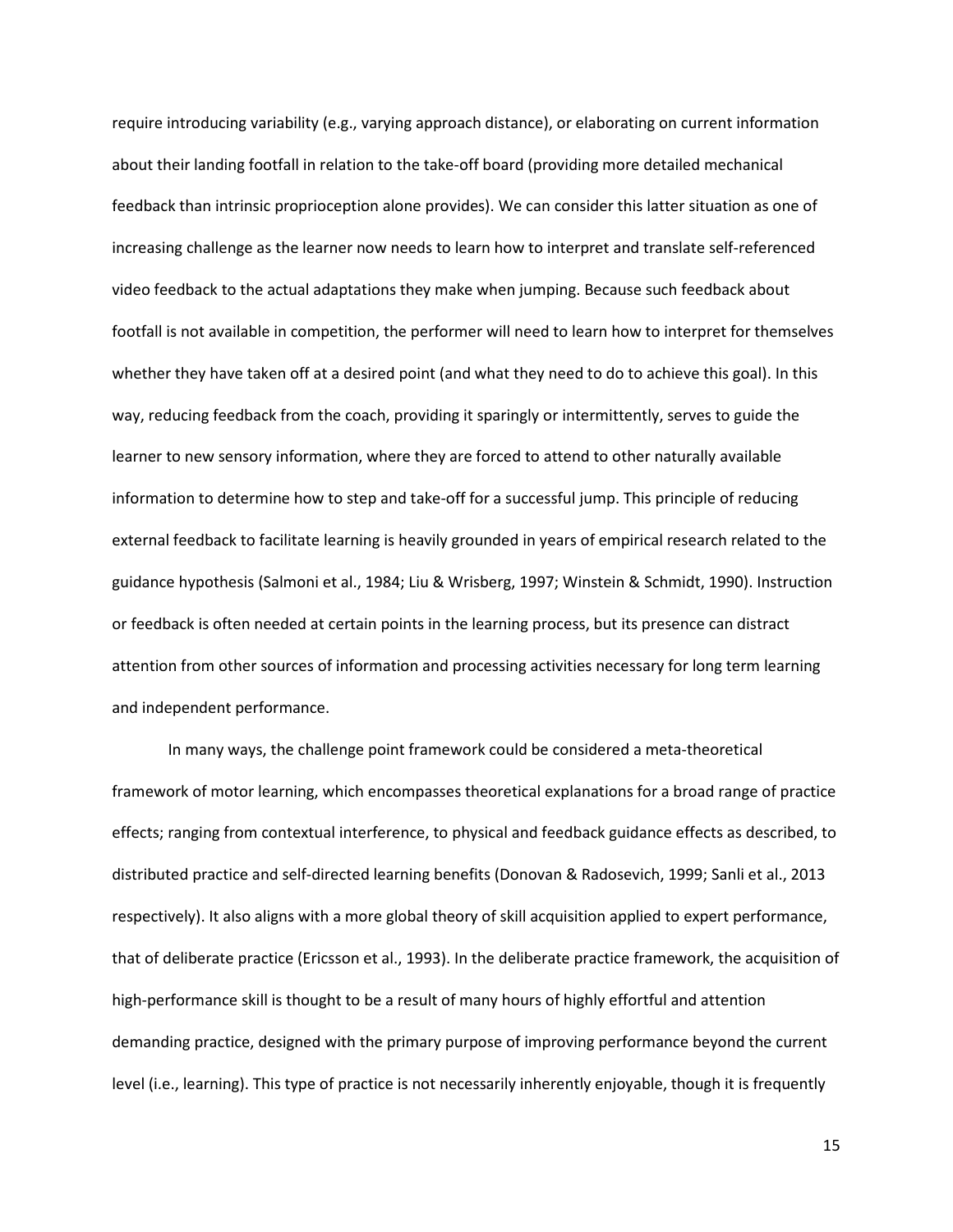judged as satisfying and rewarding (Coughlan et al., 2014; Hodges et al., 2004; Ward et al., 2007). Although deliberate practice theory is mostly agnostic to the specific types of methods which best bring about high performance, beyond specifying the need for (coach-designed) feedback, it is based on the empirical study of skill acquisition and principles of practice which are inherently mentally effortful (for recent reviews see Ericsson & Pohl, 2016; Ericsson, 2020).

In applying the challenge framework to coaching, we have taken the liberty of extending this framework and notions of challenge to additional goals of *transfer* and *maintenance*, where challenge can be conceived of more broadly than that related to cognitive effort. We are not suggesting that transfer is not an inherent goal of practice to learn, but it may not be the primary goal, or it may be sacrificed when difficulties associated with meeting competition demands exceed current capabilities. With respect to the goal of transfer, demands and challenges are primarily designed to match those encountered in competition. This matching may or may not result in similar types of practice to those based on the goal of learning. Moreover, because learning is not always the goal of practice, we also consider the challenge framework with respect to the need to *reinforce* current skills and *maintain* current performance. Although these three goals of learning, transfer and maintenance are rarely independent and should be thought of in terms of priorities, rather than either/or decisions, the different goals are likely to have different implications for structuring practice. Hence, being cognizant of the primary goal when designing practice matters for design.

### **Informational Benefits versus Motivational Costs**

By increasing the functional difficulty of practice, we expect to see a decrease in performance (Figure 2A-C). This decrease may come in the form of reductions in accuracy, slower and more variable movements, or both (e.g., Schmuelof et al., 2012). These potential errors are definitely a valuable learning signal (Sanli & Lee, 2014; Albert & Shadmehr, 2016), as the information gleaned from unsuccessful attempts can be used to adjust and refine future movements. However, we also need to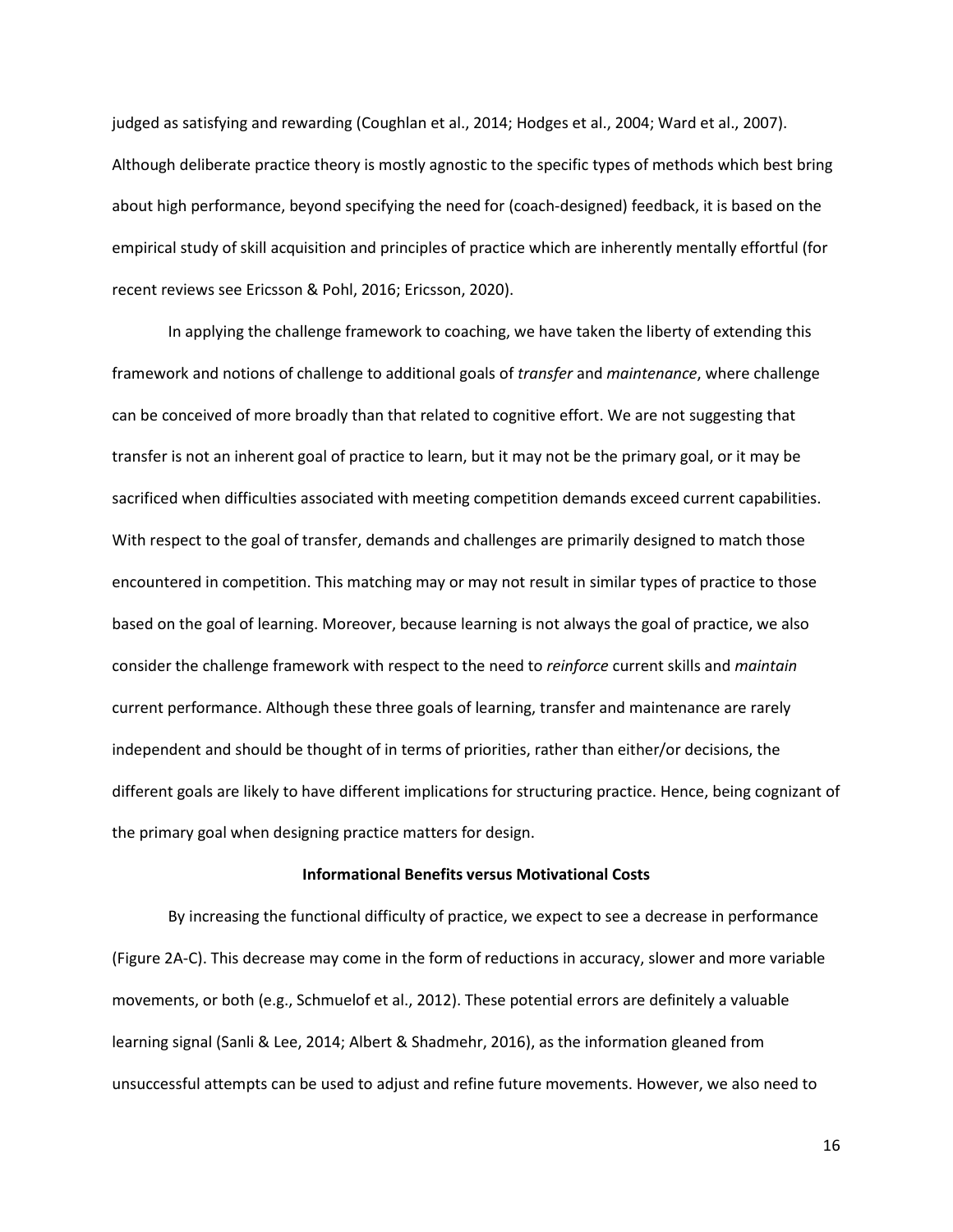consider the potential motivational costs of errors for both the learner as a person with psychological and safety needs and for learning as a physiological process.

Referring back to Figure 2 where we discuss three types of practice difficulty, some parallels to motivation can be made. Clearly punishing difficulty is likely to bring about frustration, confusion and be demotivating for an individual. Both comfortable difficulty and optimal challenge can be motivating or not motivating, but likely for different reasons. In the former case, comfortable difficulty can help to meet the needs for competence, but it also has the potential to be boring, especially if no new learning is taking place and individuals are under-challenged (e.g., Acee et al.,2010; Krannich et al., 2019). In the latter case, optimal difficulty can bring about unexpected rewards or close misses, serving to engage the learner (e.g., Clark et al., 2009; Lazzaro, 2005). However, failing or making errors has motivational costs in terms of persistence (e.g., McAuley et al., 1991), especially as the optimal zone for learning approaches punishing difficulty. We speculate that small challenges for small periods of time can keep motivation high, balancing the benefits of errors for learning against their costs in motivation.

Performance errors can have both psychological and physiological costs (e.g., Hajcak & Foti, 2008). In a group setting (like team sports), this aversion can be compounded by the social consequences of making errors in front of peers, which can create tremendous psychological pressure (e.g., Sagar et al., 2007). As noted earlier, feelings of competence are important for keeping athletes engaged in the short and long-term. In many sports, there is also real danger of pain or injury from making errors (e.g., skiing, skating, gymnastics), so athletes may shy away from errors to avoid risking both psychological and bodily harms (e.g., Chase et al., 2005; O'Neil, 2008). Awareness of these potential trade-offs when introducing challenges and their associated performance dips is important. We discuss some examples of how to balance informational benefits with motivational costs below. One step that is likely to be important for this balance is in creating a culture where athletes feel comfortable exposing their weaknesses, performing under novel conditions where successes are not guaranteed, and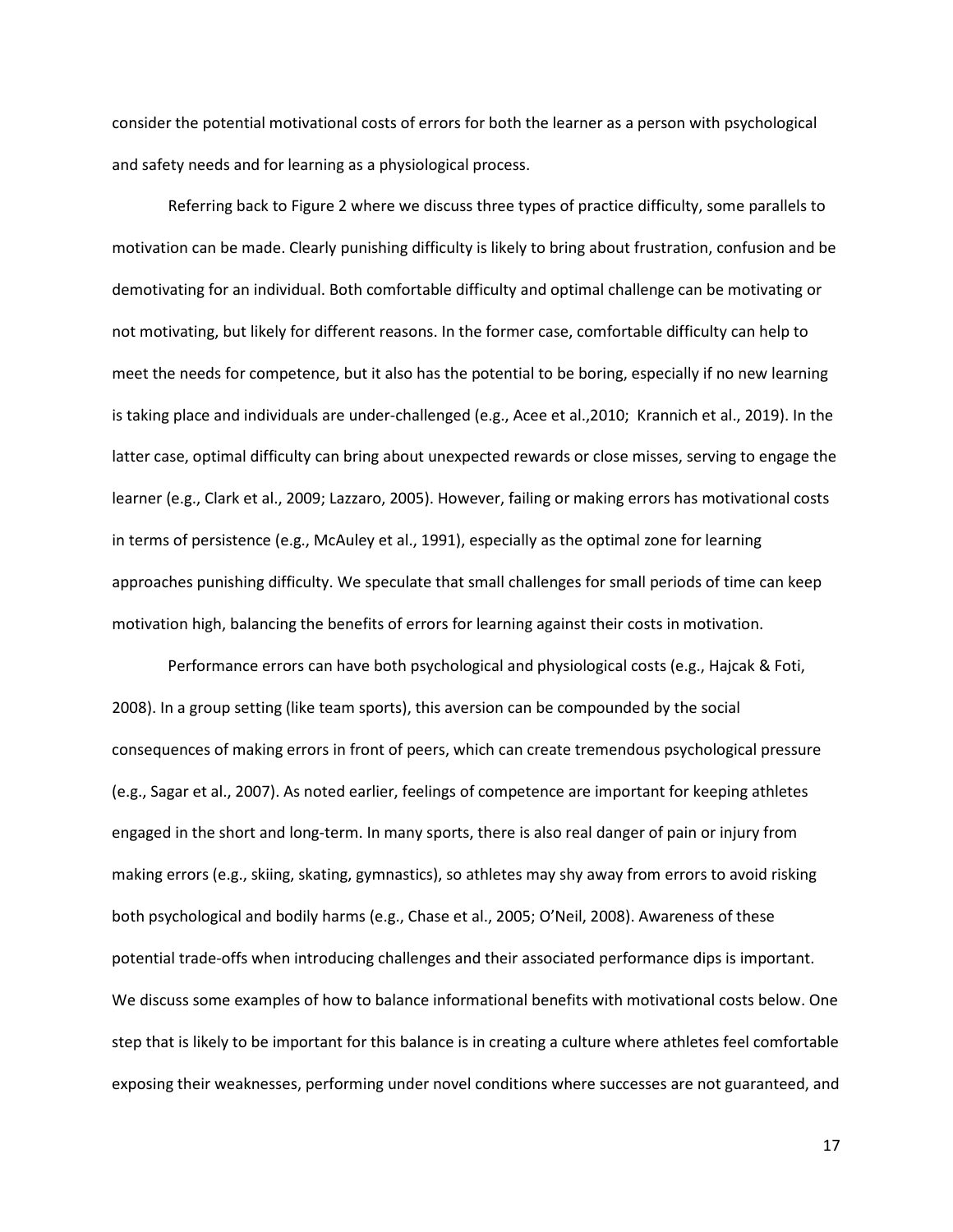engaging in practice conditions which are challenging (see "Practice-to-Learn" below and also Yan et al., 2020 who discuss growth mindsets as important precursors to engaging in difficult practice). Additionally, physical safety of the athletes is always paramount, so coaches need to take extra steps to ensure that precautions are taken when increasing difficulty can increase risk of injury.

For learning as a process, there is also growing evidence to suggest that reduced motivation can have a direct negative impact on learning (e.g., Wulf & Lewthwaite, 2016; Ma et al, 2017). Thus, when practice difficulties increase, it is important to take protective steps to ensure motivation by promoting competence, autonomy, and social relatedness (Deci & Ryan, 2012). For instance, when practice is more difficult and errors more common, coaches can promote competence by providing feedback specifically after relatively good attempts rather than poor attempts (e.g., Chiviacowsky & Wulf, 2009). Coaches can also focus on self-comparisons (i.e., how is an athlete improving relative to themselves a month/ year/ season ago, perhaps through video feedback) and try to minimize social-comparative feedback to teammates (e.g., Avila et al., 2012). Coaches can also promote autonomy by allowing and encouraging athletes to have some control over their practice environment. This may be letting athletes choose when/ how to increase difficulty (Leiker et al., 2016; Leiker et al., 2019) or receive feedback (Abbas & North, 2017; Carter & Ste-Marie, 2017; Ste-Marie et al., 2020). It is also important to develop the right mindset for engagement in practice, such that failures do not lead to athletes giving up (Dweck, 2008; Yan et al., 2020). When individuals believe that improvements come about through hard work and not innate talent (i.e., growth mindsets), individuals persist under challenging conditions for longer (e.g., O'Rourke et al., 2014) .

Much of the recent thinking about motivational impacts on motor learning are influenced by research into the effects of rewards on learning and physiological processes that take place between practice sessions (Robertson, 2019). The term "consolidation" refers to the long-term process of strengthening memories created in practice into longer more durable forms which can be recalled at a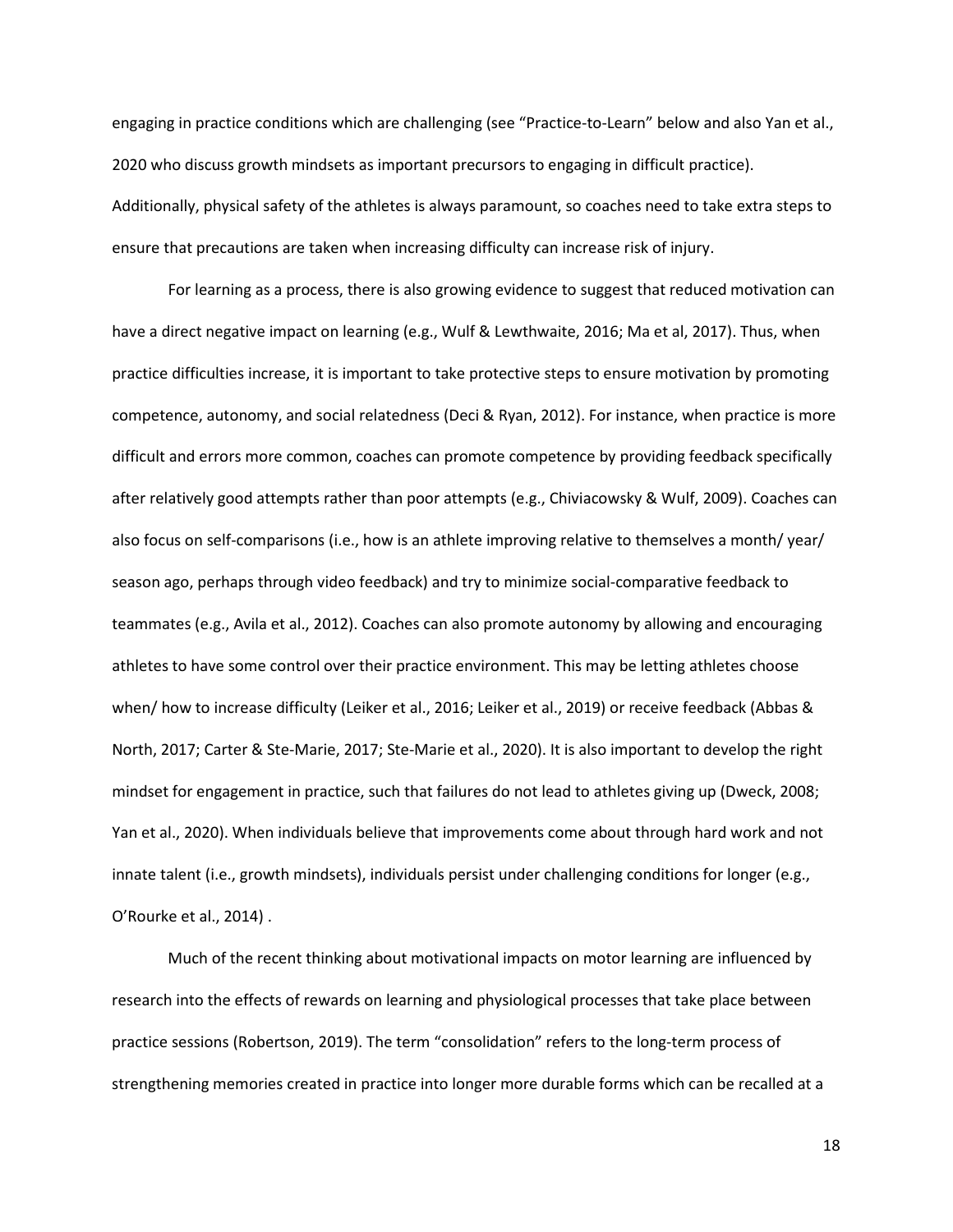later date (e.g., McGaugh, 2000). Consolidation is more than just instantiating information, but actually transforming information through the continued learning which takes place once practice has stopped (e.g., Robertson, 2019) and it is particularly sensitive to long periods of rest involving sleep (e.g., Diekelmann & Born, 2010; Walker et al., 2003). Rewarding activities through feedback, praise and physical incentives helps to promote the consolidation of motor skills, which is thought to be mediated by increases in dopamine during the practice session (e.g., Abe et al., 2011; Galea et al., 2015; Schultz, 2017). Because dopamine is implicated in memory consolidation, designing learning situations which create opportunities for success/reward, particularly unexpected success, should be an important consideration. Unexpected successes appear to be especially rewarding and are strongly linked to behaviour change (Lohse et al., 2020; Tobler et al., 2006). However, it is unclear how "unexpected" successes need to be. There is no simple percentage of how often individual learners need to succeed (or fail) to maximize learning benefits and/or sustain motivation. Interestingly, some research suggests that video game players can fail at their nominal objectives much more often than they succeed while sustaining motivation (McGonigal, 2011).

We know that the nature of the error also impacts motivation, with near misses or falling just short of success motivating players to stay engaged (Lazarro, 2005), which seems to marry well with ideas of optimal challenge falling just outside an individual's "comfort zone". In video game environments, designers do a great job of progressively increasing challenges because the same action or outcome no longer produces the same level of reward (Lohse et al., 2013). This progressive increase in challenge has been related to increased learning and brain plasticity (e.g., Christiansen et al, 2020) and resilience across time, stressors and general attentional demands (e.g., Poolton et al., 2005). Progressive increases in difficulty as a way to bring about skill acquisition in beginners is nothing new to sport practitioners, but as should be apparent, this progressive increase is also important for sustained learning in more experienced athletes.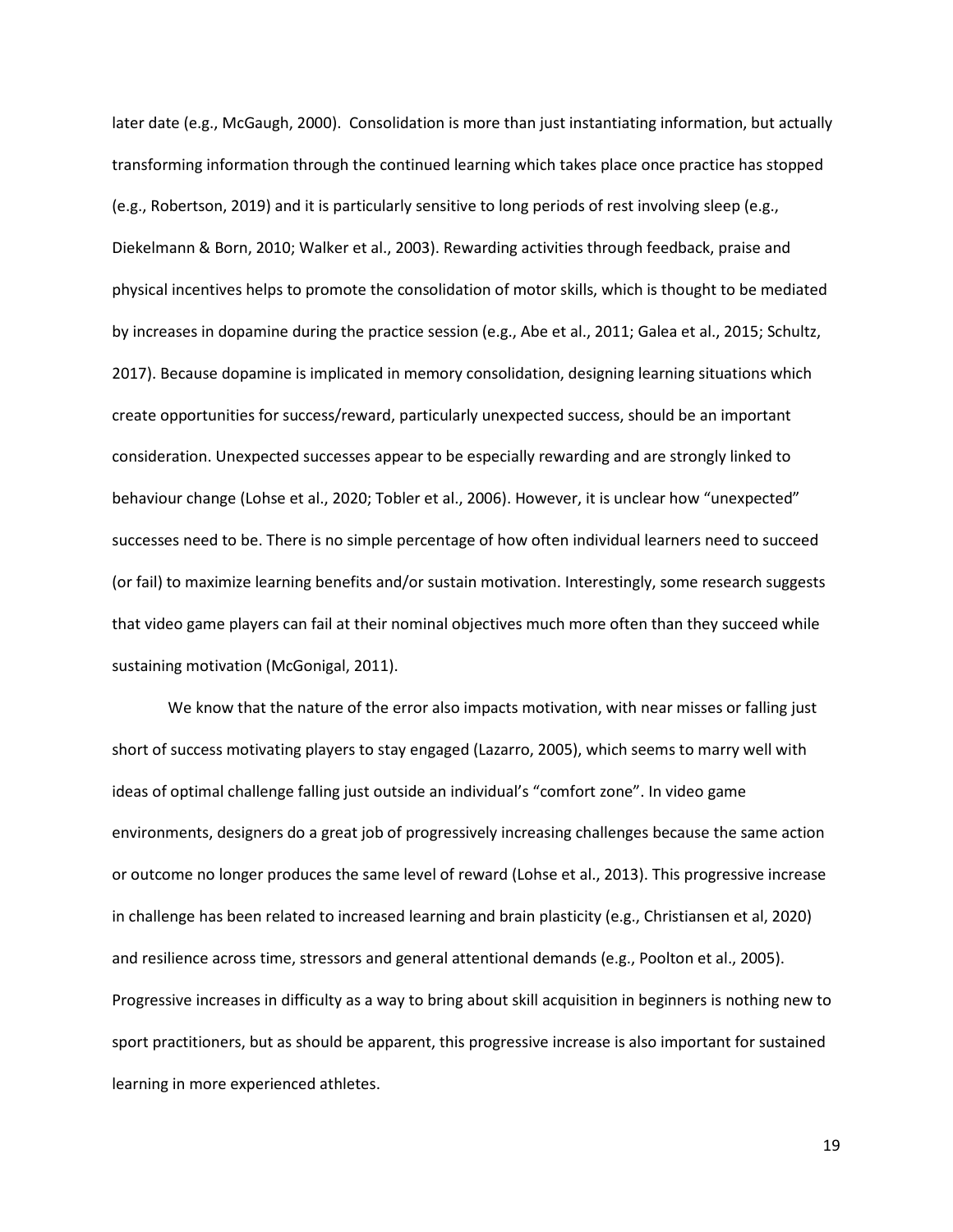In summary, difficulty presents informational benefits but it can also have motivational costs. Therefore, steps are needed to promote motivation when athletes are performing in the optimal challenge zone. Some challenge is likely motivating, especially if challenge is progressively increased (also termed "scaffolding", e.g., Rosenshine & Meister, 1992) and intermittent (e.g., Wang & Chen, 2010). The exact balance of these costs/benefits is likely individual, based on cognitive load, motivational disposition and prior experience (e.g, Kanfer, 1990; Paas et al., 2010), as well as potentially the relationship that coaches have with specific athletes. Below, we make broad recommendations for how to balance these trade-offs when the primary goal is practice to learn versus practice to maintain.

Before presenting these practical recommendations, we also need to consider another broad principle of practice related to specificity. Difficulties that reflect the demands of competition, in terms of cognitive-perceptual processes (e.g., Lee, 1988), as well as physical (e.g., Morgan et al., 2014) and psychological demands (e.g., Lawrence et al., 2014; Pijpers et al., 2006), will better promote transfer to competition. These difficulties might not always be compatible with task challenges designed to bring about learning, illustrating the need to consider the various goals of practice when creating difficulties.

#### **Practice Specificity**

Transfer across situations, particularly from practice to the game or competition environment, is a fundamental aspect of coaching practice and a critical aspect of effective test performance. For a long time, cognitive psychologists (e.g., Roediger, 1990; Schacter & Graf, 1989; Schacter, 1992) and motor learning theorists (e.g., Lee, 1988; Lee et al., 1994) have espoused the importance of matching practice conditions to those of the test in order to best achieve high performance in the test environment. Even those conditions which seem superfluous to the material being acquired make a difference to retrieval processes. For example, if you want people to be able to perform a task under water (even if this is just learning numbers or letters, not action dependent on water interactions), then practising performing underwater leads to better transfer (Godden & Baddeley, 1975; for more recent ideas on this context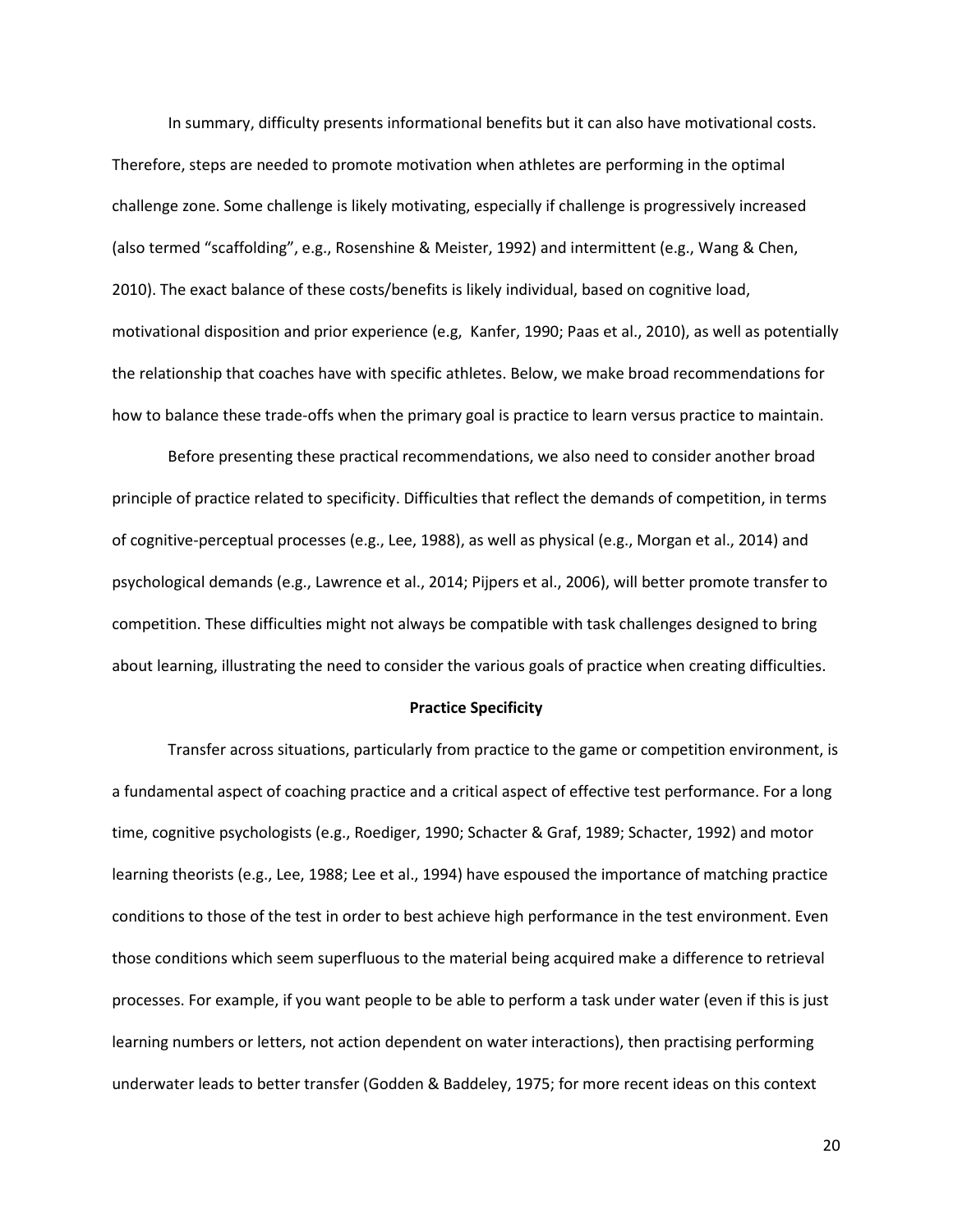specificity in cognitive tasks see Karpicke, Lehman & Aue, 2014, Lehman & Malmberg, 2013 and for motor learning; Krakauer et al., 2006).

The encoding specificity principle is a fundamental learning principle which has stood the test of time, helping to explain why learning is enhanced when the cognitive processes during study (i.e., encoding) are similar to those which are required during the actual competition or test phase (i.e., retrieval; Thomson & Tulving, 1970; Tulving & Thomson, 1973). Designing practice to maximize transfer is heavily embedded within a cognitive processing account of learning. Memory for pictures, words and actions, is underscored by the need to ensure overlapping processes between conditions of practice and assessment (e.g., Anderson, Wright & Immink, 1998; Gupta & Cohen, 2002). However, specificity of practice is not limited to cognitive processes and has been demonstrated for sensorimotor processes as well (Proteau, 1992). One of the most striking examples of this effect was the finding that an extended period of practise without vision had negative consequences in a retention period when vision was subsequently available (Proteau & Marteniuk, 1993). Individuals had not learned to use an information source which would be highly beneficial for response accuracy (for similar effects in basketball freethrow shooting see Moradi et al., 2014). This reversal highlights the strength of the specificity effect: by all accounts having vision should be beneficial, but if visual information was not available during training, then the presence of visual information during testing can actually degrade performance.

With respect to coaching, an important principle of practice is simulating the demands of competition in order to facilitate transfer. For example, much has been written about and applied in practice with respect to physical matching of competition stressors within a practice session (e.g., Morgan et al., 2014). Specificity of practice to the competition environment has also been referred to in other literature as "representative design" (e.g., Davids et al., 2013; Pinder et al., 2011). The emphasis in representative design is in maintaining the key perceptual and motor couplings which are present in the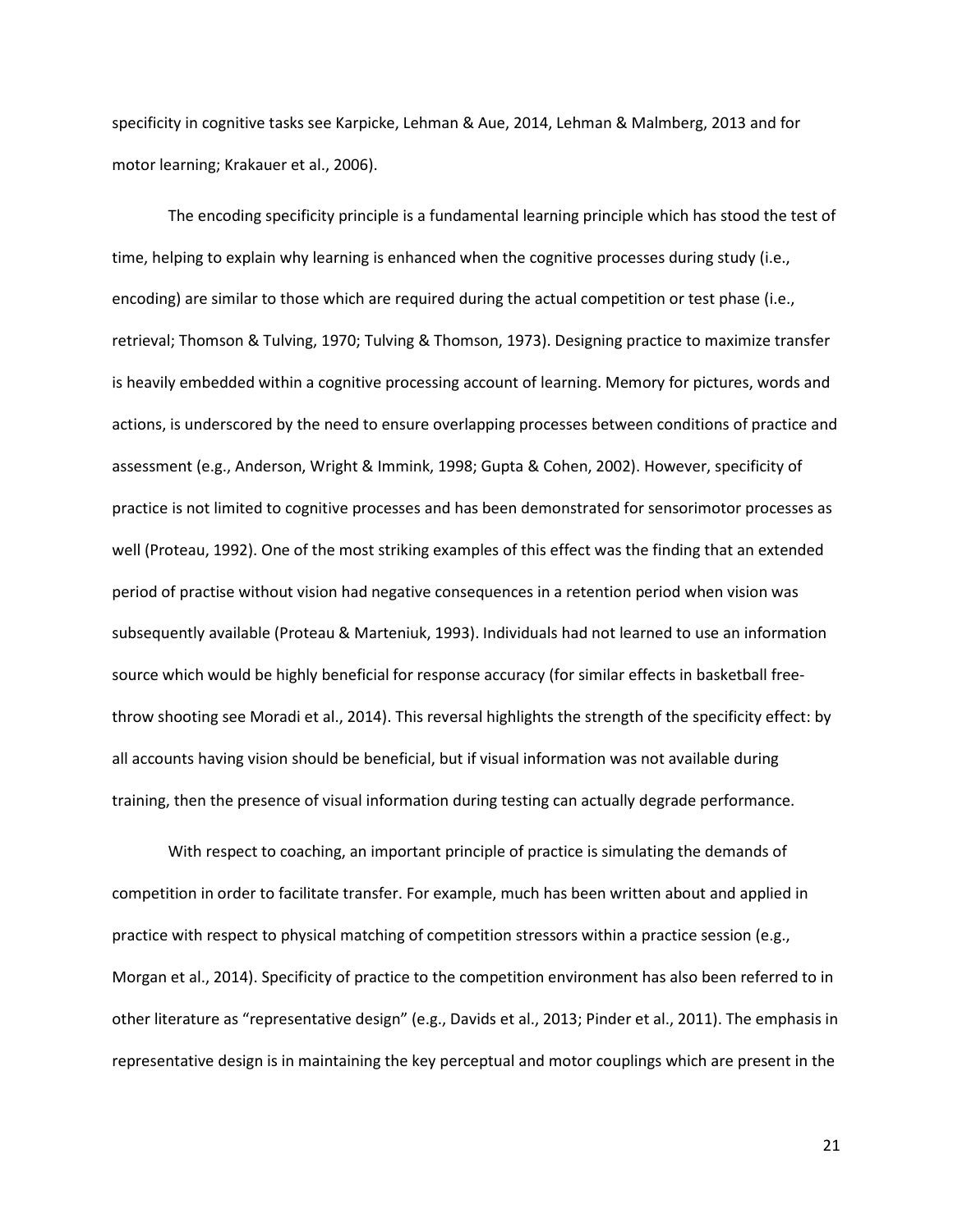game in practice (for example, batting against balls thrown from a live pitcher, as opposed to a ball machine where body cues are absent; e.g., Renshaw et al., 2007).

In addition to transfer of processes which are likely to be encountered in practice and competition (e.g., thinking under pressure, making decisions based on multiple sources of information and choice), transfer is maximized through practice conditions with psychological fidelity (e.g., Lawrence et al., 2014). So, it is the cognitive, sensory, and emotional thoughts, demands, and feelings of impending competition which are desired in practice, or at least in aspects of practice, for transfer to be maximal. When fidelity is high there is a strong match between these processes during practice (or parts of practice) and the game. Although the environmental context matters, things like playing surface, temperature etc., it appears that the processes promoted in practice matter more than the environmental context for facilitation of transfer (Schmidt & Lee, 2019). This means that practising passing skills with challenges that impact on accuracy, such as smaller balls, without time pressures which will be encountered in the game, will likely aid learning and improvement of these skills, but not necessarily aid or best promote transfer to the game environment.

In the example of passing, in open sports such as hockey, soccer or basketball, another consideration for transfer is the decision process itself. In tournament play for example, there are high decision demands, where a performer is often required to make fast decisions, under situations where there are a number of potential choices. People are often playing in different positions, there are new/different players, new patterns of play, different opponents and higher anxiety, than in regular games. The demands on working memory associated with such situations have been noted by sports' researchers (e.g., Furley & Memmert, 2013; Furley & Wood, 2016). Working memory is the process which requires of the performer to hold/remember and manipulate information to arrive at a decision (Baddeley & Hitch, 1974, 2007 for a review). Therefore, the conditions of practice which mimic the demands on an athlete during competition (practice-to-transfer) need to be considered alongside goals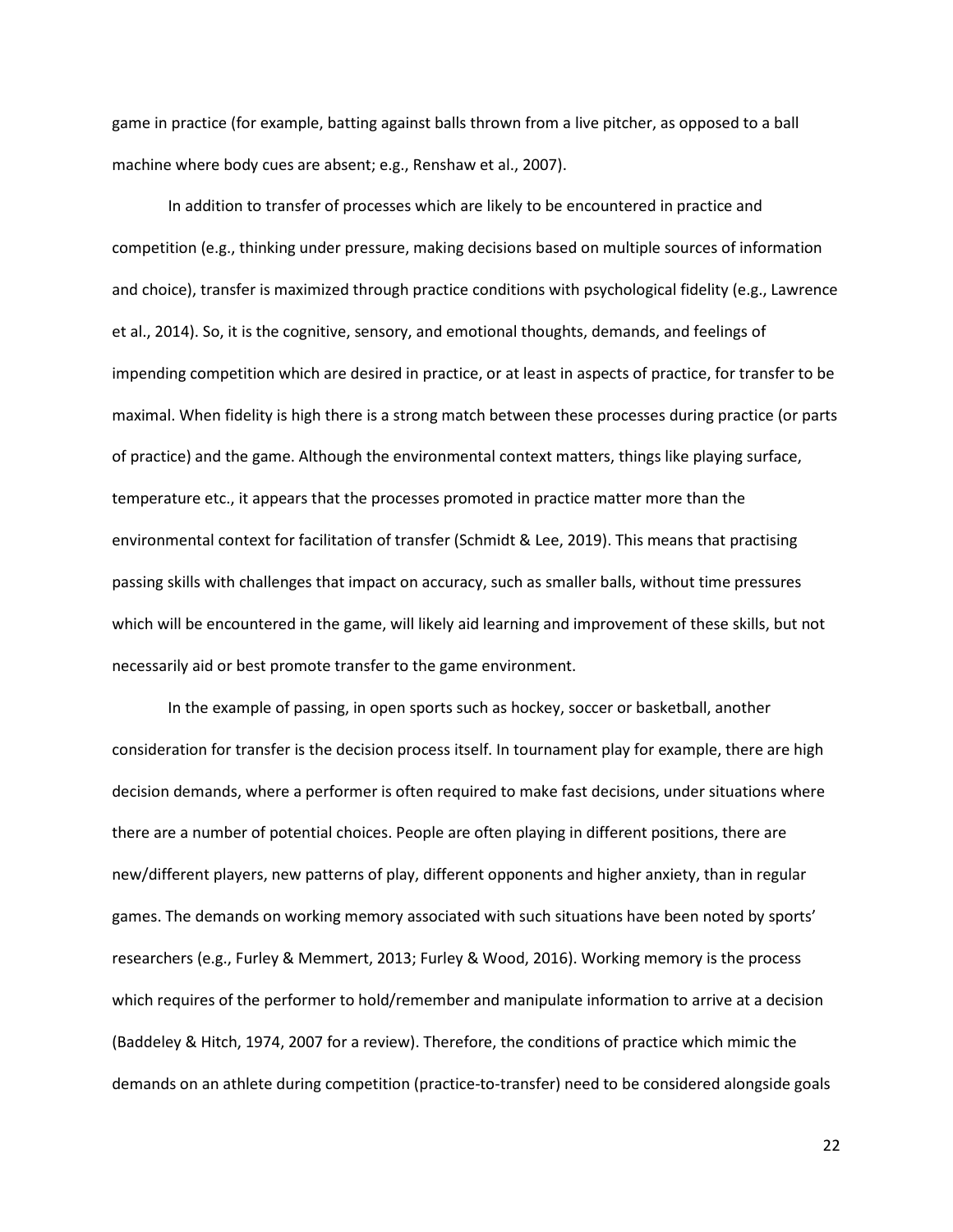of learning. Goals of competition transfer both complement and supplement learning goals, facilitating the transfer of already acquired skills. This prioritizing of goals might be particularly important for new learners, where the capacities (and hence optimal challenge) associated with making an accurate pass would be exceeded if the passing was immediately practiced under time or opponent-pressured situations. In these final sections we discuss in more detail the practice implications of these ideas and explicitly relate practice difficulty to practice specificity and the various goals of practice.

### **Practice Goals and Choosing Difficulty**

We consider there to be three separable, though not mutually exclusive goals of practice design in coaching. In considering these goals we draw on the main ideas related to the challenge point framework with respect to practice designed to improve performance over the long-term; what we refer to as "practice-to-learn". This is the most important goal and probably should underpin the majority of practice-based decisions in designing practice and instructing athletes. We expand on these initial ideas from the challenge point framework and also consider two other practice principles which intersect with this framework and potentially change how practice difficulties are considered. We also consider practice goals related to maintaining current skills, which we call "practice-to-maintain", where the emphasis is more on developing automaticity in skills and keeping athletes motivated through high competency expectations and relative successes. As well, the goal of "practice-to-transfer" is considered, where the emphasis is on creating challenges which simulate game demands required in competition. Although this last transfer goal is most highly related to issues of practice specificity, for all goals, practice specificity must be considered in the design of optimal task challenges. In Figure 4 we have illustrated these various goals of practice with respect to competition specificity and functional task difficulty.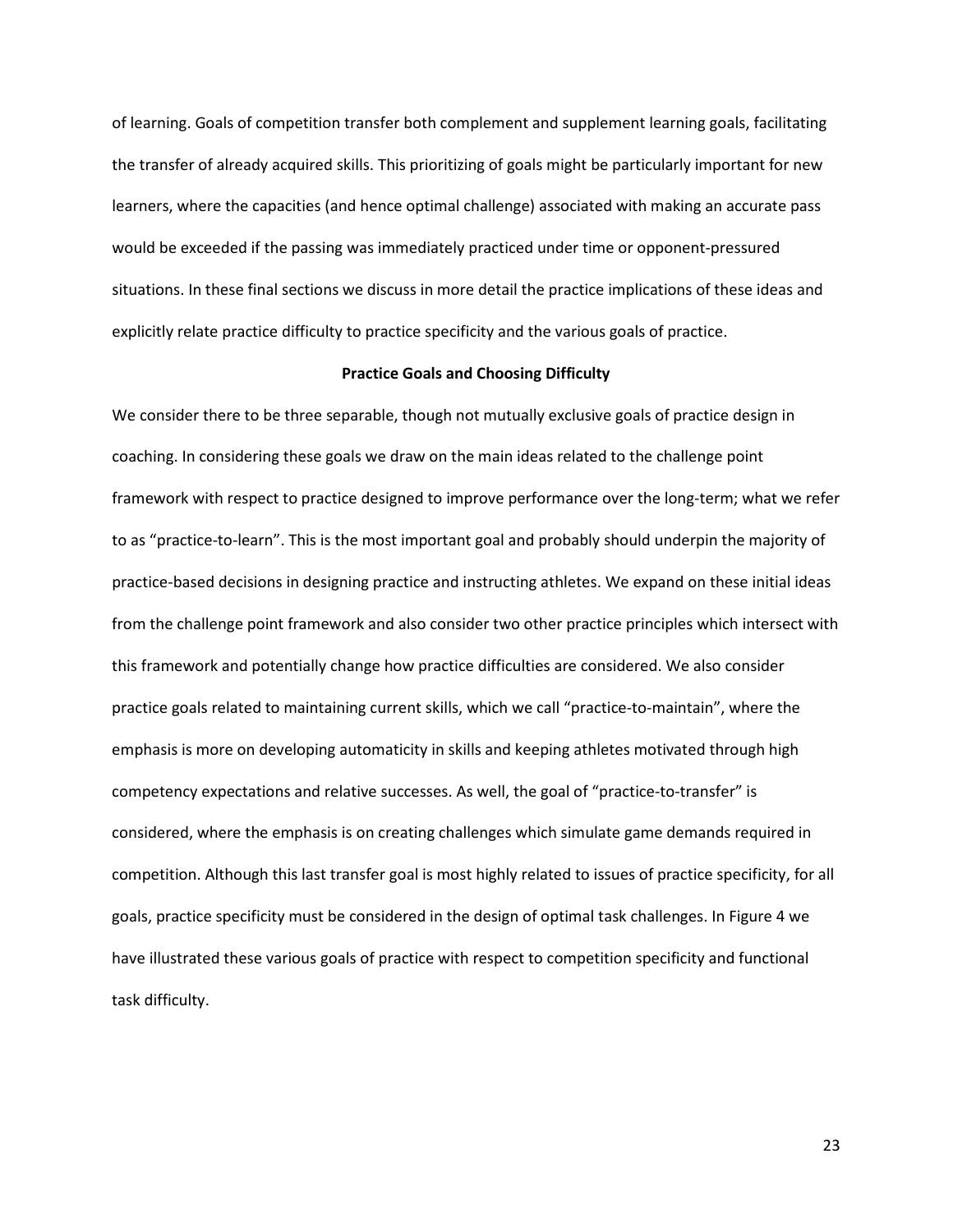

## **Practice to Transfer**

High difficulty & high specificity to competition (e.g., time constraints, tough opposition)

### **Practice to Learn**

Moderate difficulties introduced with some specificity to competition, but overall goal is new information for learning

### **Practice to Maintain**

Relative difficulty is low to moderate, playing to strengths with strong consideration to specificity. Good performance reinforced, competencies supported

**Figure 4.** A conceptual model showing different types of practice when the relative difficulty of practice is considered as a function of the specificity of practice. At low levels of specificity, there is little transfer to competition (red dots, black outline). At higher levels of specificity, transfer is expected and coaches can manipulate difficulty dynamically. Practice-to-learn (green, non-outlined dot, "L") takes the individual into the optimal zone for learning and transfer ("T"), where relative difficulty is moderate to high and specificity to the game environment is moderate to high. This zone where specificity is moderate to high, but relative task difficulty is low is also likely to have benefits for maintaining and reinforcing skills (green, non-outlined dot "M").

All three practice types, regardless of the goal, should have at least a moderate degree of specificity to the upcoming game context. Without this specificity of practice to the game or competition environment, then the learner will be left with poorly conceived drills or acquisition of skills with low relevance to performance demands (as illustrated by the red dots in Figure 4). Of course, the goal of transfer will be highest in specificity of practice to competition. When practising to transfer skills it is likely that the functional difficulty of the practised skills will also be high, although this is not necessarily the case (hence the arrow representing the potential for varying functional difficulty associated with the practice goal of transfer). For example, batting against a live pitcher versus a ball machine will have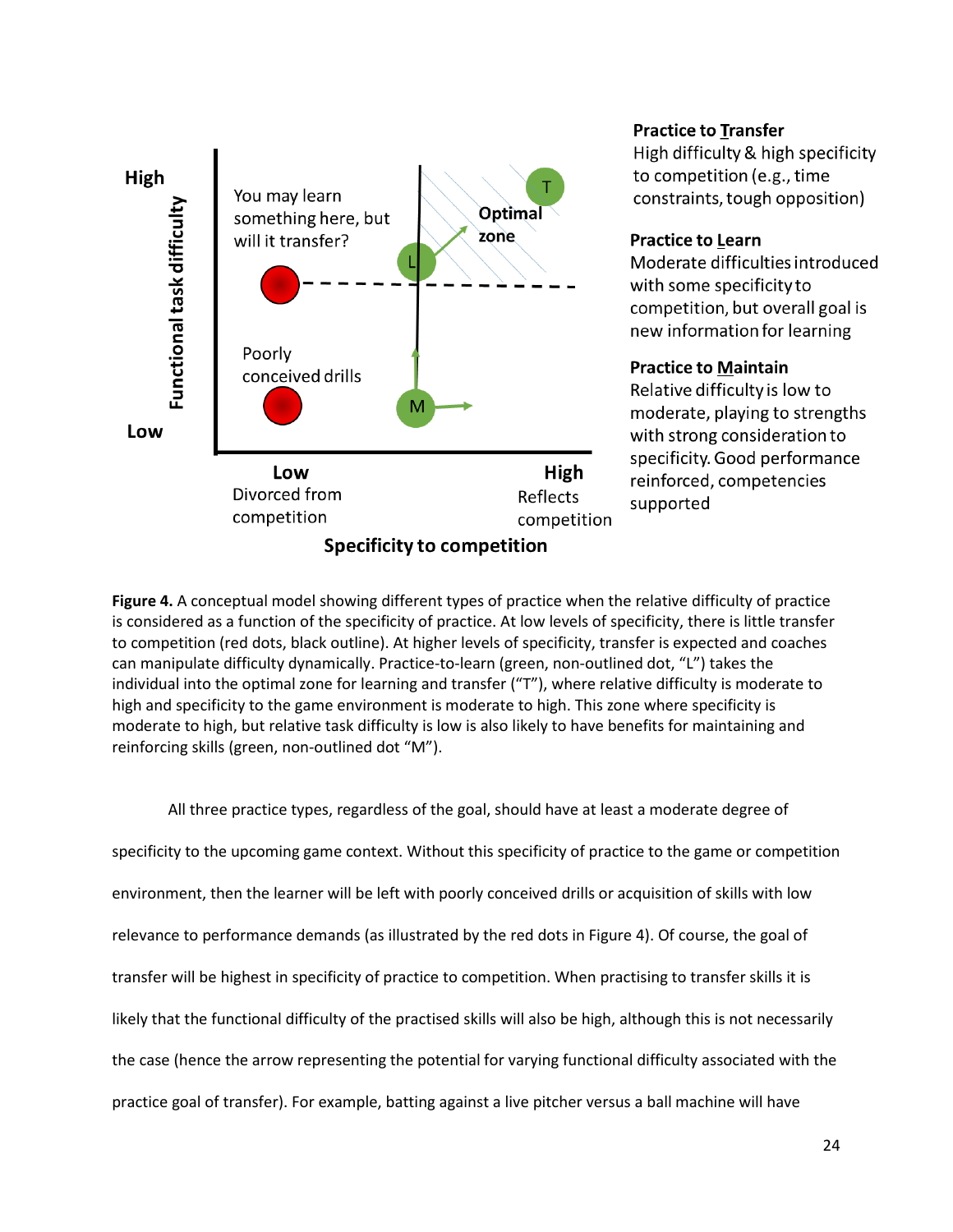higher specificity to the game. However, the functional difficulty may be lower against a live pitcher if the ball machine can pitch faster balls, if there is less rest between pitches and because the absence of a real pitcher may make it more difficult to anticipate pitch type.

In Figure 4 we have illustrated the practice-to-learn goal in the centre of the diagram, illustrating functional difficulties just beyond moderate (within the optimal challenge zone). There is the potential for both functional difficulty and specificity to competition to be higher within the zone of optimal challenge, at least to a point where the difficulty does not become "punishing". For example, a height barrier can be included in batting practice to change the ball flight and technique of a batter (e.g., Gray, 2018). By gradually removing the barrier over time, changing the conditions where batting takes place (e.g., different pitchers or pitch types), both goals of learning and transfer to the game environment could be achieved through new information and practice specificity. There may be situations where learning goals are designed to reveal new information, with only minimum consideration of practice specificity for transfer. For example, requiring a player to play in a position not usually experienced, such as a batter practising pitching (or observing actions from a new perspective), introduces new information for learning. The goal is not to have the player take on this new role or position, that is making it specific to the game environment and reflective of competition, but to change behaviour through new information (for similar suggestions about aiding perceptual skills through physical practice of opponent actions see Makris & Urgesi, 2013; Mulligan & Hodges, 2019; Pizzera & Raab, 2012; Tomeo et al., 2013). Although there is an expectation of transfer to the game, coaches should worry less about making the practice conditions identical to competition when practice-to-learn is the goal.

Below this illustration of the learning goal in Figure 4 is a third green dot, illustrating practice-tomaintain. Functional difficulty is expected to be relatively low here (within the comfortable zone), with moderate (to high) specificity to competition. For example, individuals may be engaged in relatively repetitive practice of a well-executed serve in tennis. To increase specificity to the game, these serves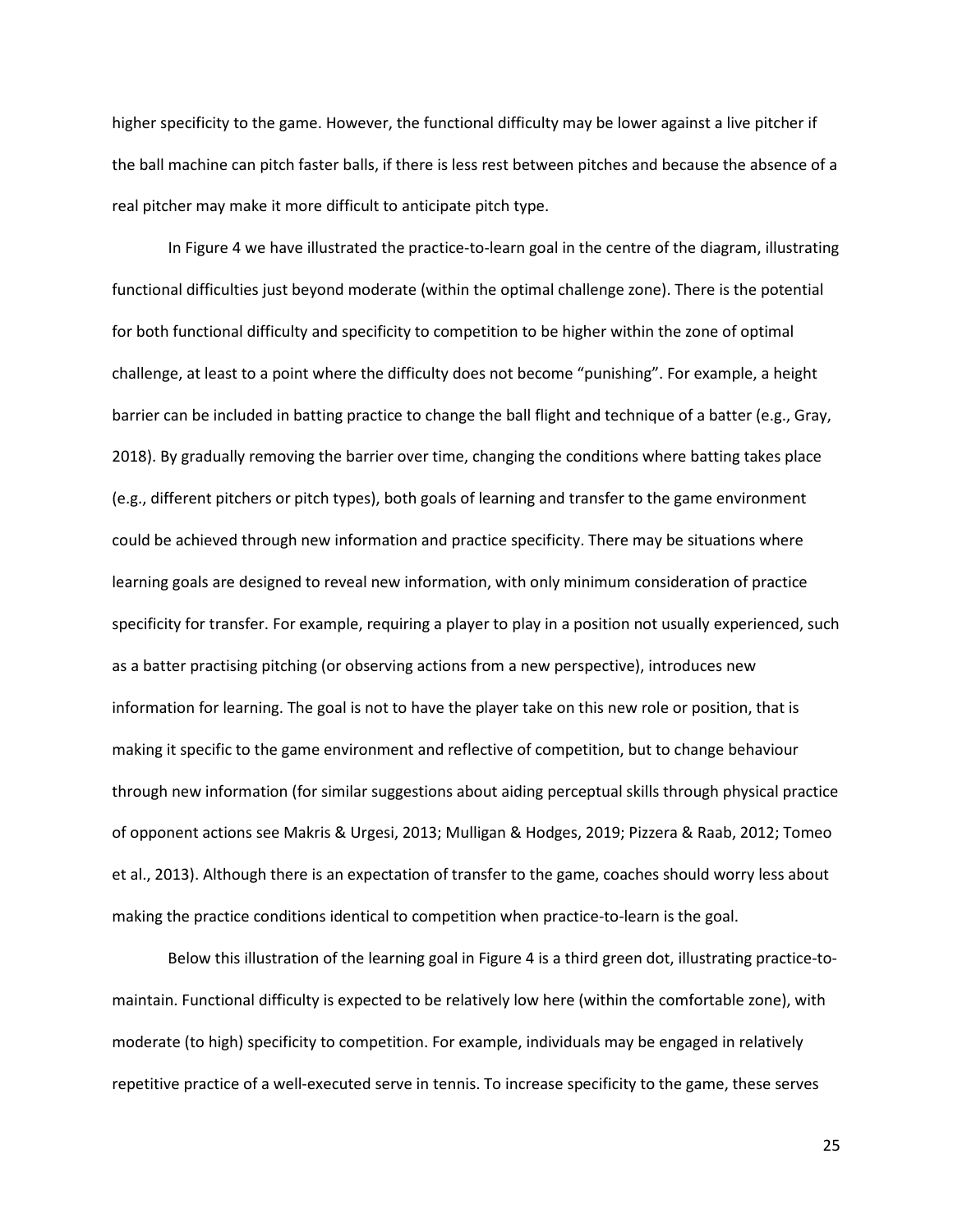could be interspersed with some cross-net play and return of serves. Free-throw shooting in basketball is a skill that is highly specific to the game, but it may be practised under conditions which are more or less game-like, where there are fans or distractions or the athlete is fatigued. We elaborate on these practical examples for the three goals below.

### **1. Practice-to-learn: Designing challenging practice to elicit improvement**

The basic idea about practice-to-learn, is that the athlete or coach needs to be comfortable sacrificing performance or parts of performance in practice in order to maximize learning and improve. For a more competent athlete, performance will shift from a place of stability, good performance, and comfort, to a messier place so that learning can take place. This is achieved through increased challenge and the creation of opportunities for new information. Because there are fewer opportunities to learn and gain new information at higher levels of skill, creativity is needed from coaches (and players) to engineer situations that create the opportunity for learning/ growth. If the goal of practice is to have learning, then the task of the coach or athlete is to create situations that are moderate-to-high in functional task difficulty. This just means that the difficulty is determined in relation to the individual and based on their constraints at that time. Putting someone into a position they do not normally play adds a level of functional task difficulty that is not there for a player who is used to playing that position.

There are of course many ways that challenge can be brought into practice, depending on the sport, the athlete and skills which are being taught or refined. Conditions that serve to increase the cognitive demands on the performer have been shown to lead to better retention/ learning (e.g., Frömer et al., 2016; Lee et al., 1994). The most frequently applied method to achieve this demand aim is to manipulate variability in practice conditions. This can be both variability in the schedule of skills practised, with frequent switching between skills (Wright & Kim, 2019) or variability in the conditions of practice, such as the same skill practised at different distances, or under different pressure or opposition constraints (e.g., Hall & Magill, 1995; Buszard et al., 2017; see also Jones et al., 2020 who showed that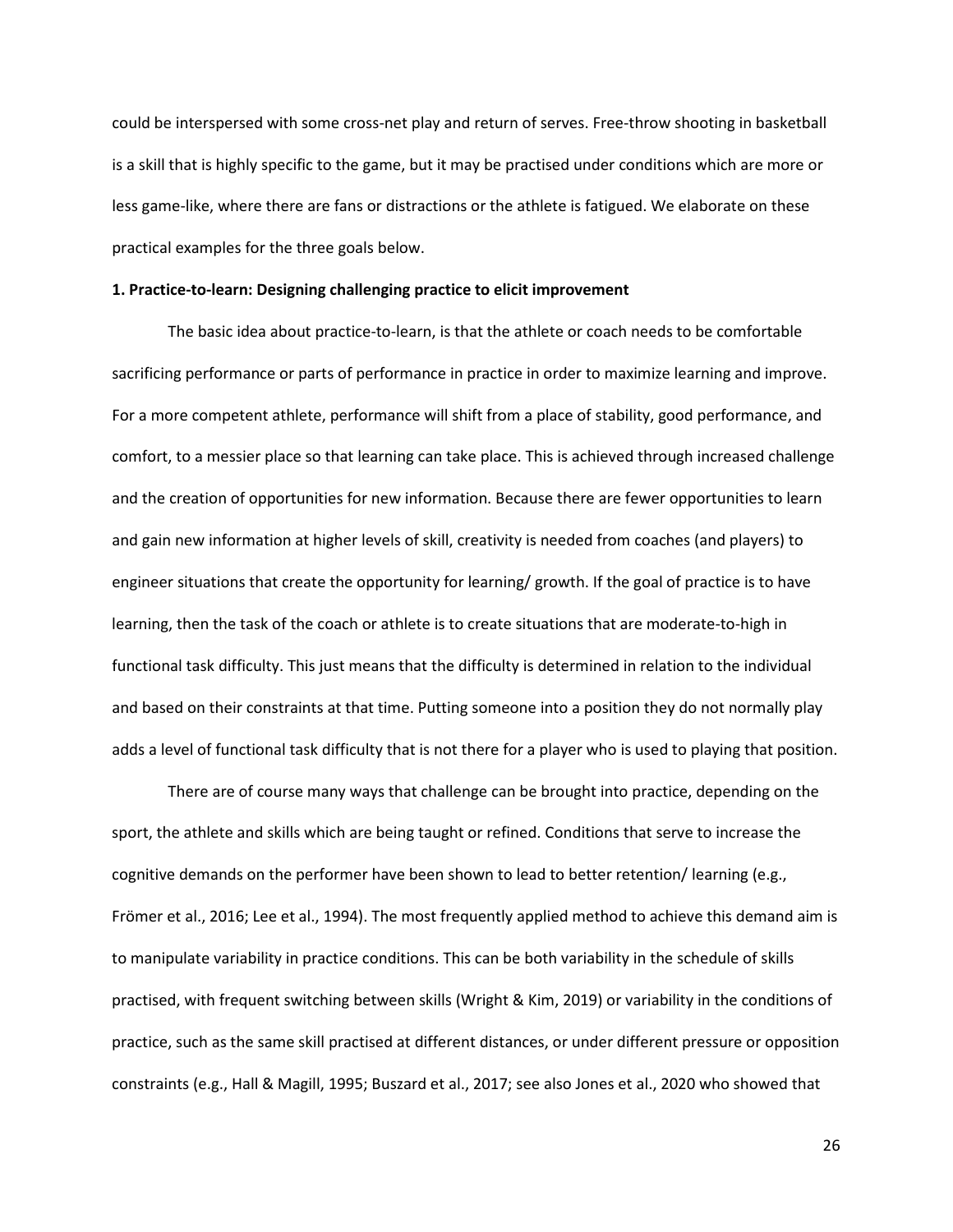variability and random order of practice conditions discriminated elite cricket batsmen from their near elite counterparts during mid-teen development). The aim of increasing challenge through variability is to bring meaningful variation into practice such that the learner is actively involved in determining how and when to act, constantly thinking about what they are doing (Kim et al., 2021; Wright & Kim, 2019).

By practicing in ways where the practice environment is different from typical, athletes' (motor system) expectations are violated, so that new information is sought or necessary. When expectations are not met, this suggests that some internal updating of the skill is required. These differences between actual and anticipated consequences are powerful drivers for learning (Sutton & Barto, 1998; Frömer et al., 2016). Uncertain conditions not only serve to keep the performer actively engaged in the learning process, but also provide practice opportunities for events that mimic some of those encountered during competition (where vision may be blurred or obstructed, or playing surfaces are damaged or uneven causing balls or pucks to travel in uncertain ways). This novelty can be achieved through changes to ball size, field size or surface, change in positions, attentional focus or potentially through variations in the perspective shown on video (as exemplified by work on error augmentation; e.g., Abdollahi et al., 2014; Patton et al., 2013 and equipment modification; e.g., Brocken et al., 2020).

During practice designed to bring about long-term improvements to performance, a deemphasis on outcome attainment may be needed, with the focus instead on behaviours that are desirable if not necessarily successful (e.g., Hodges & Franks, 2004). Because errors will be expected, coaches should consider ways to manage expectations, de-emphasize immediate performance, and reinforce behaviours in the desired learning zone. Because of the potential for errors and poor(er) performance to be considered negatively, a culture can be cultivated so that players know the difference between practice situations for learning and those for performance/maintenance. In the former case, where learning is the goal, certain aspects of performance might suffer in the knowledge that there is no negative recourse. Sustained improvement over time means that the player and coach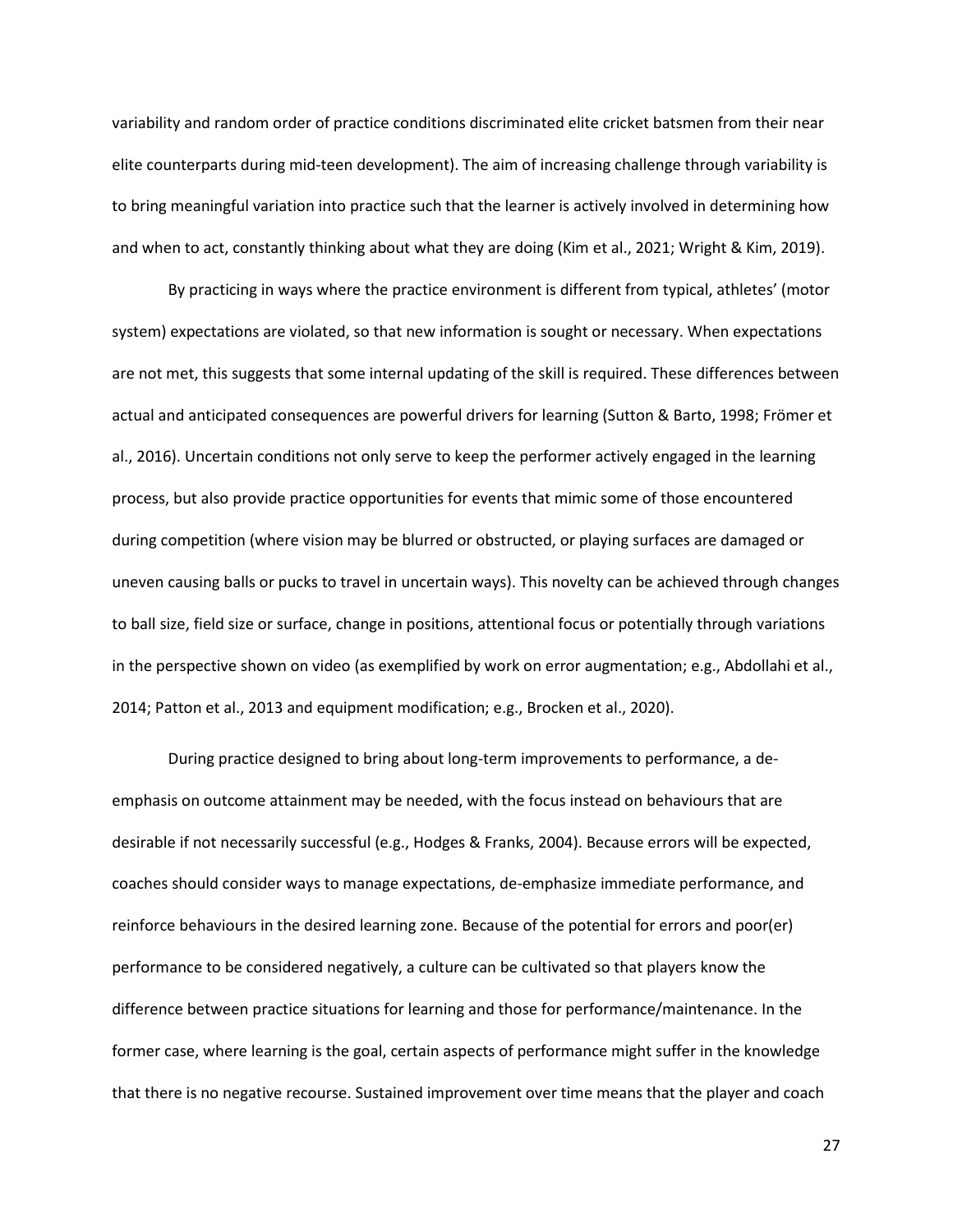are comfortable with worse than expected performance in practice, or parts of practice. As game-day or competition approaches, it is conceivable that there will be less emphasis on learning (and permissible errors) as we elaborate below. Learning-based practices can be merged with practice sessions or parts of a practice session, where errors are not allowed and where mistakes have "agreed upon" consequences, better matching game demands and goals of transfer (e.g., Bell et al., 2013). What is key for athletes to appreciate is the distinction between performance and learning, to know what this distinction means with respect to the goals of a practice session (or parts of a session), and to understand when and why mistakes are okay when learning/improvement is the goal. Having these discussions with athletes and creating a culture of learning helps to balance the informational benefits against the motivational costs of increased errors during practice.

### **2. Practice-to-transfer: Simulating competition demands**

The second goal of practice we define with respect to task challenges is to maximize transfer to competition. Here, challenge is matched to expected game demands. Practice should have aspects that mimic difficulties/challenges expected during competition (at both the individual and team-level where appropriate). Considerations for optimal challenge are to find the point at which transfer to the game will be greatest. The focus should be on creating meaningful difficulties which match behaviours and processes required in competition. There are many ways that these "game-day" challenges can be conceptualized, but the most common aspects relate to mimicking psychological and physiological states; such as increased self-evaluation, competition, attention demands and fatigue. Other external/environmental factors could be considered for this type of practice too, such as crowd noise which may make it hard to communicate or weather, playing surface or visibility.

There are likely to be many responses which are made without much thought and weighing of options, as a result of a level of automaticity from playing a particular way regularly (e.g., Raab & Laborde, 2011; Shiffrin & Schneider, 1977). Although there can be some benefits from this automaticity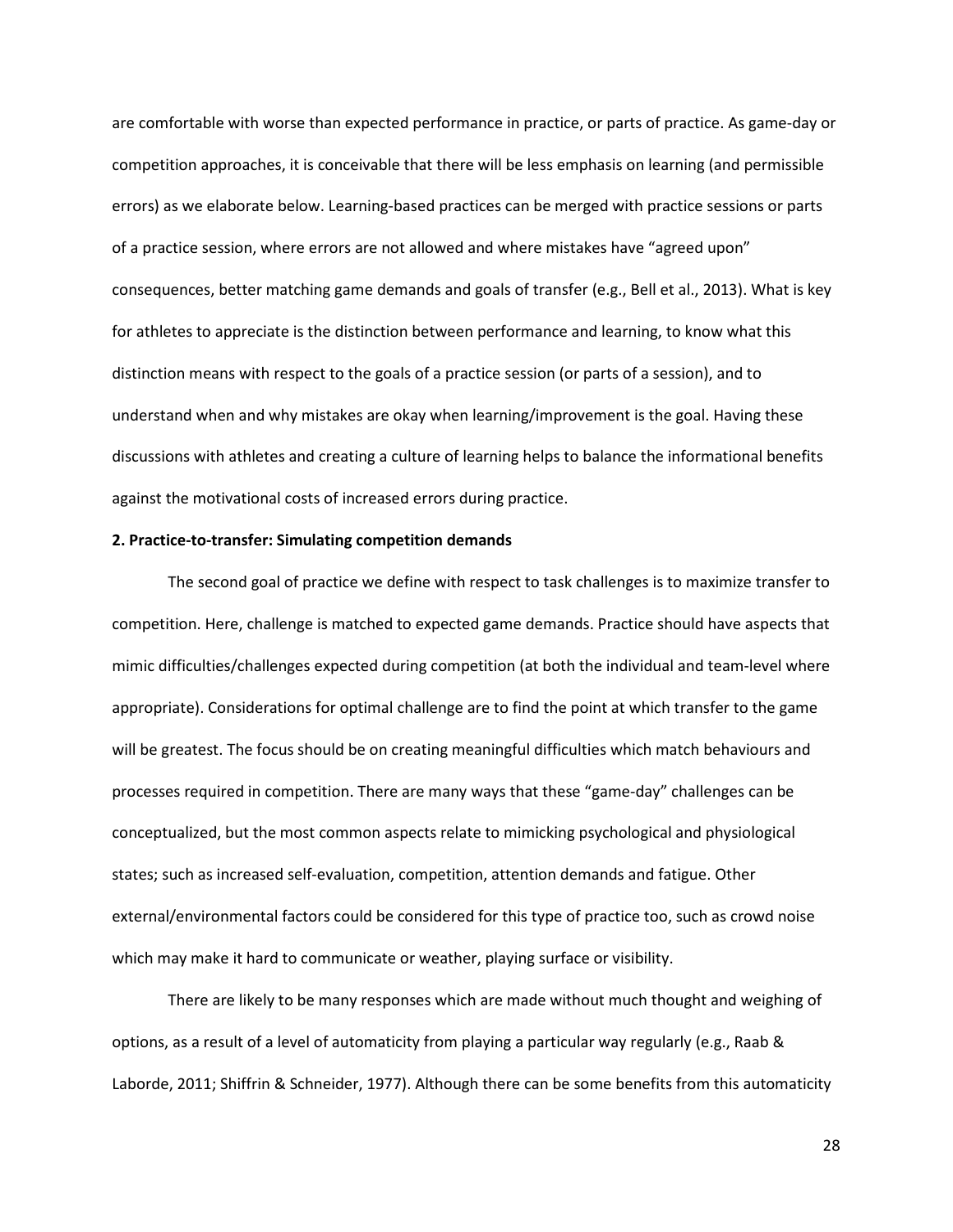in action responses, there are also potentially some costs. Often players need to be adaptable to different types of opposition, different team-mates, and different playing conditions (e.g., Furley & Memmert, 2012; yet see Furley & Memmert 2015). Therefore, thinking about ways to encourage decision making in practice, where players are faced with options during drills and are potentially rewarded for the most unexpected or creative decisions, could prove useful and best simulate the demands of game play.

One of the ways high cognitive and attentional demands of time-constrained team invasion sports might be simulated in practice, is through a practice designed to challenge players working memory (i.e., memory processes which are current and active and require some translation of information; Baddeley 2007; Memmert & Roca, 2019). Assigning players different coloured pinnies and requiring that every other pass is made to a green shirt or never to the same person as before, could achieve this aim of mimicking attentional demands of the game. Players need to know and remember what the current pass was, what the next pass will be, who received the last pass and select who will get the next pass, placing demands on working memory. The idea with stressing working memory is that the players always have something to hold in memory and use before making their decision.

There are potentially many other methods and tools which could help achieve the goal of creating scenarios in practice that match to game /competition demands. One potential method is to include consequential practice sessions or part of sessions, whereby errors and undesirable plays have negative consequential outcomes, like in a real game. This idea is based off work from Hardy and colleagues and related to ideas of developing mental toughness (see Beattie et al., 2020). Such an intervention was used in elite youth cricketers in the UK to make practice conditions more similar psychologically to those encountered during competitive play (Bell et al., 2013). The players and coaches created consequences for bad decisions, such as staying later after practice or performing shuttle runs. In "punishment" or consequential training, these outcomes were enacted and designed to simulate the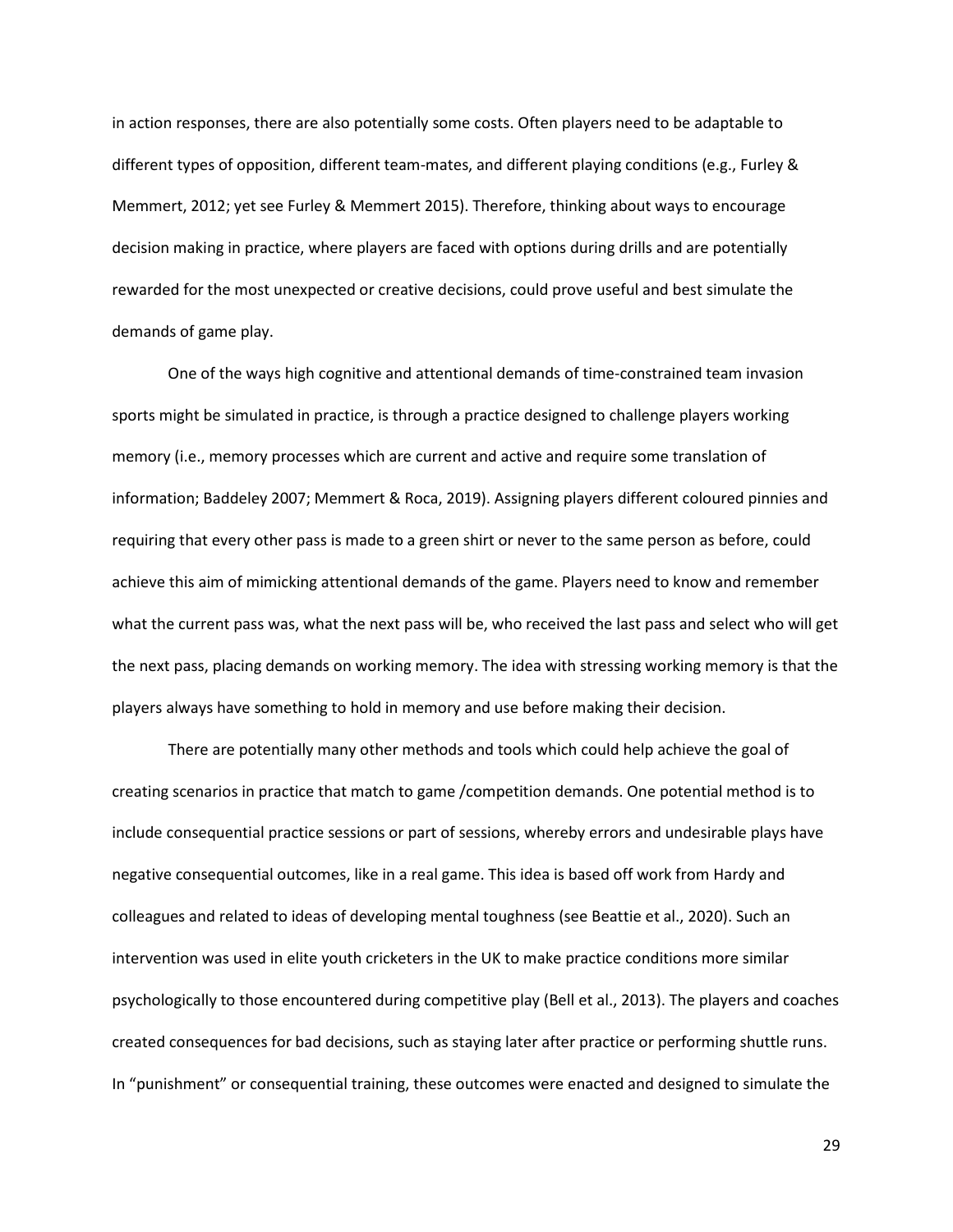game pressures that would be faced by athletes in sports where mistakes can cost the game. Other methods for creating situations that match game demands might be to have practice conditions at the end of practice which require good decisions, such that players are practising good decision making when fatigued.

### **3. Practice-to-maintain: Maximizing rewards and successes through attainable goals**

When dealing with accomplished athletes or in preparing for an upcoming competition, there may be a number of reasons for a "reinforcement" type practice, where accomplished skills and techniques are honed and practiced. In such sessions, the focus is on maintaining difficulties at an individual appropriate level that serves to reinforce current "good" performance. Maintenance practice and reinforcement of desirable behaviours are critical for player engagement, motivation and of course performance. In such practice situations, practice is designed to encourage strong, desired behaviors. As with the other goal considerations, this goal might serve to guide design of part of a practice session, rather than the whole session. Athletes could progress within a practice session from conditions with potentially high challenges or functional difficulties (where the goal has been to learn new skills, improve upon old skills or to practice under conditions which simulate high levels of competition), to practice that has fewer challenges or specifically designed uncertainties, where the focus is instead upon opportunities to excel in the athlete's comfort zone. This does not mean that practice is made easy or loses it specificity, but that practice is designed so that an athlete, groups of athletes or a whole team are afforded opportunities to succeed and demonstrate their strong(er) skills. This may be necessary for certain players, if dealing with a team sport, rather than practically possible for all players.

The relationship between difficulty and performance is illustrated in Figure 2. For maintenance practice, the point where performance is optimal is before the point (in terms of functional difficulty) where learning is optimal. There is typically no new information to be gained by the performer (or at least this is not the goal of practice), rather expectations and actuality are well matched. The athlete can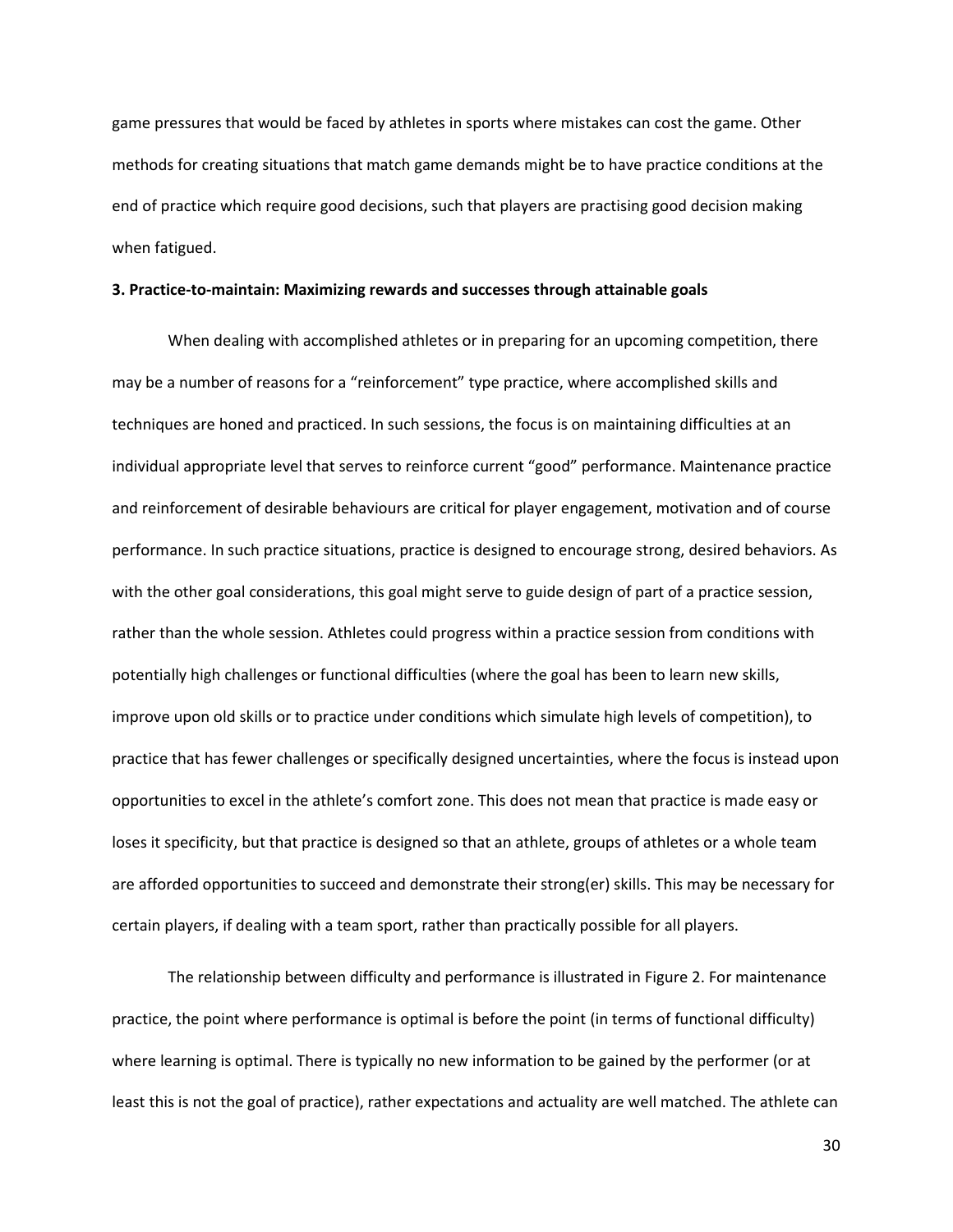focus on managing and maintaining their strengths. As shown in Figure 4, however, we also need to consider the level of specificity in addition to functional difficulty. When training to maintain, the skills and actions demanded of the athlete in practice should be increasingly specific to those skills required in the competitive environment (assuming individual capacity allows).

There are three main subcomponent goals of maintenance practice; to reinforce key skills and strengths; to motivate and instill encouragement; and to develop a degree of automaticity of certain skills. Reinforcing key skills is a valuable part of practice related to experimental work on the concept of "overlearning" and hyperstabilization of memories (e.g., Rohrer et al., 2005; Shabata et al., 2017). Similarly, doing maintenance practice to increase automaticity is desirable because it allows performance to be achieved with low attentional demands (e.g., Beilock et al., 2002; Gray, 2004; Leavitt, 1979). Resources can then be allocated to dynamic and unpredictable environmental cues, which demand attentional resources (e.g., monitoring the play, opponents, the softness of the snow etc; all aspects important for transfer). In order to help maintain and reinforce such behaviours, the coach and athlete would be working on creating scenarios where there is more opportunity to practice fundamental, developed skills. This maintenance and reinforcement could be also encouraged through feedback and video, where successful plays/ attempts/ routines are shown.

There are myriad ways that coaches could approach practice to maintain skills that have already been acquired. Blocked practice conditions can help to reinforce competence and repeated success where actions that perhaps are rare in a game setting are honed and reinforced. Success in practice can also be achieved by keeping the strongest line of attackers together so that they are scoring and building off each other in something like basketball or hockey. Athletes may even be allowed to lead the practice and demonstrate strengths to others. Ultimately, because the goal of practicing to maintain is to exploit existing skills (not make errors while exploring new skills), the focus is on keeping athletes' motivation high and elicit a high level of performance on that day. Athletes are provided opportunities to excel in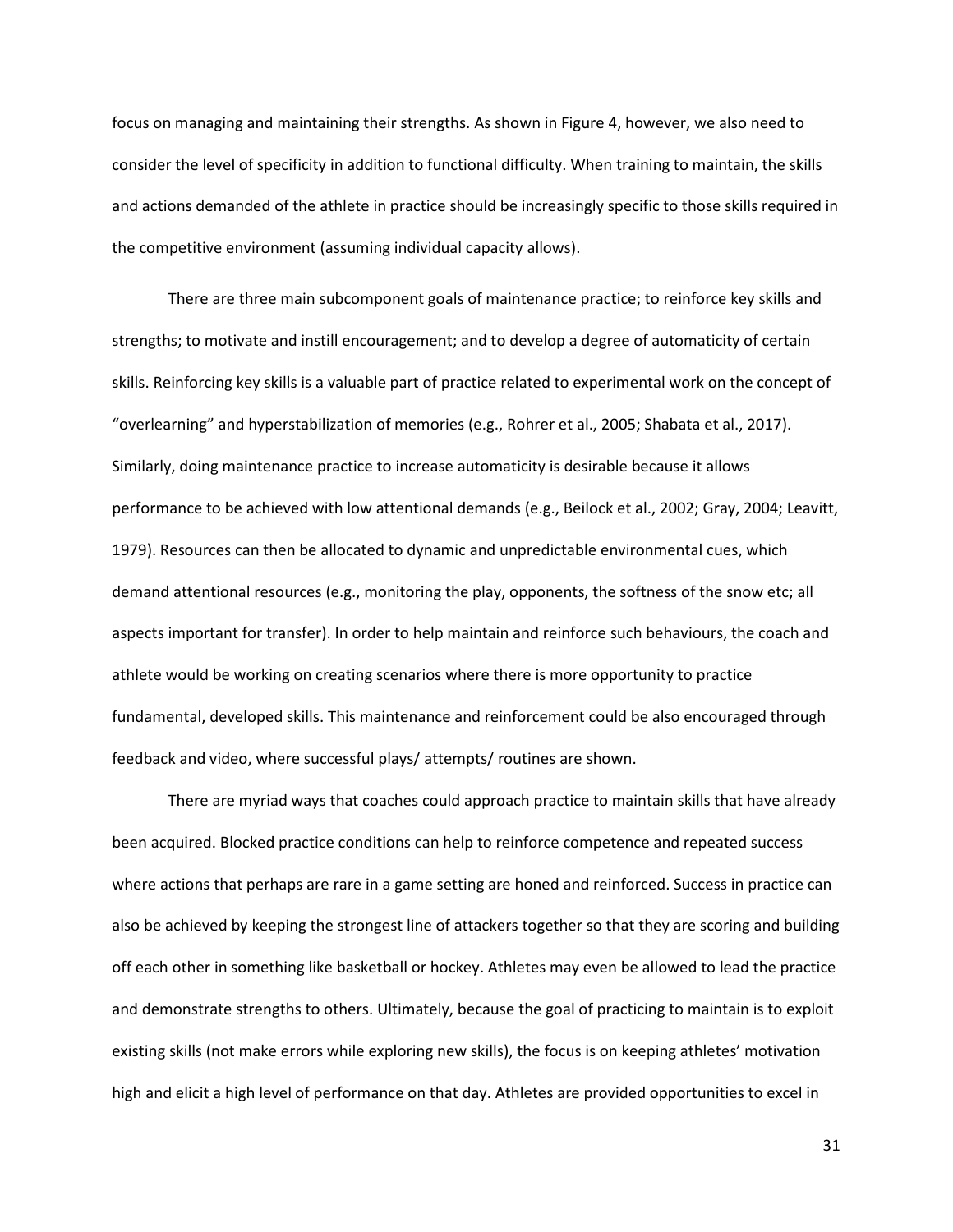the "comfortable" zone, where they should be expecting high success/low errors and low variability/ strong play(s). Here the functional difficulty is well matched to the athlete or team's current competencies.

### **Summary and Conclusions**

Here we have presented the challenge-point framework, originally proposed by Gauadgnoli and Lee (2004), as a viable framework for coaches to use in their consideration and design of practice sessions. We recognize that this framework has the potential to resonate with practitioners who are in charge of organizing practice sessions across the short and long term and across various individuals and skill sets. We think the unifying concept of challenge in bringing about improvement to current levels of performance is a critical concept which despite its robust empirical support has not been widely recognized in sport related literature. In the fields of clinical rehabilitation for example, the challenge point framework has received considerably more attention (e.g., Onla-or, & Winstein, 2008; Pesce et al., 2013). Moreover, in education, a related framework for learning of cognitive skills, that of desirable difficulties, is a widely recognized and highly cited method for optimizing learning (e.g., Bye, 2015; Bjork & Linn, 1999).

Our aim in this paper has been to both present and expand upon the main tenets of the challenge-point framework and in particular, to give some practical recommendations for considering how the notion of task challenges or difficulties can be applied to practice design and instruction. In addition to taking an informational perspective, we also consider motivational needs and literature which might impact engagement as well as learning directly.

Although we are expanding on a theoretically grounded framework of motor learning, in this paper we have taken liberties in expanding the concept of challenge, beyond its initial meaning. We do keep the important idea of challenge as new information in relation to learning, but we consider other types of challenges. These challenges are not necessarily related to cognitive effort, but are nevertheless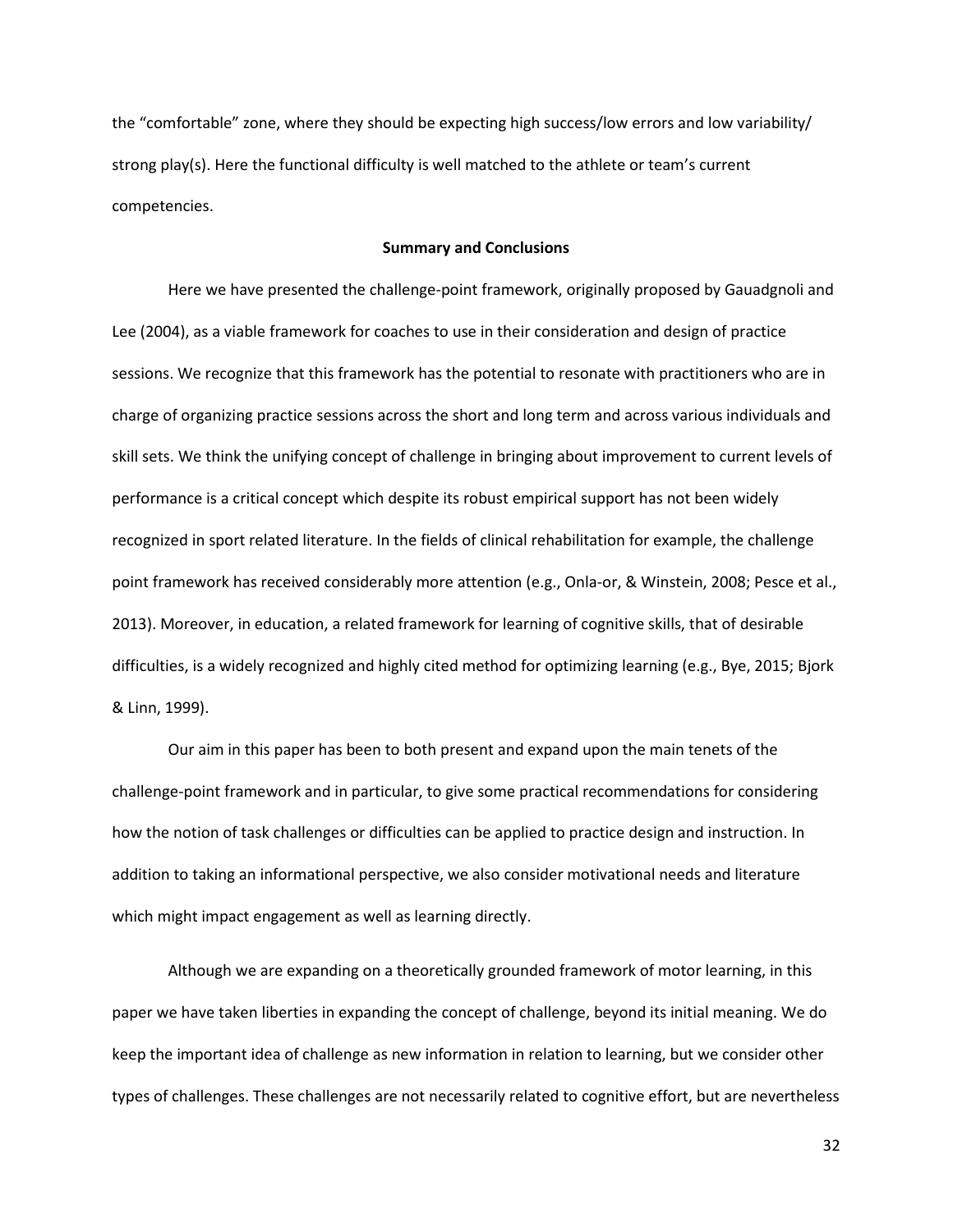important considerations for effective coaching practice. We should also acknowledge that our biases are as academics interested in motor skill acquisition broadly and the ability to apply principles generated from rigorous behavioural and neuroscientific research to an applied setting. Although we are both sports' enthusiasts and have been engaged in various sport roles, we would not define ourselves as coaches, nor have we been trained through coaching pedagogies. Therefore, we apologize if this paper sounds in anyway preachy or directive. It is meant as a way of assisting coaches to organize their thinking about practice and why or how particular aspects of practice may or may not work. This is a work in progress which we hope will spur research and discussion.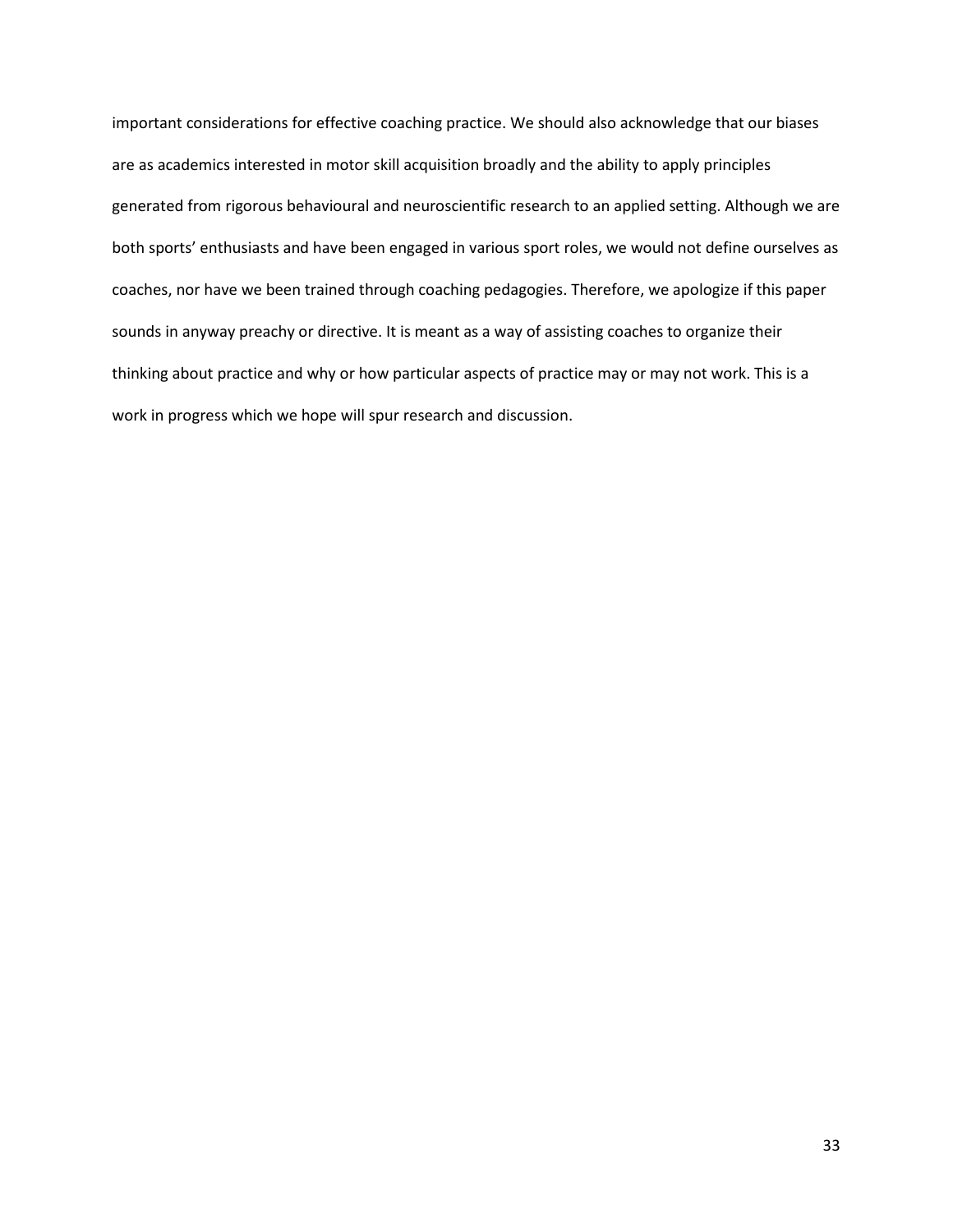#### **References**

- Abbas, Z. A., & North, J. S. (2018). Good-vs. poor-trial feedback in motor learning: The role of selfefficacy and intrinsic motivation across levels of task difficulty. *Learning and instruction, 55*, 105- 112.
- Abdollahi, F., Case Lazarro, E. D., Listenberger, M., Kenyon, R. V., Kovic, M., Bogey, R. A., ... & Patton, J. L. (2014). Error augmentation enhancing arm recovery in individuals with chronic stroke: a randomized crossover design. *Neurorehabilitation and Neural Repair, 28(2*), 120-128.
- Abe, M., Schambra, H., Wassermann, E. M., Luckenbaugh, D., Schweighofer, N., & Cohen, L. G. (2011). Reward improves long-term retention of a motor memory through induction of offline memory gains. *Current Biology, 21(7),* 557-562.
- Acee, W., Kim, H., Kim, H.J., Kim, J.I., Chu, H.N.R., Kim, M...., Boredom Research Group (2010). Academic boredom in under- and over-challenging situations. *Contemporary Educational Psychology, 35*, 17-27.
- Albert, S. T., & Shadmehr, R. (2016). The neural feedback response to error as a teaching signal for the motor learning system. *Journal of Neuroscience, 36(17),* 4832-4845.
- Anderson, T., Wright, D. L., & Immink, M. A. (1998). Contextual dependencies during perceptual-motor skill performance: Influence of task difficulty. *Memory, 6(2*), 207-221.
- Ávila, L. T., Chiviacowsky, S., Wulf, G., & Lewthwaite, R. (2012). Positive social-comparative feedback enhances motor learning in children. *Psychology of Sport and Exercise, 13(6)*, 849-853.
- Baddeley, A. D., & Hitch, G. J. (2007). Working memory: Past, present… and future. In N. Osaka & R. Logie (Eds). *The Cognitive Neuroscience of Working Memory* (pp. 1-20). Oxford: Oxford University Press
- Baddeley, A.D., & Hitch, G. (1974). Working memory. In G.H. Bower (Ed.), *The Psychology of Learning and Motivation: Advances in Research and Theory* (Vol. 8, pp. 47–89). New York: Academic Press.
- Beattie, S., Hardy, L., Cooke, A., & Gucciardi, D. (2019). Mental toughness training. In N.J. Hodges & A.M. Williams (Eds). *Skill Acquisition in Sport: Research, Theory & Practice* (pp255-270). London, Routledge.
- Beilock, S. L., Carr, T. H., MacMahon, C., & Starkes, J. L. (2002). When paying attention becomes counterproductive: impact of divided versus skill-focused attention on novice and experienced performance of sensorimotor skills. *Journal of Experimental Psychology: Applied, 8(1)*, 6-16.
- Bell, J. J., Hardy, L., & Beattie, S. (2013). Enhancing mental toughness and performance under pressure in elite young cricketers: A 2-year longitudinal intervention. *Sport, Exercise, and Performance Psychology, 2(4)*, 281-297.
- Bjork, R. A. (2017). *Creating desirable difficulties to enhance learning*. Carmarthen: Crown House Publishing.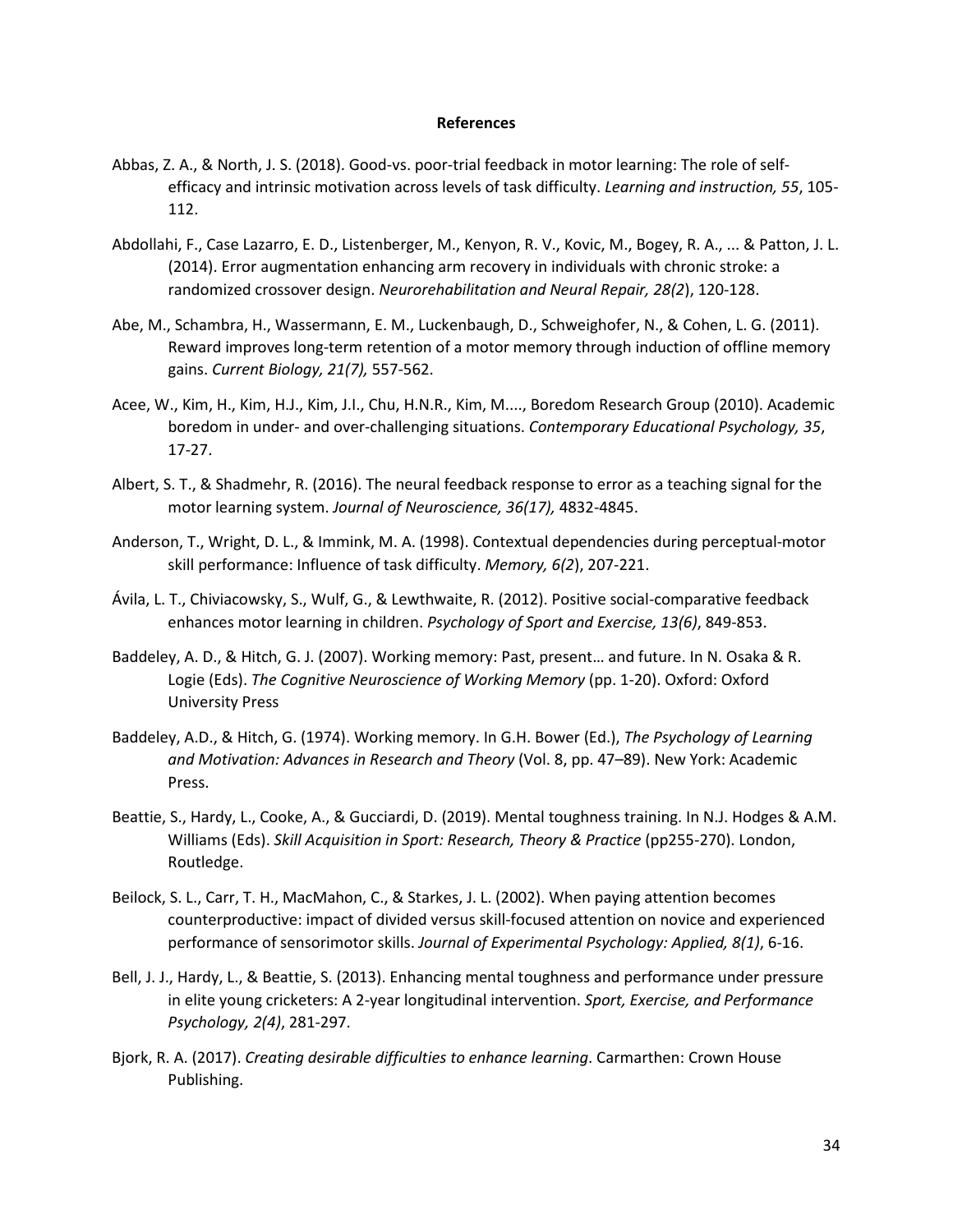- Bjork, E. L., & Bjork, R. A. (2011). Making things hard on yourself, but in a good way: Creating desirable difficulties to enhance learning. In M.A. Gernsbacher, R.W. Pew, L.M. Hough, J.R. Pomerantz (Eds). *Psychology and the Real World: Essays illustrating Fundamental Contributions to Society* (pp. 59-68). New York: Worth.
- Bjork, R. A., & Bjork, E. L. (2020). Desirable difficulties in theory and practice. *Journal of Applied Research in Memory and Cognition, 9(4)*, 475-479.
- Bjork, R. A., & Linn, M. C. (1999). Introducing Desirable Difficulties for Educational Applications in Science (IDDEAS). *Environment*, 1-28.
- Broadbent, D. P., Causer, J., Ford, P. R., & Williams, A. M. (2015). Contextual interference effect on perceptual–cognitive skills training. *Medicine & Science in Sports & Exercise, 47(6)*, 1243-1250.
- Brocken, J. E. A., van der Kamp, J., Lenoir, M., & Savelsbergh, G. J. P. (2020). Equipment modification can enhance skill learning in young field hockey players. *International Journal of Sports Science & Coaching, 15(3)*, 382-389.
- Buszard, T., Reid, M., Krause, L., Kovalchik, S., & Farrow, D. (2017). Quantifying contextual interference and its effect on skill transfer in skilled youth tennis players. *Frontiers in Psychology, 8*, 1931.
- Bye, J. (2015). Desirable difficulties in the classroom. *Psychology Today*.
- Caplin A, Dean M. (2008). Dopamine, reward prediction error, and economics. *Quarterly Journal of Economics, 123*, 663-701.
- Carter, M. J., & Ste-Marie, D. M. (2017). Not all choices are created equal: Task-relevant choices enhance motor learning compared to task-irrelevant choices. *Psychonomic Bulletin & Review, 24(6)*, 1879-1888.
- Chase, M. A., T. M. Magyar & B.M. Drake (2005). Fear of injury in gymnastics: Self-efficacy and psychological strategies to keep on tumbling. *Journal of Sports Sciences 23(5)*, 465-475.
- Christiansen, L., Larsen, M. N., Madsen, M. J., Grey, M. J., Nielsen, J. B., & Lundbye-Jensen, J. (2020). Long-term motor skill training with individually adjusted progressive difficulty enhances learning and promotes corticospinal plasticity. *Scientific RepoRtS, 10(1*), 1-15.
- Chiviacowsky, S., Wulf, G., Wally, R., & Borges, T. (2009). Knowledge of results after good trials enhances learning in older adults. *Research Quarterly for Exercise and Sport, 80(3),* 663-668.
- Clark L, Lawrence AJ, Astley-Jones F, Gray N. (2009). Gambling near-misses enhance motivation to gamble and recruit win-related brain circuitry. *Neuron, 61*, 481-490.
- Coughlan, E. K., Williams, A. M., McRobert, A. P., & Ford, P. R. (2014). How experts practice: A novel test of deliberate practice theory. *Journal of Experimental Psychology: Learning, Memory, and Cognition, 40(2)*, 449–458. https://doi.org/10.1037/a0034302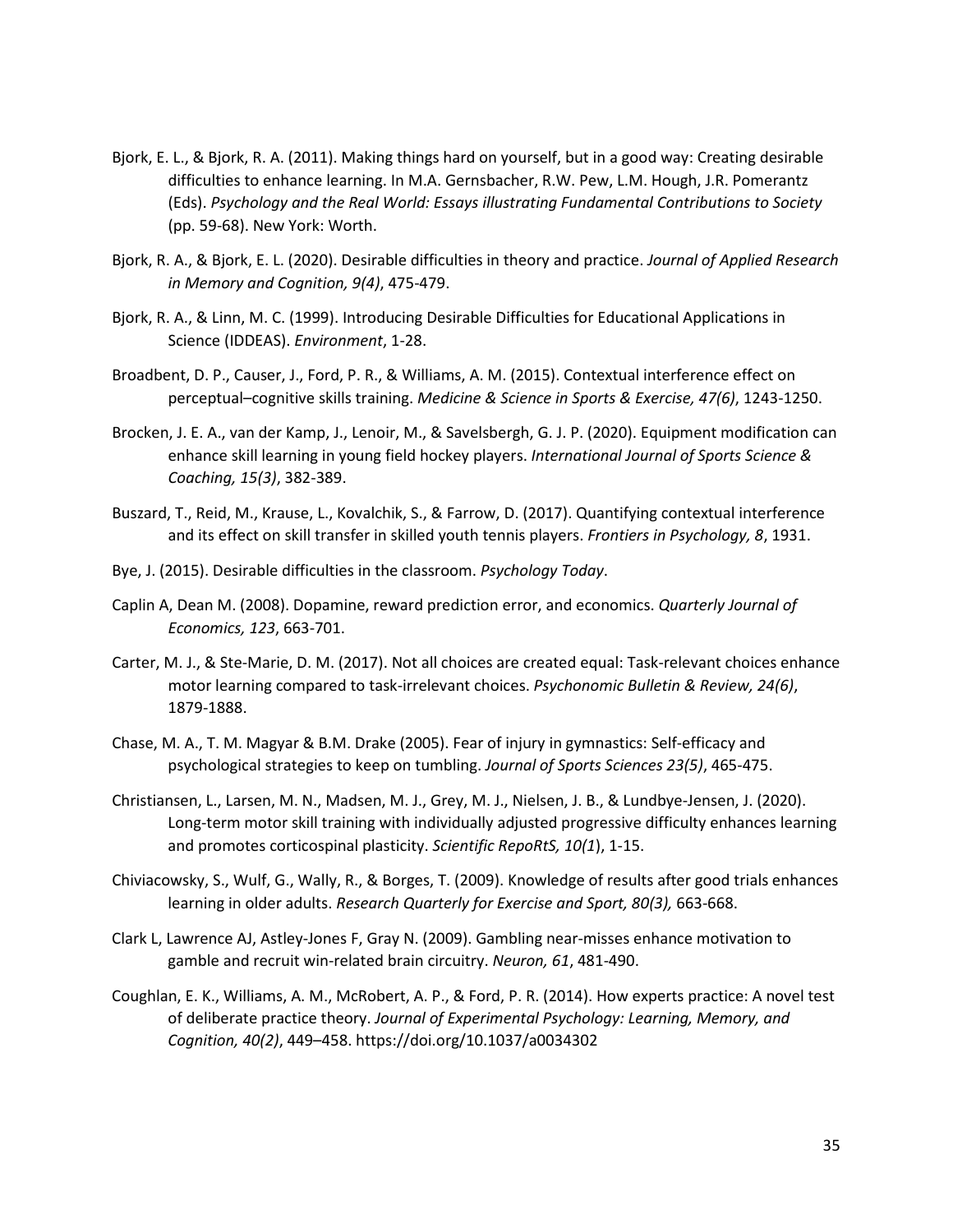- Davids, K., Araujo, D., Vilar, L., Renshaw, I., & Pinder, R. (2013). An ecological dynamics approach to skill acquisition: Implications for development of talent in sport. *Talent Development and Excellence, 5(1)*, pp. 21-34.
- Deci, E. L., & Ryan, R. M. (2012). Self-determination theory. In P. A. M. Van Lange, A. W. Kruglanski, & E. T. Higgins (Eds.), *Handbook of Theories of Social Psychology* (p. 416-436). Sage Publications Ltd. https://doi.org/10.4135/9781446249215.n21
- Deci, E. L., & Ryan, R. M. (1980). Self-determination theory: When mind mediates behavior. *The Journal of Mind and Behavior, 1*, 33-43.
- Diekelman, S., & Born, J. (2010). The memory function of sleep. *Nature Neuroscience, 11*, 114-126.
- Donovan, J.J., Radosevich, D.J. (1999). A meta-analytic review of the distribution of practice effect. *Journal of Applied Psychology, 84*, 795-805. https://doi.org/10.1037/0021-9010.84.5.795
- Dweck, C. S. (2008). *Mindset: The New Psychology of Success*. NY: Random House Digital, Inc.
- Elliot, A. J., & Dweck, C. S. (Eds.). (2013). *Handbook of Competence and Motivation*. NY: Guilford Publications.
- Ericsson, K. A., Krampe, R. T., & Tesch-Römer, C. (1993). The role of deliberate practice in the acquisition of expert performance. *Psychological Review, 100(3)*, 363-406.
- Ericsson, K. A. (2020). Towards a science of the acquisition of expert performance in sports: Clarifying the differences between deliberate practice and other types of practice. *Journal of Sports Sciences, 38(2)*, 159-176.
- Ericsson, K. A., & Pool, R. (2016). *Peak: Secrets from the New Science of Expertise*. New York: Houghton, Mifflin, Harcourt.
- Farrow D, Reid M, Buszard T, Kovalchik S. 2018. "Learn slow, forget slow": Charting the development of sport expertise: challenges and opportunities. *International Reviews of Sport and Exercise Psychology, 11*, 238-257.
- Frömer, R., Stürmer, B., & Sommer, W. (2016). The better, the bigger: the effect of graded positive performance feedback on the reward positivity. *Biological Psychology, 114*, 61-68.
- Frömer, R., Stürmer, B., & Sommer, W. (2016). (Don't) Mind the effort: Effects of contextual interference on ERP indicators of motor preparation. *Psychophysiology*, *53*, 1577-1586.
- Furley, P., & Memmert, D. (2012). Working Memory Capacity as controlled attention in tactical decision making. *Journal of Sport and Exercise Psychology, 34*, 322–344.
- Furley, P., & Memmert, D. (2013). "Whom should I pass to?" The more options the more attentional guidance from working memory. *PLoS ONE 8(5)*. e62278.doi:10.1371/journal.pone.0062278
- Furley, P., & Memmert, D. (2015). Creativity and working memory capacity in sports: Working memory capacity is not a limiting factor in creative decision making amongst skilled performers. *Frontiers in Psychology, 6*. 115. doi:10.3389/fpsyg.2015.00115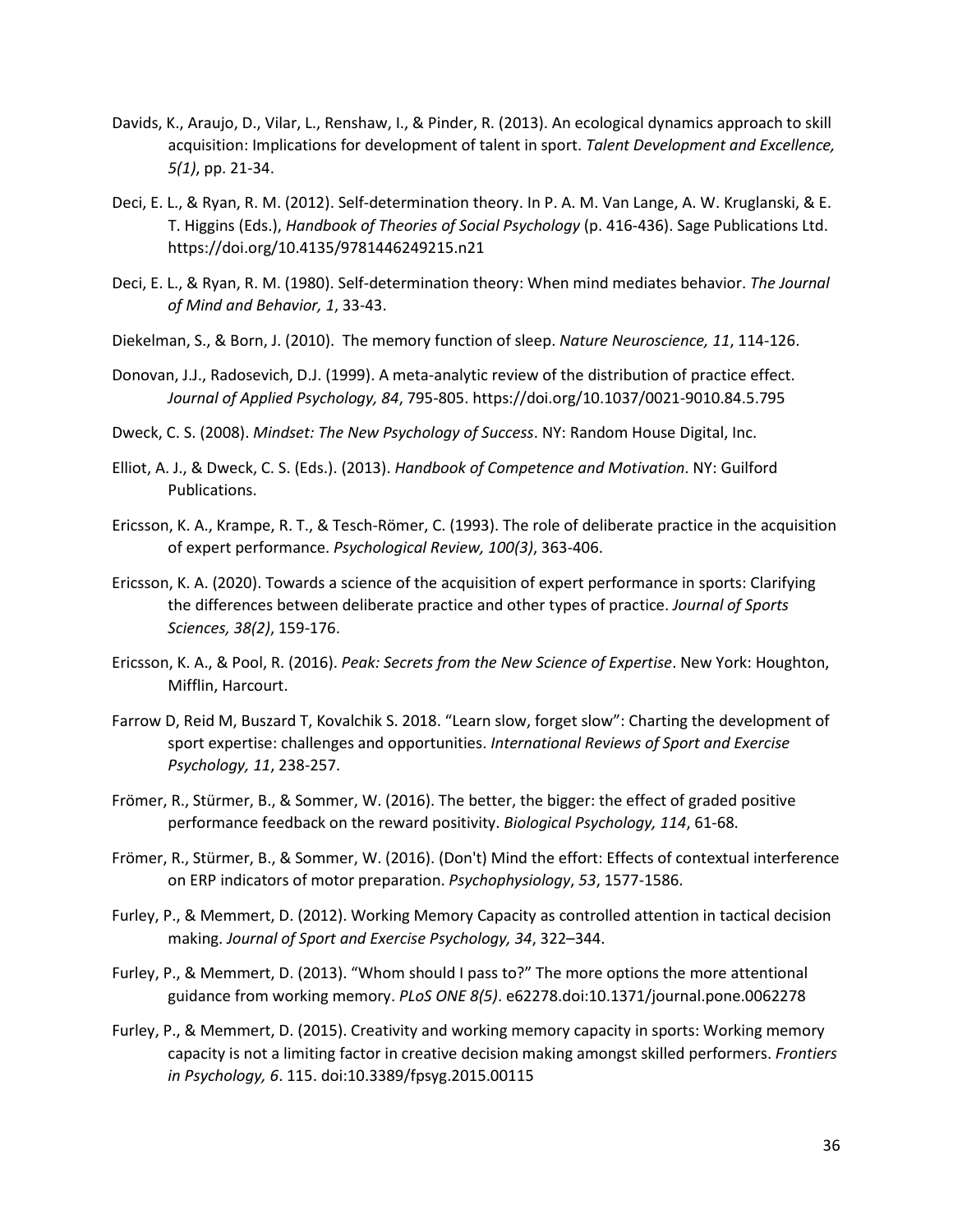- Furley, P., & Wood, G. (2016). Working memory, attentional control, and expertise in sports: A review of current literature and directions for future research. *Journal of Applied Research in Memory and Cognition, 5(4)*, 415-425.
- Galea, J. M., Mallia, E., Rothwell, J., & Diedrichsen, J. (2015). The dissociable effects of punishment and reward on motor learning. *Nature Neuroscience, 18(4)*, 597-602.
- Godden, D. R., & Baddeley, A. D. (1975). Context-dependent memory in two natural environments: On land and underwater. *British Journal of Psychology, 66(3)*, 325-331.
- Gray, R. (2004). Attending to the execution of a complex sensorimotor skill: Expertise differences, choking, and slumps. *Journal of Experimental Psychology: Applied, 10(1)*, 42-54.
- Gray, R. (2018). Comparing cueing and constraints interventions for increasing launch angle in baseball batting. *Sport, Exercise, and Performance Psychology, 7(3)*, 318-332.
- Guadagnoli, M. A., & Lee, T. D. (2004). Challenge point: a framework for conceptualizing the effects of various practice conditions in motor learning. *Journal of Motor Behavior, 36(2)*, 212-224.
- Gupta, P., & Cohen, N. J. (2002). Theoretical and computational analysis of skill learning, repetition priming, and procedural memory. *Psychological Review, 109(2)*, 401-448.
- Hajcak, G., & Foti, D. (2008). Errors are aversive: Defensive motivation and the error-related negativity. *Psychological Science, 19(2)*, 103-108.
- Hall, K. G., & Magill, R. A. (1995). Variability of practice and contextual interference in motor skill learning. *Journal of Motor Behavior*, *27*(4), 299-309.
- Hikosaka, O., Bromberg-Martin, E., Hong, S., Matsumoto, M. (2008). New insights on the subcortical representation of reward. *Current Opinions in Neurobiology, 18*, 203-208.
- Hodges, N. J., & Franks, I. M. (2002). Modelling coaching practice: the role of instruction and demonstration. *Journal of Sports Sciences, 20*, 793-811.
- Hodges, N. J., & Franks, I. M. (2004). Instructions, demonstrations and the learning process: Creating and constraining movement options. In N.J. Hodges & A.M. Williams (Eds). *Skill Acquisition in Sport: Research, Theory & Practice (3rd Ed)* (pp. 169-198). London: Routledge.
- Hodges, N. J., Kerr, T., Starkes, J. L., Weir, P. L., & Nananidou, A. (2004). Predicting performance times from deliberate practice hours for triathletes and swimmers: What, when, and where is practice important? *Journal of Experimental Psychology: Applied, 10(4)*, 219-237.
- Hodges, N., & Lohse, K. R. (2020). Difficulty is a real challenge: A perspective on the role of cognitive effort in motor skill learning. *Journal of Applied Research on Learning & Memory, 9*, 455-460.
- Huberdeau, D. M., Krakauer, J. W., & Haith, A. M. (2015). Dual-process decomposition in human sensorimotor adaptation. *Current Opinion in Neurobiology*, *33*, 71-77.
- Hunicke R. (2005). The case for dynamic difficulty adjustment in games. *Proceedings of the 2005 ACM SIGCHI International Conference on Advances in Computer Entertainment Technology*. New York, NY: ACM; 429-433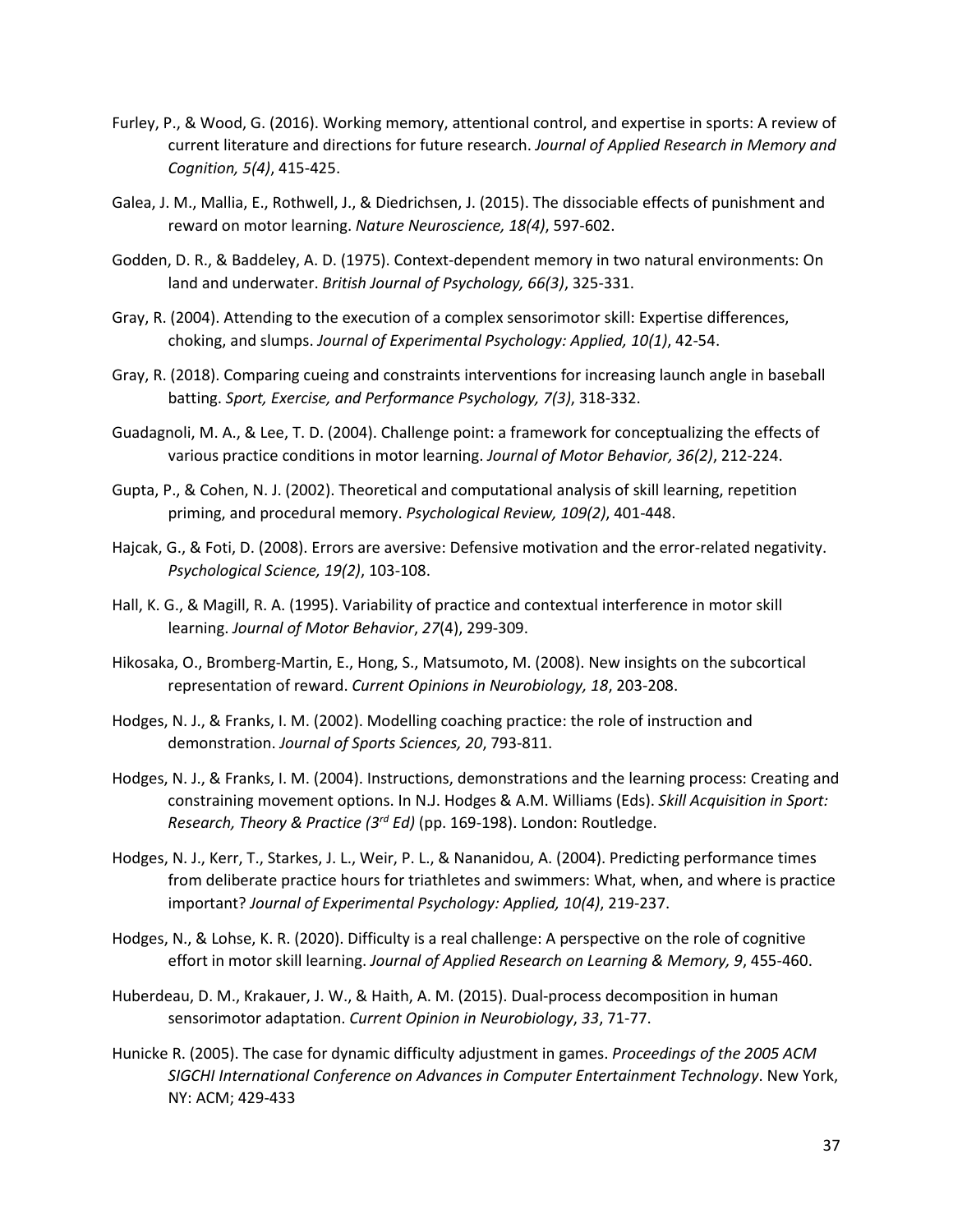- Hutchinson, J. B., & Barrett, L. F. (2019). The power of predictions: An emerging paradigm for psychological research. *Current directions in Psychological Science, 28(3)*, 280-291.
- Jones, B., Hardy, L., Lawrence, G., Kuncheva, L., Brandon, R., Bobat, M., & Thorpe, G. (2020). It Ain't What You Do—It's the Way That You Do It: Is Optimizing Challenge Key in the Development of Super-Elite Batsmen?. *Journal of Expertise*, *3*, 144-168.
- Kanfer, R. (1990). Motivation and individual differences in learning: An integration of developmental, differential and cognitive perspectives. *Learning and Individual Differences*, *2*, 221-239.
- Kantak, S. S., & Winstein, C. J. (2012). Learning–performance distinction and memory processes for motor skills: A focused review and perspective. *Behavioural Brain Research, 228*, 219-231.
- Karpicke, J. D., Lehman, M., & Aue, W. R. (2014). Retrieval-based learning: An episodic context account. In *Psychology of Learning and Motivation* (Vol. 61, pp. 237-284). Academic Press.
- Kawato, M., Kuroda, T., Imamizu, H., Nakano, E., Miyauchi, S., & Yoshioka, T. (2003). Internal forward models in the cerebellum: fMRI study on grip force and load force coupling. *Progress in Brain Research*, 142, 171-188.
- Kim, T., Wright, D. L., & Feng, W. (2021). Commentary: Variability of Practice, Information Processing, and Decision Making—How Much Do We Know?. *Frontiers in Psychology*, *12*.
- Koriat, A., & Bjork, R. A. (2005). Illusions of competence in monitoring one's knowledge during study. *Journal of Experimental Psychology: Learning, Memory, and Cognition*, 31(2), 187.
- Krakauer, J. W., Mazzoni, P., Ghazizadeh, A., Ravindran, R., & Shadmehr, R. (2006). Generalization of motor learning depends on the history of prior action. *PLoS Biology*, 4(10).
- Krannich, M., Goetz, T., Lipnevich, A. A., Bieg, M., Roos, A. L., Becker, E. S., & Morger, V. (2019). Being over-or underchallenged in class: Effects on students' career aspirations via academic selfconcept and boredom. *Learning and Individual Differences*, *69*, 206-218.
- Lawrence, G. P., Cassell, V. E., Beattie, S., Woodman, T., Khan, M. A., Hardy, L., & Gottwald, V. M. (2014). Practice with anxiety improves performance, but only when anxious: evidence for the specificity of practice hypothesis. *Psychological Research, 78*(5), 634-650.
- Lazzaro N. (2005). Why we play games: four keys to more emotion without story. *Design*. 18, 1-8
- Leavitt, JL (1979) 'Cognitive demands of skating and stickhandling in ice hockey', *Canadian Journal of Applied Sport Sciences*, 4:46-55
- Lee, T. D. (1988). Transfer-appropriate processing: A framework for conceptualizing practice effects in motor learning. In *Advances in Psychology* (Vol. 50, pp. 201-215). North-Holland.
- Lee, T. D., Swinnen, S. P., & Serrien, D. J. (1994). Cognitive effort and motor learning. *Quest*, 46(3), 328- 344.
- Lee, T. D., & Wishart, L. R. (2005). Motor learning conundrums (and possible solutions). *Quest*, 57(1), 67- 78.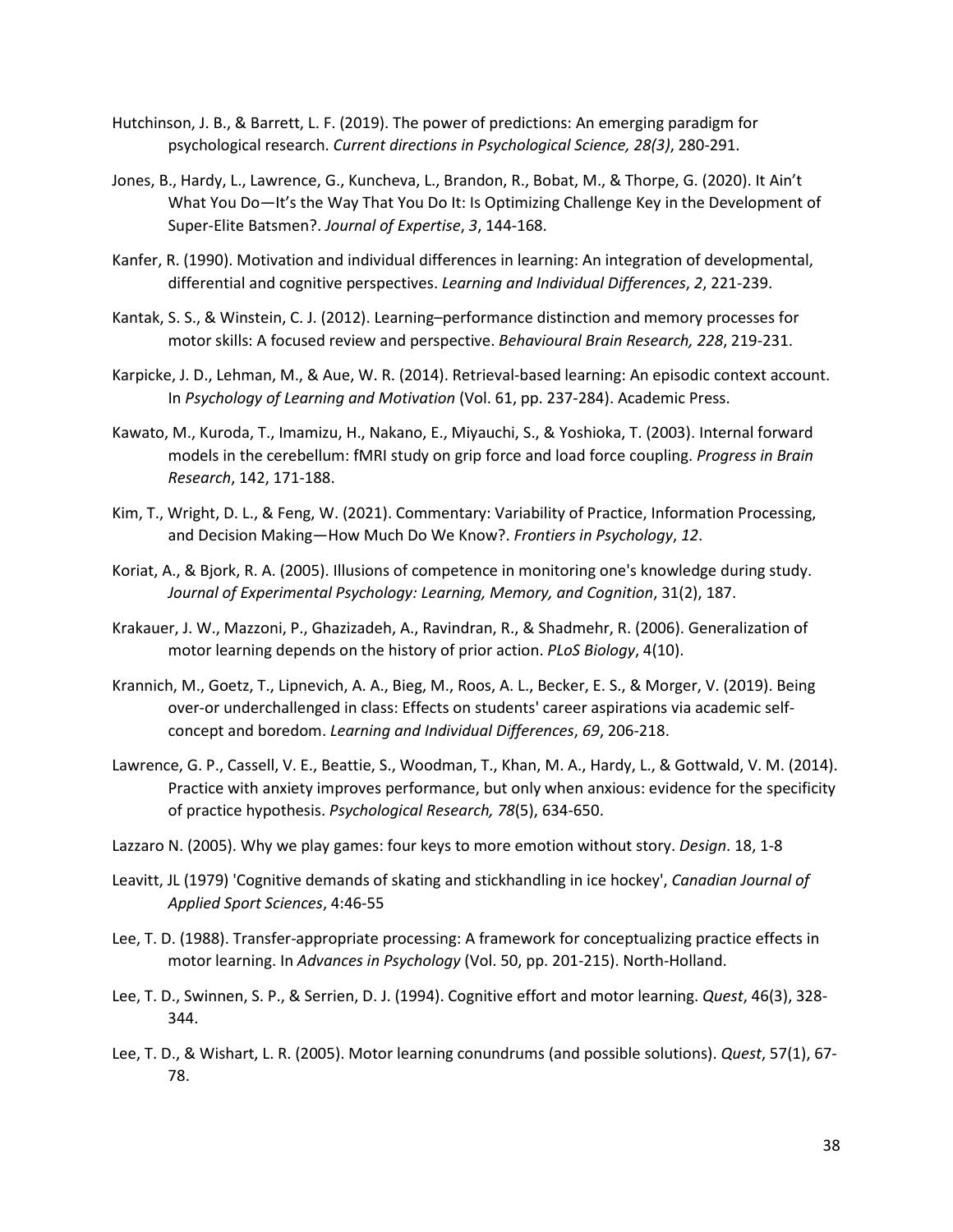- Lehman, M., & Malmberg, K. J. (2013). A buffer model of memory encoding and temporal correlations in retrieval. *Psychological Review*, 120(1), 155.
- Leiker, A. M., Bruzi, A. T., Miller, M. W., Nelson, M., Wegman, R., & Lohse, K. R. (2016). The effects of autonomous difficulty selection on engagement, motivation, and learning in a motion-controlled video game task. *Human Movement Science, 49*, 326-335.
- Leiker, A. M., Pathania, A., Miller, M. W., & Lohse, K. R. (2019). Exploring the neurophysiological effects of self-controlled practice in motor skill learning. *Journal of Motor Learning and Development*, 7(1), 13-34.
- Liu, J., & Wrisberg, C. A. (1997). The effect of knowledge of results delay and the subjective estimation of movement form on the acquisition and retention of a motor skill. *Research Quarterly for Exercise and Sport, 68*(2), 145-151.
- Lohse, K. R., & Hodges, N. J. (2015). Providing information for teaching skills in sport. In M. Hughes and I.M. Franks (Eds.) *Essentials of Performance Analysis in Sport*, 29-43.
- Lohse, K. R., Miller, M. W., Daou, M., Valerius, W., & Jones, M. (2020). Dissociating the contributions of reward-prediction errors to trial-level adaptation and long-term learning. *Biological Psychology*, 149, 107775.
- Lohse, K., Shirzad, N., Verster, A., Hodges, N., & Van der Loos, H. M. (2013). Video games and rehabilitation: using design principles to enhance engagement in physical therapy. *Journal of Neurologic Physical Therapy, 37*(4), 166-175.
- Ma, Q., Pei, G., & Meng, L. (2017). Inverted u-shaped curvilinear relationship between challenge and one's intrinsic motivation: Evidence from event-related potentials. *Frontiers in Neuroscience, 11,* 131.
- Magill, R. A., & Hall, K. G. (1990). A review of the contextual interference effect in motor skill acquisition. *Human Movement Science*, 9(3-5), 241-289.
- Makris, S., & Urgesi, C. (2013). P 148. Anticipatory motor simulation of deceptive actions in soccer players. *Clinical Neurophysiology*, *124*(10), e134.
- McAuley, E., Wraith, S., & Duncan, T. E. (1991). Self-Efficacy, Perceptions of Success, and Intrinsic Motivation for Exercise 1. *Journal of Applied Social Psychology*, *21*(2), 139-155.
- McGaugh, J. L. (2000). Memory--a century of consolidation. *Science*, 287(5451), 248-251.
- McGonigal, J. (2011). *Reality is broken: Why games make us better and how they can change the world*. Penguin.
- Meijs, E. L., Slagter, H. A., de Lange, F. P., & van Gaal, S. (2018). Dynamic interactions between top– down expectations and conscious awareness. *Journal of Neuroscience*, *38*(9), 2318-2327.
- Memmert, D., & Roca, A. (2019). Tactical creativity and decision making in sport. In A.M. Williams & R. Jackson (Eds*). Anticipation and Decision Making in Sport,* 201-214. London: Routledge.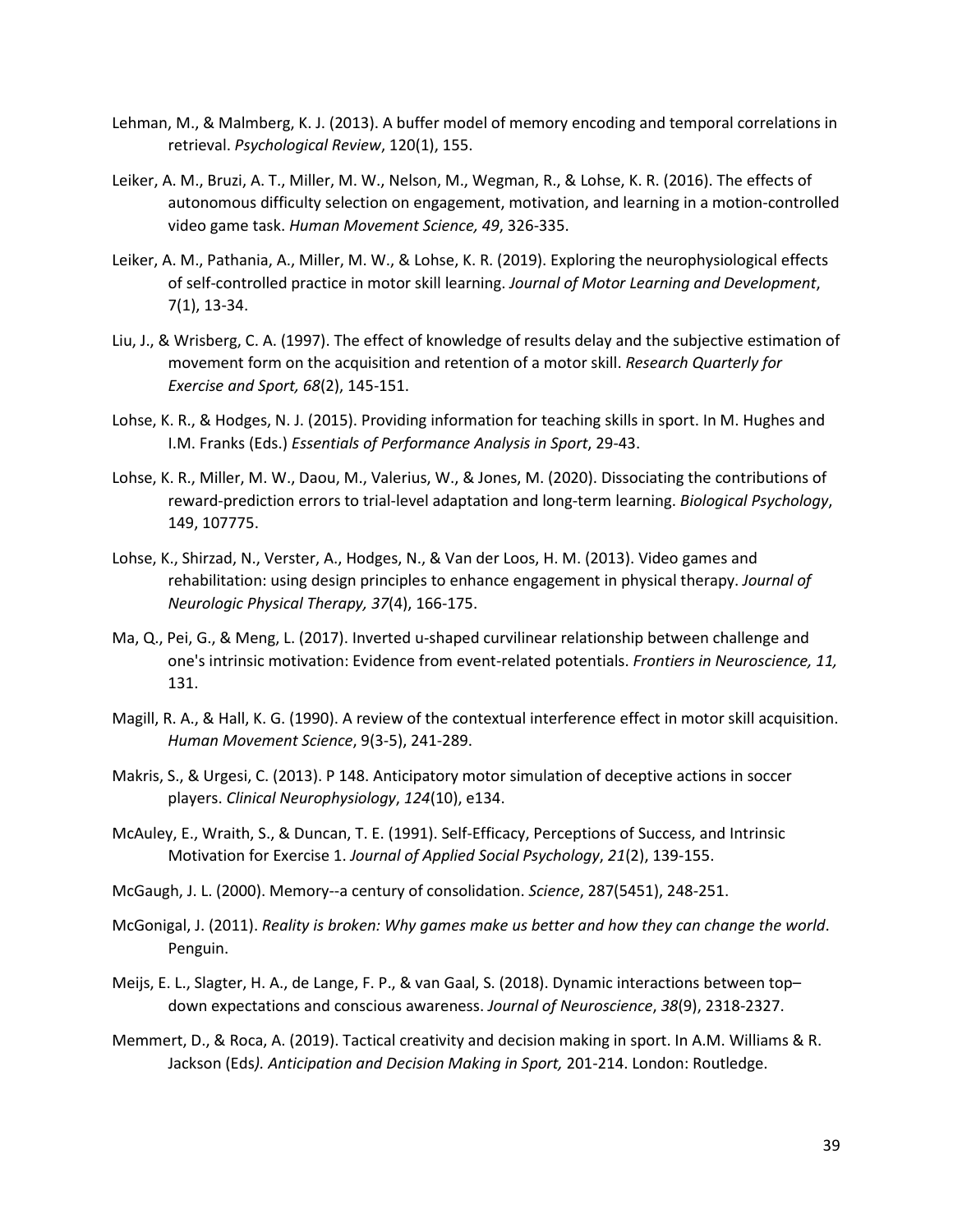- Miall, R. C., & Wolpert, D. M. (1996). Forward models for physiological motor control. *Neural Networks*, 9(8), 1265-1279.
- Moradi, J., Movahedi, A., & Salehi, H. (2014). Specificity of learning a sport skill to the visual condition of acquisition. *Journal of Motor Behavior, 46*(1), 17-23.
- Morgans, R., Orme, P., Anderson, L., & Drust, B. (2014). Principles and practices of training for soccer. *Journal of Sport and Health Science*, *3*(4), 251-257.
- Mullligan, D, & Hodges, N.J. (2019). Motor simulation in action prediction; Sport specific considerations. In A.M. Williams and R.C Jackson (Eds). *Anticipation and Decision Making in Sport* (pp. 161-180). London: Routledge.
- O'Neill, D. F. (2008). Injury contagion in alpine ski racing: The effect of injury on teammates' performance. *Journal of Clinical Sport Psychology, 2*(3), 278-292.
- O'Rourke, E., Haimovitz, K., Ballweber, C., Dweck, C., & Popović, Z. (2014). Brain points: A growth mindset incentive structure boosts persistence in an educational game. *Proceedings of the SIGCHI conference on human factors in computing systems* (pp. 3339-3348).
- Onla-or, S., & Winstein, C. J. (2008). Determining the optimal challenge point for motor skill learning in adults with moderately severe Parkinson's disease. *Neurorehabilitation and Neural Repair*, 22(4), 385-395.
- Paas, F., Tuovinen, J. E., Tabbers, H., & Van Gerven, P. W. (2003). Cognitive load measurement as a means to advance cognitive load theory. *Educational Psychologist*, 38(1), 63-71.
- Paas, F., Van Gog, T., & Sweller, J. (2010). Cognitive load theory: New conceptualizations, specifications, and integrated research perspectives. *Educational Psychology Review*, *22*, 115-121.
- Patton, J. L., Wei, Y. J., Bajaj, P., & Scheidt, R. A. (2013). Visuomotor Learning Enhanced by Augmenting Instantaneous Trajectory Error Feedback during Reaching. *PLoS ONE, 8*(1).
- Pesce, C., Crova, C., Marchetti, R., Struzzolino, I., Masci, I., Vannozzi, G., & Forte, R. (2013). Searching for cognitively optimal challenge point in physical activity for children with typical and atypical motor development. *Mental Health and Physical Activity, 6*(3), 172-180.
- Pinder, R. A., Davids, K., Renshaw, I., & Araújo, D. (2011). Representative learning design and functionality of research and practice in sport. *Journal of Sport and Exercise Psychology*, 33(1), 146-155.
- Pinder, R. A., Renshaw, I., & Davids, K. (2009). Information–movement coupling in developing cricketers under changing ecological practice constraints. *Human Movement Science, 28*, 468-479.
- Pijpers, J.R., Oudejans, R.R., Bakker, F.C…. (2006). The role of anxiety in perceiving and realizing affordances. *Ecological Psychology, 18*, 131–161.
- Pinto Y, Gaal V, de Lange FP, Lamme VAF, Seth AK (2015) Expectations accelerate entry of visual stimuli into awareness. *Journal of Vision, 15*, 13.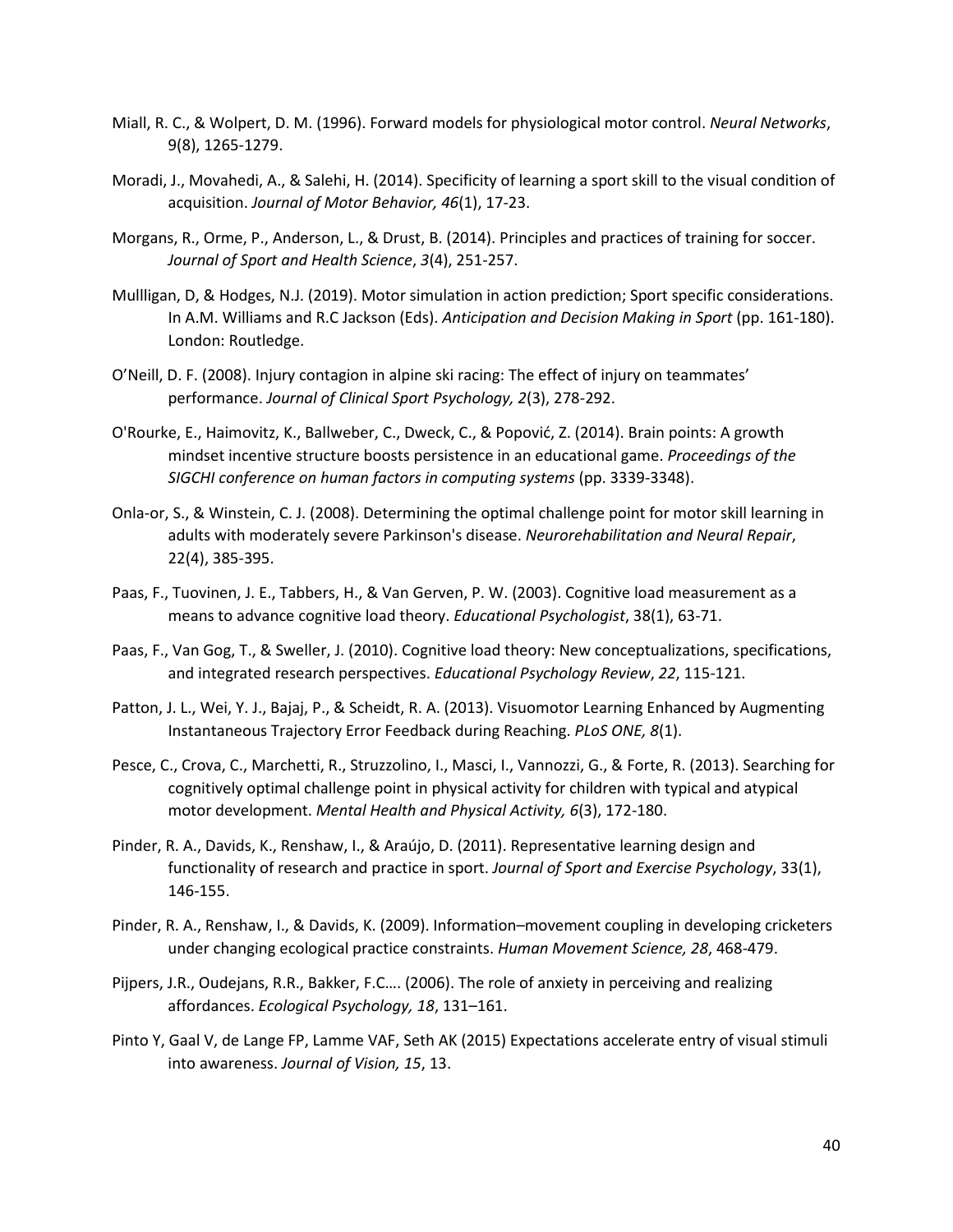- Pizzera, A., & Raab, M. (2012). Does motor or visual experience enhance the detection of deceptive movements in football?. *International Journal of Sports Science & Coaching*, *7*, 269-283.
- Poolton, J. M., Masters, R. S. W., & Maxwell, J. P. (2005). The relationship between initial errorless learning conditions and subsequent performance. *Human Movement Science, 24*(3), 362-378.
- Proteau, L. (1992). On the specificity of learning and the role of visual information for movement control. *Advances in Psychology, 85*, 67-103.
- Proteau, L., & Marteniuk, R. G. (1993). Static visual information and the learning and control of a manual aiming movement. *Human Movement Science, 12*(5), 515-536.
- Proteau, L., Marteniuk, R. G., & Lévesque, L. (1992). A sensorimotor basis for motor learning: Evidence indicating specificity of practice. *The Quarterly Journal of Experimental Psychology, 44*, 557-575.
- Raab, M., & Laborde, S. (2011). When to blink and when to think: preference for intuitive decisions results in faster and better tactical choices. *Research Quarterly for Exercise and Sport, 82*(1), 89- 98.
- Renshaw, I., Oldham, A. R. H., Davids, K., & Golds, T. (2007). Changing ecological constraints of practice alters coordination of dynamic interceptive actions. *European Journal of Sport Science, 7,* 157- 167
- Robertson, E. M. (2019). Skill memory: mind the ever-decreasing gap for offline processing. *Current Biology, 29*(8), R287-R289.
- Roediger, H. L. (1990). Implicit memory: Retention without remembering. *American Psychologist*, 45(9), 1043-1056.
- Rohrer, D., Taylor, K., Pashler, H., Wixted, J. T., & Cepeda, N. J. (2005). The effect of overlearning on long-term retention. *Applied Cognitive Psychology, 19*(3), 361-374.
- Rosenshine, B. & Meister, C. (1992). The use of scaffolds for teaching higher-level cognitive strategies. *Educational Leadership, 49,* 26–33
- Rottensteiner, C., Tolvanen, A., Laakso, L., & Konttinen, N. (2015). Youth athletes' motivation, perceived competence, and persistence in organized team sports*. Journal of Sport Behavior*, 38(4), 1-18.
- Ryan, R. M., & Deci, E. L. (2000). Intrinsic and extrinsic motivations: Classic definitions and new directions. *Contemporary Educational Psychology*, 25(1), 54-67.
- Sagar, S. S., Lavallee, D., & Spray, C. M. (2007). Why young elite athletes fear failure: Consequences of failure. *Journal of Sports Sciences*, 25(11), 1171-1184.
- Sanli, E. A., & Lee, T. D. (2014). What roles do errors serve in motor skill learning? An examination of two theoretical predictions. *Journal of Motor Behavior*, 46(5), 329-337.
- Sanli, E. A., Patterson, J. T., Bray, S. R., & Lee, T. D. (2013). Understanding self-controlled motor learning protocols through the self-determination theory. *Frontiers in Psychology*, 3, 611.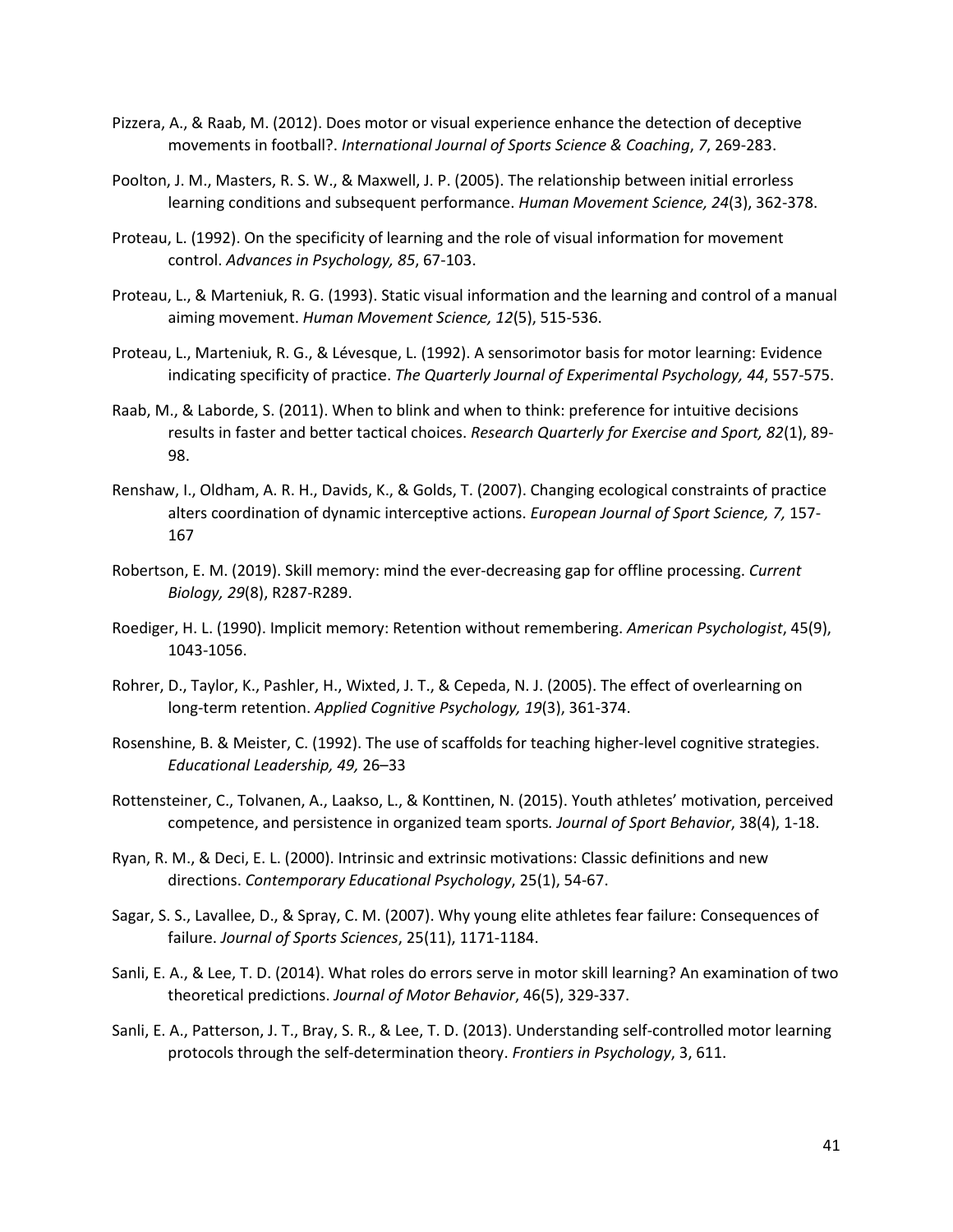- Salmoni, A. W., Schmidt, R. A., & Walter, C. B. (1984). Knowledge of results and motor learning: a review and critical reappraisal. *Psychological Bulletin, 95*(3), 355.
- Schacter, D. L. (1992). Understanding implicit memory: A cognitive neuroscience approach. *American Psychologist, 47*, 559-569
- Schacter, D. L., & Graf, P. (1989). Modality specificity of implicit memory for new associations. *Journal of Experimental Psychology: Learning, Memory, and Cognition, 15,* 3-12.
- Schultz, W. (2017). Reward prediction error. *Current Biology, 27*(10), R369-R371.
- Shibata, K., Sasaki, Y., Bang, J. W., Walsh, E. G., Machizawa, M. G., Tamaki, M., ... & Watanabe, T. (2017). Overlearning hyperstabilizes a skill by rapidly making neurochemical processing inhibitorydominant. *Nature Neuroscience, 20*(3), 470-475.
- Shadmehr, R., Smith, M. A., & Krakauer, J. W. (2010). Error correction, sensory prediction, and adaptation in motor control. *Annual Review of Neuroscience*, 33, 89-108.
- Shiffrin, R. M., & Schneider, W. (1977). Controlled and automatic human information processing: II. Perceptual learning, automatic attending and a general theory. *Psychological Review, 84(2)*, 127.
- Shmuelof, L., Krakauer, J. W., & Mazzoni, P. (2012). How is a motor skill learned? Change and invariance at the levels of task success and trajectory control. *Journal of Neurophysiology*, 108(2), 578-594.
- Simon, D. A., & Bjork, R. A. (2001). Metacognition in motor learning. *Journal of Experimental Psychology: Learning, Memory, and Cognition*, 27(4), 907.
- Smeeton, N. J., Williams, A. M., Hodges, N. J., & Ward, P. (2005). The relative effectiveness of various instructional approaches in developing anticipation skill. *Journal of Experimental Psychology: Applied, 11*, 98-110.
- Ste-Marie, D. M., Carter, M. J., & Yantha, Z. D. (2019). Self-controlled learning: Current findings, theoretical perspectives, and future directions. In N.J. Hodges and A.M. Williams (Eds.) *Skill Acquisition in Sport (3rd)*, 119-140.
- Sutton, R. S., & Barto, A. G. (1998). *Introduction to reinforcement learning* (Vol. 135). Cambridge: MIT press.
- Taylor, J. A., Krakauer, J. W., & Ivry, R. B. (2014). Explicit and implicit contributions to learning in a sensorimotor adaptation task. *Journal of Neuroscience*, *34*, 3023-3032.
- Thomson, D. M., & Tulving, E. (1970). Associative encoding and retrieval: Weak and strong cues. *Journal of Experimental Psychology*, 86(2), 255.
- Tobler, P. N., O'Doherty, J. P., Dolan, R. J., & Schultz, W. (2006). Human neural learning depends on reward prediction errors in the blocking paradigm. *Journal of Neurophysiology*, 95(1), 301-310.
- Tomeo, E., Cesari, P., Aglioti, S. M., & Urgesi, C. (2013). Fooling the kickers but not the goalkeepers: behavioral and neurophysiological correlates of fake action detection in soccer. *Cerebral Cortex*, *23*, 2765-2778.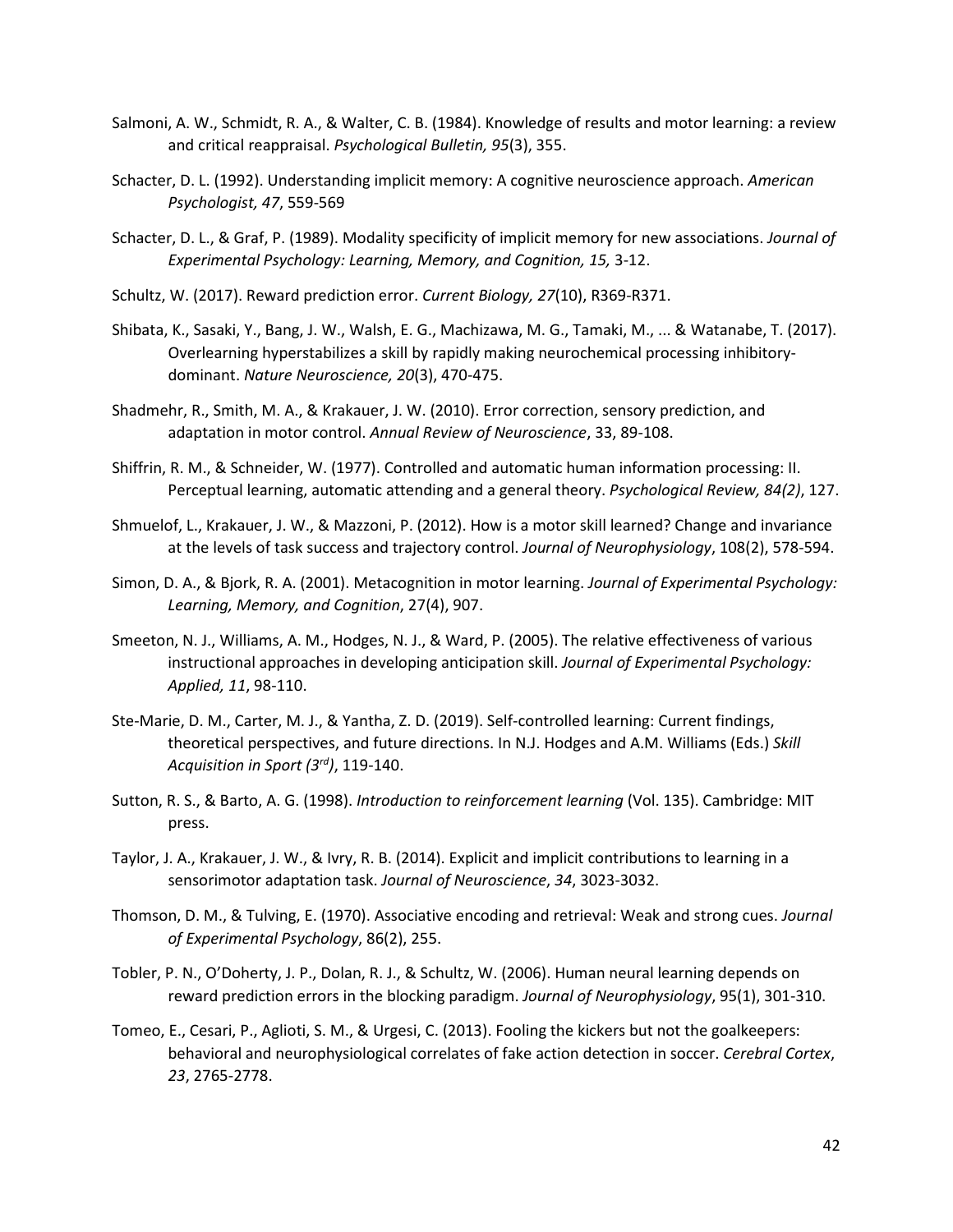- Tulving, E., & Thomson, D. M. (1973). Encoding specificity and retrieval processes in episodic memory. *Psychological Review*, 80(5), 352.
- Walker, M. P., Brakefield, T., Hobson, J. A., & Stickgold, R. (2003). Dissociable stages of human memory consolidation and reconsolidation. *Nature*, 425(6958), 616-620.
- Ward, P., Hodges, N. J., Starkes, J. L., & Williams, M. A. (2007). The road to excellence: Deliberate practice and the development of expertise. *High Ability Studies*, 18(2), 119-153.
- Wadden, K. P., Hodges, N. J., De Asis, K. L., Neva, J. L., & Boyd, L. A. (2019). Individualized challenge point practice as a method to aid motor sequence learning. *Journal of Motor Behavior*, 51(5), 467-485.
- Wang, L. C., & Chen, M. P. (2010). The effects of game strategy and preference-matching on flow experience and programming performance in game-based learning. *Innovations in Education and Teaching International*, *47*, 39–52.
- Winstein, C. J., & Schmidt, R. A. (1990). Reduced frequency of knowledge of results enhances motor skill learning. *Journal of Experimental Psychology: Learning, Memory, and Cognition*, 16(4), 677.
- Wolpert, D. M., & Flanagan, J. R. (2009). Forward models. In Bayne, T., Cleeremans, A., & Wilken, P. (Eds)*. The Oxford Companion to Consciousness*, 295-296. Oxford, OUP.
- Wright, D. L., & Kim, T. (2020). Contextual interference: New findings, insights, and implications for skill acquisition. In N.J. Hodges & A.M. Williams (Eds). *Skill Acquisition in Sport: Research, Theory & Practice* (pp. 99-118). London, Routledge.
- Wulf, G., & Lewthwaite, R. (2016). Optimizing performance through intrinsic motivation and attention for learning: The OPTIMAL theory of motor learning. *Psychonomic Bulletin & Review*, 23(5), 1382-1414.
- Yan, V. X., Guadagnoli, M. A., & Haycocks, N. (2019). Appropriate failure to create effective learning: Optimizing challenge. In N.J. Hodges & A.M. Williams (Eds). *Skill Acquisition in Sport: Research, Theory & Practice* (pp. 313-329). London: Routledge.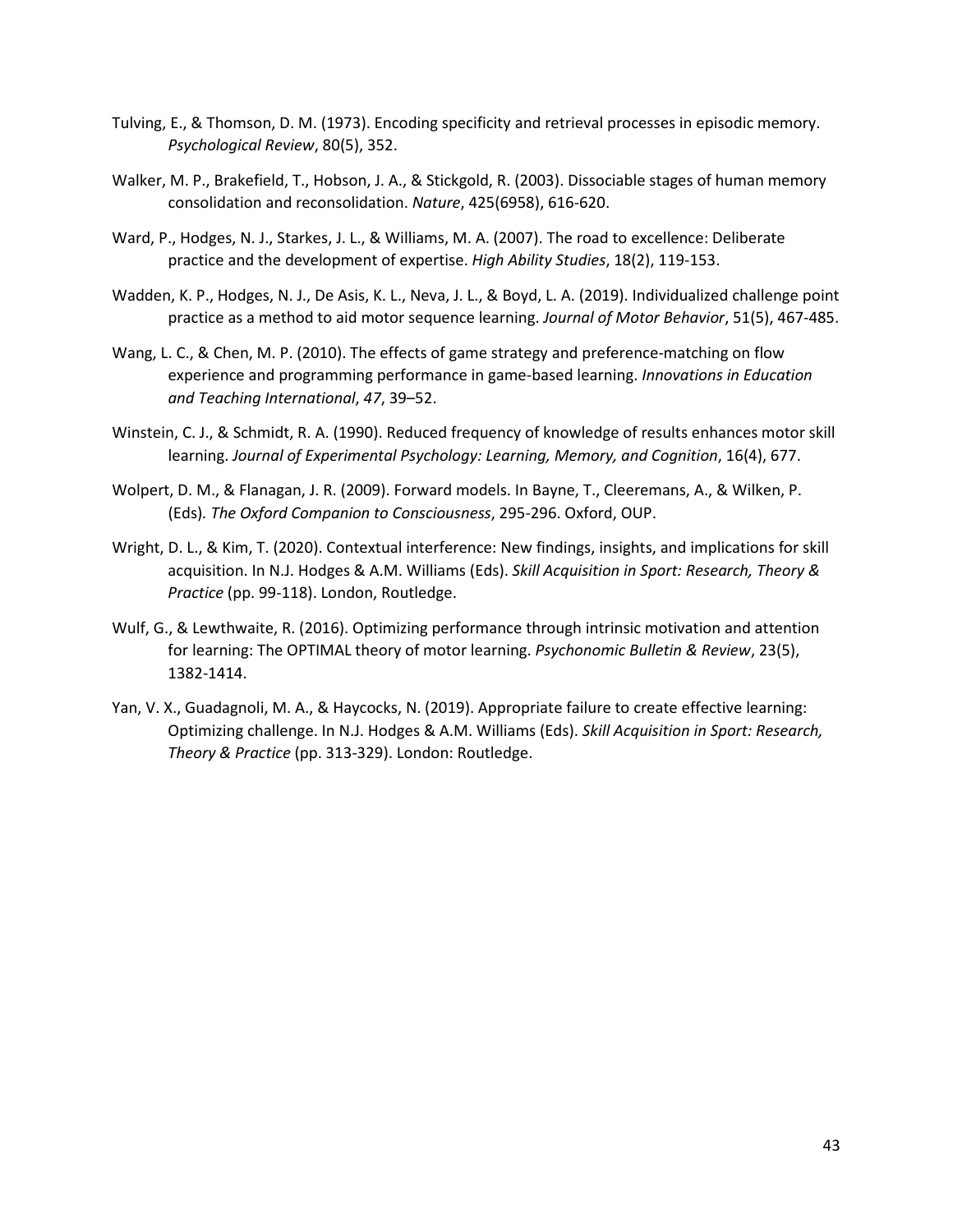#### **Figure captions**

Figure 1. Abstract figure showing the typical reversal effect from a contextual interference study. Randomly scheduled practice is more difficult than blocked scheduled practice, so performance is worse during practice. However, randomly scheduled practice leads to better long-term learning, so there is a reversal in performance on the delayed post-tests (also called retention/transfer tests). Notably, the learning benefit of randomly scheduled practice is seen across both blocked and random formats. However, there is also often a specificity of practice effect such that each group does better in the testing format that matches their practice condition.

Figure 2. A conceptual illustration of the challenge point framework (Guadagnoli & Lee, 2004), at three different levels of difficulty and performance (a, b and c). As functional difficulty increases (panels from a-c), performance decreases monotonically as denoted by the grey dot, but the relationship to learning is nonlinear. There is a theoretical "optimal" point or zone of difficulty at which learning is maximized. Note that the terms, "comfortable", "optimal", and "punishing" (a-c, respectively) are our own terms for qualitatively describing levels of difficulty.

Figure 3: Illustration of the hypothetical relationship between information availability, or what we refer to as task uncertainty, and task difficulty, as a function of skill level. For novices, even low levels of nominal task difficulty create rich learning situations where information and uncertainty are both high under these relatively low difficulty conditions. For intermediates, less information or uncertainty is available when difficulty is low, but as difficulty increases the amount of potential information from the situation to learn should rapidly increase. For a more skilled individual, low and medium difficulty practice conditions do not create situations of uncertainty where information is available for learning. High levels of difficulty are needed to garner such situations, where there is novelty and a degree of uncertainty.